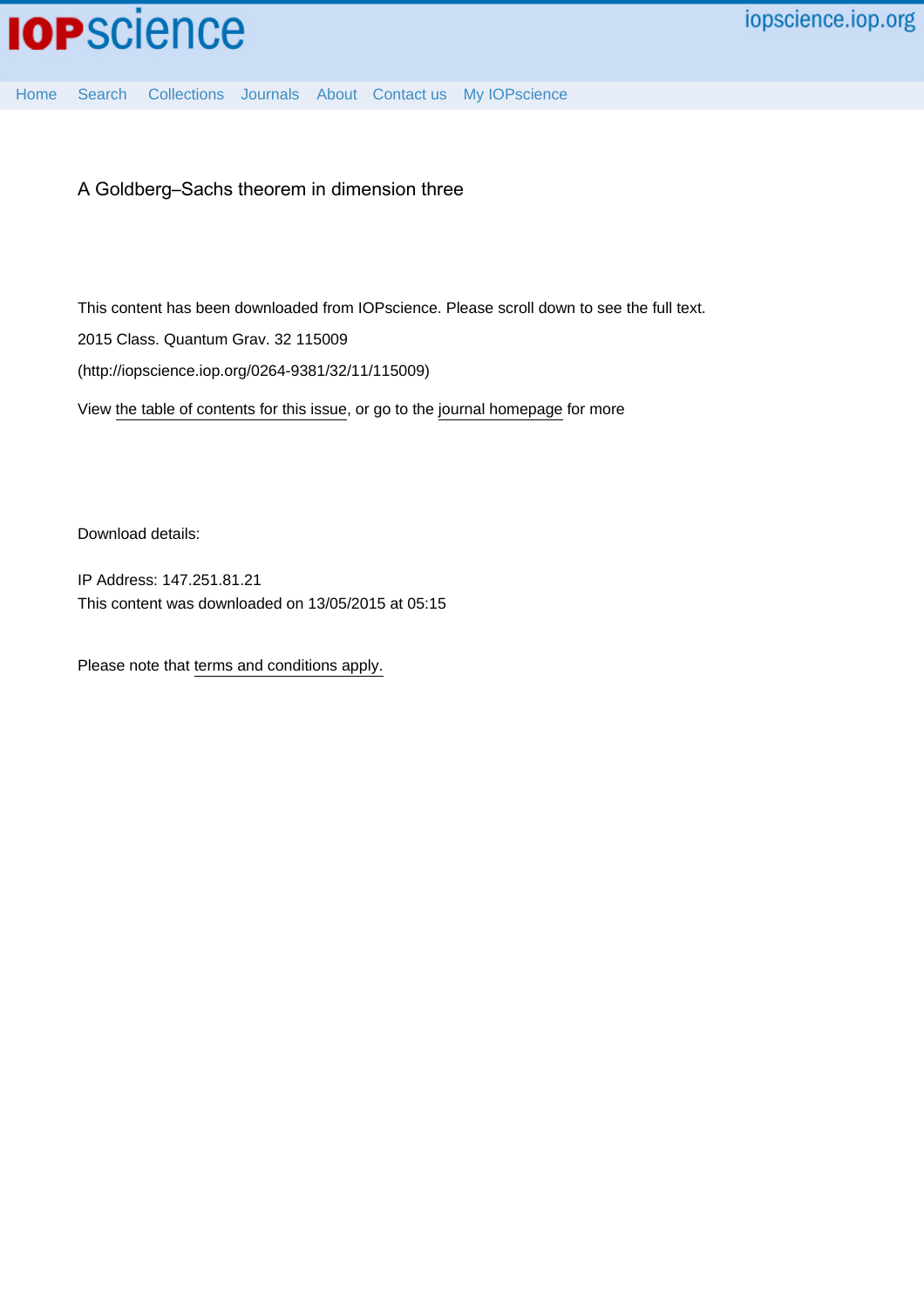Class. Quantum Grav. 32 (2015) 115009 (36pp) [doi:10.1088/0264-9381/32/11/115009](http://dx.doi.org/10.1088/0264-9381/32/11/115009)

# A Goldberg–Sachs theorem in dimension three

## Paweł Nurowski<sup>1</sup> and Arman Taghavi-Chabert<sup>2</sup>

<sup>1</sup> Centrum Fizyki Teoretycznej PAN Al. Lotników 32/46 02-668 Warszawa, Poland <sup>2</sup> Masaryk University, Faculty of Science, Department of Mathematics and Statistics, Kotlářská 2, 611 37 Brno, Czech Republic

E-mail: [taghavia@math.muni.cz](mailto:taghavia@math.muni.cz) and [nurowski@cft.edu.pl](mailto:nurowski@cft.edu.pl)

Received 2 February 2015 Accepted for publication 31 March 2015 Published 12 May 2015



#### **Abstract**

We prove a Goldberg–Sachs theorem in dimension three. To be precise, given a three-dimensional Lorentzian manifold satisfying the topological massive gravity equations, we provide necessary and sufficient conditions on the tracefree Ricci tensor for the existence of a null line distribution whose orthogonal complement is integrable and totally geodetic. This includes, in particular, Kundt spacetimes that are solutions of the topological massive gravity equations.

Keywords: three-dimensional pseudo-Riemannian geometry, Goldberg–Sachs theorem, congruences of geodesics, algebraically special spacetimes, topological massive gravity

## 1. Introduction

The classical Goldberg–Sachs theorem [\[GS09\]](#page-35-0) states that a four-dimensional Ricci-flat Lorentzian manifold  $(M, g)$  admits a shear-free congruence of null geodesics if and only if its Weyl tensor is algebraically special. Here, the property of being algebraically special is based on the Petrov classification of the Weyl tensor [[Pet00](#page-36-0)]. Since its original publication in 1962 the theorem has been generalized along two main directions.

- First, it was shown to hold for *Einstein* Lorentzian manifolds, i.e.  $R_{ab} = A g_{ab}$  for some constant Λ, and more general energy–momentum tensors, such as  $R_{ab} = A g_{ab} + \Phi k_a k_b$ , for some function  $\Phi$  and 1-form  $k_a$  with  $k_a k_b g^{ab} = 0$ . Even weaker conditions involving the Cotton tensor have been formulated [\[KT62](#page-35-0), [RS63\]](#page-36-0) for which the theorem holds too, thereby highlighting its conformal invariance.
- Second, the theorem admits versions in any metric signatures [[AG97,](#page-35-0) [GHN10](#page-35-0), [Nur93,](#page-35-0) [Nur96,](#page-35-0) [NT02](#page-35-0), [PB83\]](#page-36-0), providing, among others, an interesting result in four-dimensional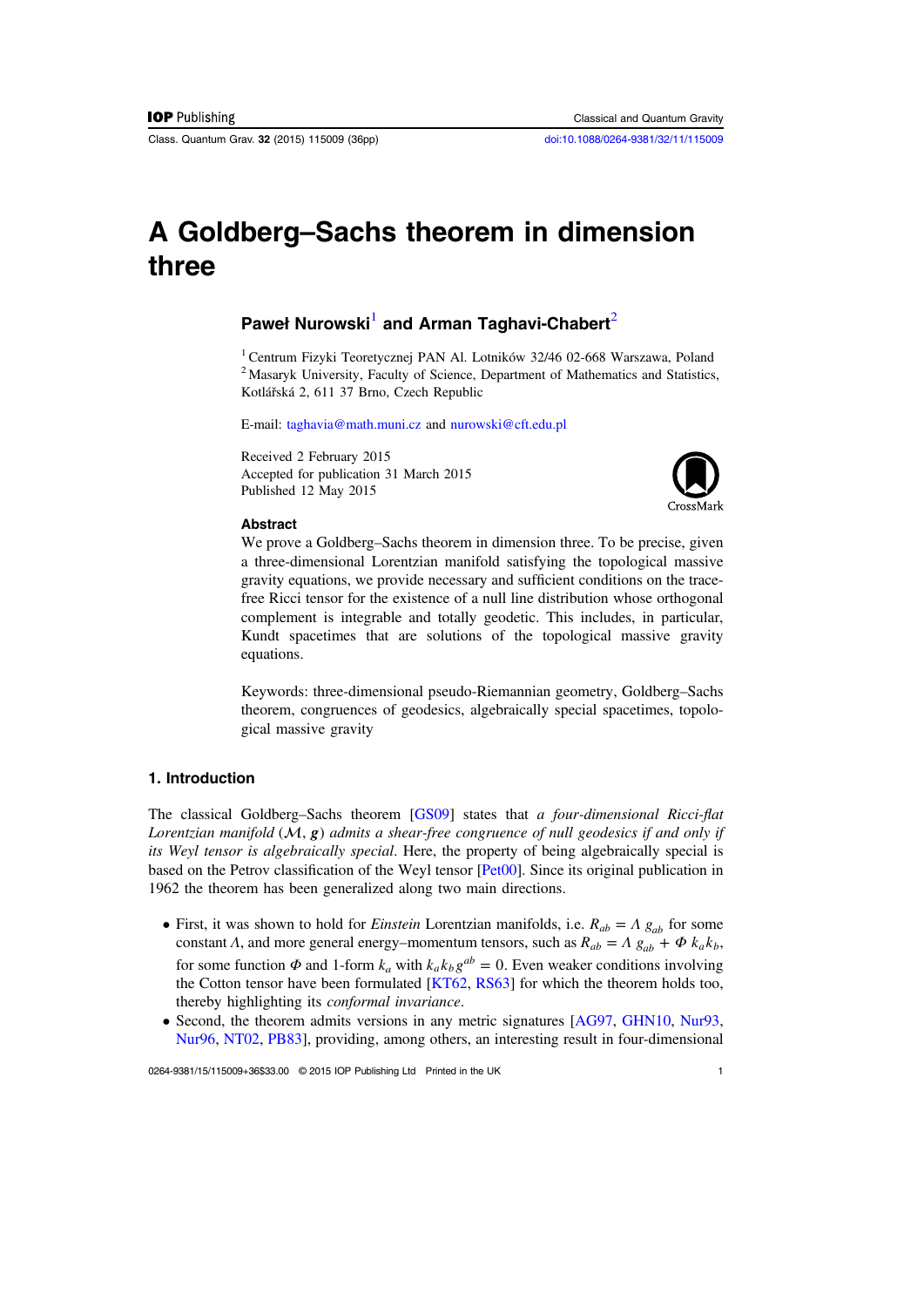Riemannian geometry stating that a four-dimensional Einstein Riemannian manifold locally admits a Hermitian structure if and only if its Weyl tensor is algebraically special. The key to the understanding of this generalization is the fact that in four dimensions, a shear-free congruence of null geodesics and a Hermitian structure are both equivalent to an integrable totally null complex 2-plane distribution. The distinction between them is made by different reality structures. Thus, the Goldberg–Sachs theorem relates the existence of integrable null 2-plane distributions to the algebraic speciality of the Weyl tensor.

The recent interest in solutions of Einstein equations in higher dimensions has generated much research into the generalization of the Petrov classification of the Weyl tensor and the Goldberg–Sachs theorem to higher dimensions. One approach to the problem, advocated by [[HM88,](#page-35-0) [NT02\]](#page-35-0), is to consider an *(almost) null structure*, i.e. a totally null complex *m*-plane distribution, on a 2*m*-dimensional (pseudo-)Riemannian manifold. Their importance in higher-dimensional black holes was highlighted in [[MT10\]](#page-35-0). Motivated by the conformal invariance and the underlying complex geometry of the theorem in dimension four, one of the authors (AT-C) proved a Goldberg–Sachs theorem in dimension five in [\[TC11\]](#page-36-0) and higher in [[TC12a\]](#page-36-0). Particularly relevant here is the version of the theorem in dimension  $2m + 1$ , in which an almost null structure is also defined to be a totally null complex *m*-plane distribution  $\mathcal N$ , say. The difference now is that  $\mathcal N$  has an orthogonal complement  $\mathcal N$ <sup>⊥</sup> of rank  $m + 1$ , and the crucial point, here, is that the theorem of  $[TC12a]$  $[TC12a]$  gives sufficient, conformally invariant, conditions on the Weyl tensor and the Cotton tensor for the integrability of both  $\mathcal N$  and  $\mathcal N^{\perp}$ , i.e.  $[\Gamma(\mathcal{N}), \Gamma(\mathcal{N})] \subset \Gamma(\mathcal{N})$  and  $[\Gamma(\mathcal{N}^{\perp}), \Gamma(\mathcal{N}^{\perp})] \subset \Gamma(\mathcal{N}^{\perp})$ . More refined algebraic classifications of the curvature tensors depending on the concept of almost null structure can be found in [[TC12b,](#page-36-0) [TC13,](#page-36-0) [TC14\]](#page-36-0) inspired by [[Jef95](#page-35-0)]. An alternative approach to the classification of the Weyl tensor of higher-dimensional Lorentzian manifolds is given in [[CMPP04](#page-35-0)], and a Goldberg–Sachs theorem in this setting has been given in [[DR09,](#page-35-0) [OPPR12](#page-36-0), [OPP13](#page-36-0)].

The aim of this paper is to consider yet another generalization, by formulating the theorem in three dimensions. A priori, one would expect such a putative Goldberg–Sachs theorem to follow the same lines as in four and higher dimensions. However, there are a number of features of (pseudo-)Riemannian geometry specific to dimension three that prevent such a straightforward generalization.

- First, there is no Weyl tensor.
- Then, Einstein metrics are necessarily of constant curvature.
- Finally, an almost null structure (i.e. a totally null (complex) line distribution)  $\mathcal N$  is always integrable, and the (conformally invariant) condition that its orthogonal complement  $\mathcal{N}^{\perp}$  be integrable too does not impose any constraint on the curvature. Related to this is the fact that congruences of null geodesics are necessarily shear-free.

To remedy these shortcomings, one is led to seek stronger conditions that must depend on the *metric* rather than the conformal structure of our manifold. To this end, we shall exploit the following special features of three-dimensional (pseudo-)Riemannian geometry.

• From an algebraic point of view, the tracefree Ricci tensor *Φab* in dimension three behaves in the same way as the (anti-)self-dual Weyl tensor in dimension four, since they both belong to a five-dimensional irreducible (complex) representation of  $SL(2, \mathbb{C})$  or any of its real forms This leads to a notion of *algebraically special* tracefree Ricci tensors in dimension three analogous to the one on the (anti-)self-dual Weyl tensor in dimension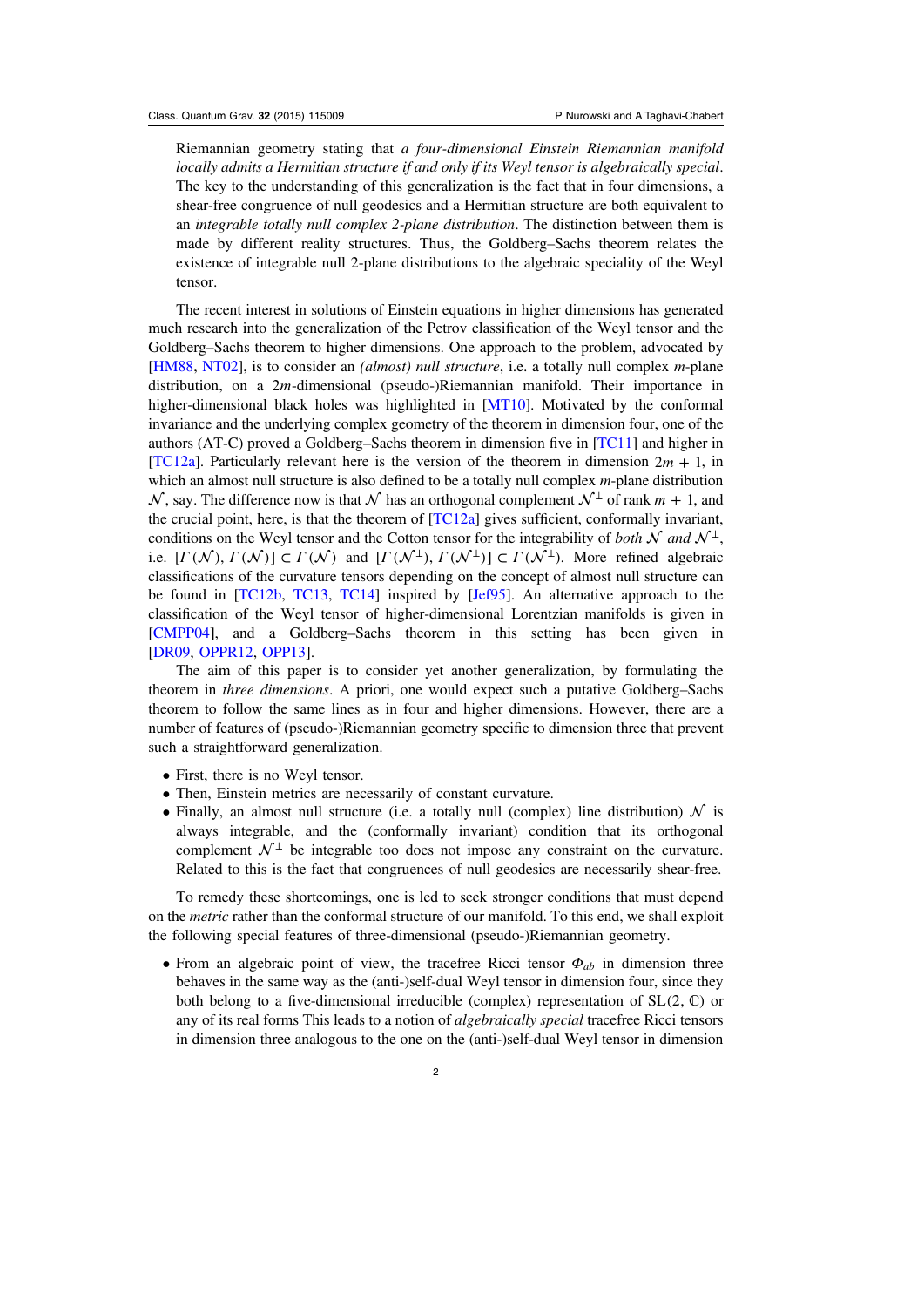four, and a notion of multiple principal null structure, i.e. a preferred (complex) null line distribution.

- The Cotton tensor  $A_{abc}$  can be Hodge-dualized to yield a tracefree symmetric tensor  $(*A)$ <sub>*ab*</sub> of valence 2, and must then belong to the same (complex) representation as  $\Phi$ <sub>*ab*</sub>.
- These properties allow us to weaken the Einstein equations to the equations governing *topological massive gravity,* [\[DJT82](#page-35-0)], which relate  $\Phi_{ab}$  and  $(*A)_{ab}$  as

$$
\Phi_{ab} = \frac{1}{m} (*A)_{ab}, \qquad R = 6 \text{ }\Lambda = \text{constant},
$$

where  $\Lambda$  is the cosmological constant and  $m$  is a 'mass' parameter. In analogy to the Einstein equations, these equations can also be written as

$$
R_{ab} - \frac{1}{2}g_{ab}R + \Lambda g_{ab} - \frac{1}{m}(*A)_{ab} = 0.
$$

• There is a natural *non-conformally invariant* condition that a (multiple principal) null structure  $\mathcal N$  can satisfy, namely that not only  $\mathcal N$  and  $\mathcal N^{\perp}$  be integrable, but that  $\mathcal N^{\perp}$  be *totally geodetic, i.e.*  $g(\nabla_X Y, Z) = 0$  for all  $X, Y \in \Gamma(\mathcal{N}^{\perp}), Z \in \Gamma(\mathcal{N}).$ 

Reality conditions imposed on the top of these features will also yield various geometric interpretations of a null structure in terms of congruences of real curves. With these considerations in mind, we shall prove ultimately the following theorem.

**Theorem 1.1.** Let  $(M, g)$  be a three-dimensional Lorentzian manifold satisfying the topological massive gravity equations. Then the tracefree Ricci tensor is algebraically special if and only if  $(M, g)$  admits a divergence-free congruence of null geodesics (i.e. it is a Kundt spacetime) or a shear-free congruence of timelike geodesics.

In fact, it is shown in [[CPS10b\]](#page-35-0) that a Kundt spacetime that is also a solution of the topological massive gravity equations must be algebraically special, while the converse is left as an open problem. Theorem 1.1 thus gives an answer to this question.

The strategy adapted in this paper is to use a Newman–Penrose formalism and the Petrov classification of the tracefree Ricci tensor in dimension three. While these have already been used in [\[MW13](#page-35-0)], we develop these tools from scratches, and our conventions will certainly differ. Theorem 1.1 will in fact follow from more general theorems that we shall prove in the course of the article. A number of solutions of the topological massive gravity equations have been discovered in recent years, see [[CPS10b](#page-35-0), [CPS10a](#page-35-0)] and references therein. In a subsequent paper, we shall give further explicit algebraically special solutions of the topological massive gravity equations.

The structure of the paper is as follows. In section [2](#page-4-0), we set up the scene with a short introduction of the Newman–Penrose formalism, and we review the background on the general geometric properties of null structures on (pseudo-)Riemannian manifolds in dimension three. Particularly relevant here are the notions of co-integrable and co-geodetic null structures of definition [2.3,](#page-7-0) the latter being central to the Goldberg–Sachs theorem.

This is taken further in section [3](#page-9-0) where we examine the consequences of the reality conditions on a null structure, which may be understood as a congruence of curves that are either null or timelike. Propositions [3.5](#page-11-0) and [3.11](#page-13-0) in particular give real interpretations of cointegrable and co-geodetic null structures.

Section [4](#page-14-0) focuses on the algebraic classification of the tracefree Ricci tensor. We introduce the definition of algebraically special Ricci tensors in definition [4.3](#page-14-0) based on the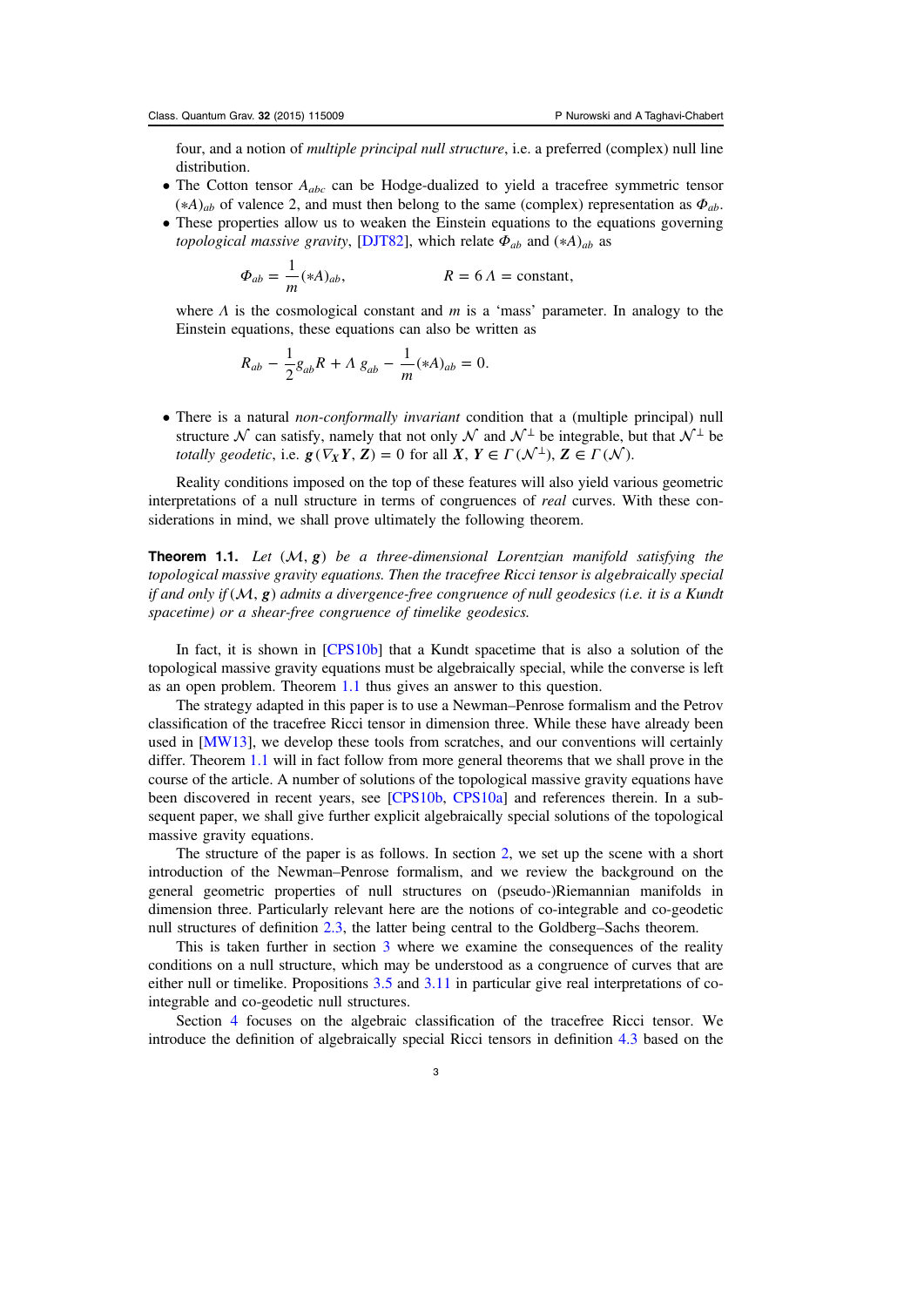<span id="page-4-0"></span>notion of principal null structure of definitions [4.1](#page-14-0) and [4.2.](#page-14-0) This leads to definitions of the complex Petrov types in section [4.1,](#page-15-0) and their real signature-dependent analogues in sections [4.2.1](#page-16-0) and [4.2.2.](#page-17-0)

Curvature conditions for the existence of co-geodetic and parallel null structures are given in proposition [5.1](#page-18-0) of section [5.](#page-17-0)

The main results of this paper are contained in section [6](#page-18-0). We initially give general results for a metric of any signature. We first give in proposition [6.1](#page-18-0) obstructions for a multiple principal null structure to be co-geodetic in terms of the Cotton tensor and the derivatives of the Ricci scalar. We then show in theorems [6.3](#page-20-0), [6.4,](#page-20-0) [6.5](#page-20-0) and [6.6](#page-21-0) how the various algebraically special Petrov types guarantee the existence of a co-geodetic null structure. The converse, that a co-geodetic null structure implies algebraic speciality, is given in theorem [6.7.](#page-21-0) The application to topological massive gravity in theorem [6.10](#page-24-0) then follows naturally. The section is wrapped up by giving real versions [6.11](#page-24-0) and [6.12](#page-24-0) of the Goldberg–Sachs theorem.

We end the paper with three appendices. [A](#page-25-0)ppendix A contains a spinor calculus in three dimensions, which we then apply in appendix  $\bf{B}$  $\bf{B}$  $\bf{B}$  to derive a Newman–Penrose formalism adapted to a null structure. Finally, in appendix [C](#page-31-0) we have given alternative, manifestly invariant, proofs of the main theorems of section [6](#page-18-0) in the language of spinors.

#### 2. Geometric considerations

Throughout this section, we consider an oriented three-dimensional (pseudo-)Riemannian smooth manifold  $(M, g)$ . We shall make use of the abstract index notation of [\[PR84\]](#page-36-0). Upstairs and downstairs lower case Roman indices will refer to vector fields and 1-forms on  $\overline{M}$  respectively, e.g.  $V^a$  and  $\alpha_a$ , and similarly for more general tensor fields, e.g.  $T_{ab}^c{}_d^c$ . Symmetrization will be denoted by round brackets around a set of indices, and skew-symmetrization by squared brackets, e.g.  $A_{(ab)} = \frac{1}{2}(A_{ab} + A_{ba})$  and  $B_{[ab]} = \frac{1}{2}(B_{ab} - B_{ba})$ . Indices will be lowered and raised by the metric  $g_{ab}$  and its inverse  $g^{ab}$  whenever needs arise, e.g.  $V_a = V^b g_{ba}$  and  $\alpha^a = g^{ab} \alpha_b$ , etc. Bold font will be used for vectors, forms and tensors whenever the index notation is suspended.

The space of sections of a given vector bundle E, say, over  $M$ , will be denoted  $\Gamma(E)$ . The Lie bracket of two vector fields  $V$  and  $W$  will be denoted by  $[V, W]$ .

The orientation on M will be given by a volume form  $e_{abc}$  on M satisfying the normalization conditions

$$
e_{abc}e^{def} = (-1)^q 6 g^{d}_{[a}g^{e}_{b}g^{f}_{c]}, \qquad e_{abe}e^{cde} = (-1)^q 2 g^{c}_{[a}g^{d}_{b]},
$$
  
\n
$$
e_{acd}e^{bcd} = (-1)^q 2 g^{b}_{a}, \qquad e_{abc}e^{abc} = (-1)^q 6,
$$
\n(2.1)

where q is the number of negative eigenvalues of the metric  $g_{ab}$ . We can then eliminate 2forms in favour of 1-forms by means of the Hodge duality operation, i.e.

$$
(*\alpha)_a := \frac{1}{2}e_a{}^{bc}\alpha_{bc},
$$

for any 2-form  $\alpha_{ab}$ .

The Levi-Civita connection of  $g_{ab}$ , i.e. the unique torsion-free connection preserving  $g_{ab}$ , will be denoted  $\nabla_a$ . The Riemann curvature tensor associated with  $\nabla$  is defined by

$$
R_{abd}{}^c V^d := 2 \ V_{[a} \ V_{b]} V^c.
$$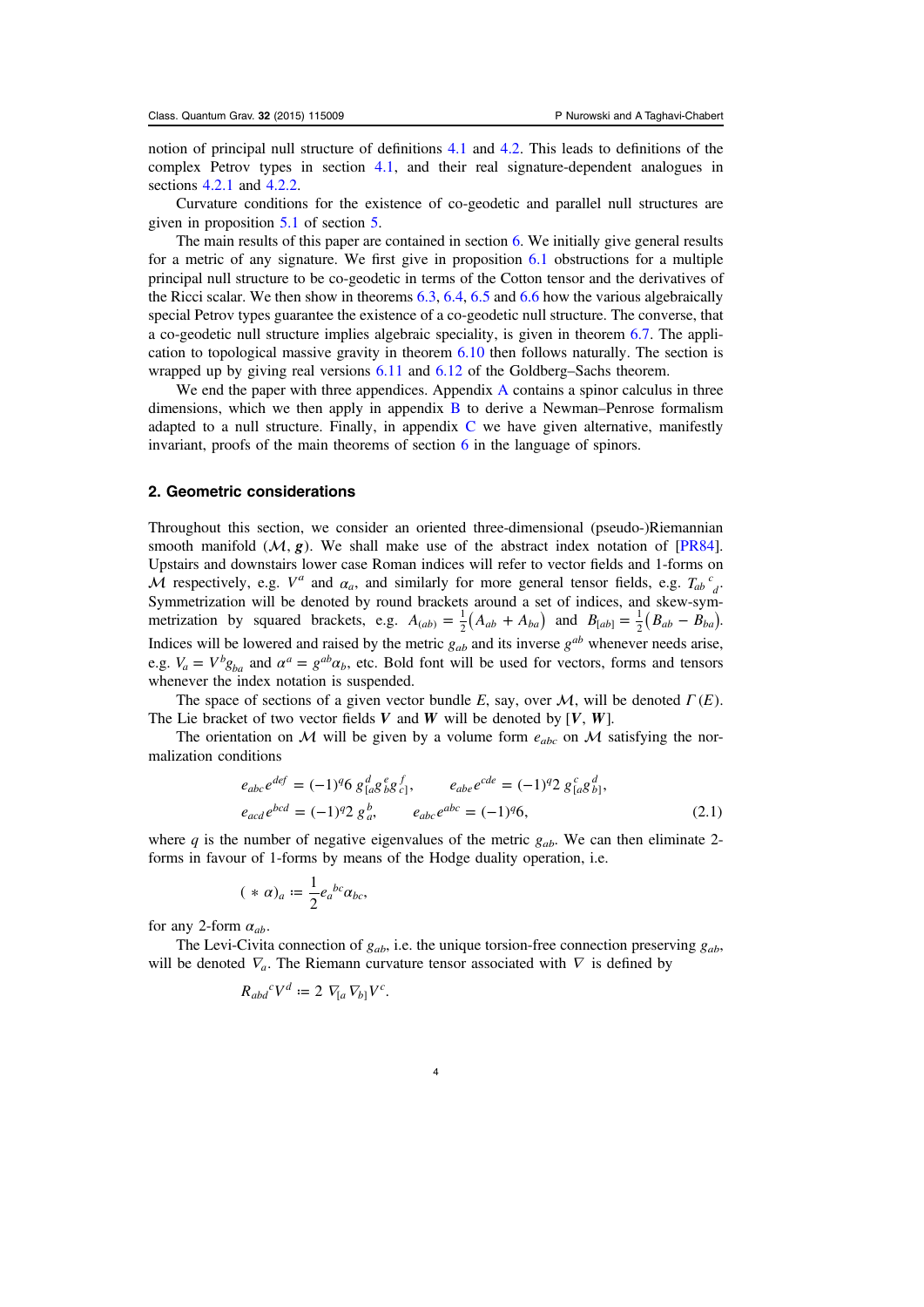<span id="page-5-0"></span>In three dimensions, the Riemann tensor decomposes as

$$
R_{abcd} = 4 g_{[a][c} \Phi_{d][b]} + \frac{1}{3} R g_{[a][c} g_{d][b]},
$$
 (2.2)

where  $\Phi_{ab} = R_{ab} - \frac{1}{3} R g_{ab}$  and R are tracefree part of the Ricci tensor  $R_{ab} = R_{acb}c$  and the Ricci scalar respectively. In three dimensions, the Bianchi identity  $\nabla_{a} R_{bc} = 0$  is equivalent to the contracted Bianchi identity

$$
\nabla^b \Phi_{ba} - \frac{1}{6} \nabla_a R = 0. \tag{2.3}
$$

For future use, we define the Schouten or Rho tensor

$$
P_{ab} := -\Phi_{ab} - \frac{1}{12} R g_{ab}.
$$

To eliminate the use of fractions, we also set

$$
S := \frac{1}{12}R.
$$

With this convention, the Cotton tensor takes the form

$$
A_{abc} := 2 \nabla_{[b} P_{c]a} = -2 \nabla_{[b} \Phi_{c]a} + 2 g_{a[b} \nabla_{c]} S. \tag{2.4}
$$

By construction, the Cotton tensor  $A_{abc}$  satisfies the symmetry  $A_{[abc]} = 0$  and  $A^a{}_{ab} = 0$ . It also satisfies the condition

$$
\nabla^a A_{abc} = 0,\tag{2.5}
$$

since commuting the covariant derivatives and using  $(2.3)$  and  $(2.2)$  give

$$
\nabla^a A_{abc} = -2 \nabla^a \nabla_{[b} \Phi_{c]a} + 2 \nabla_{[b} \nabla_{c]} S = -4 \nabla_{[b} \nabla_{c]} S + 2 R^a_{[bc]} \Phi_{da} + 2 \Phi_{[b} \Phi_{[c]d} = 0.
$$
  
It is more convenient to Hodge-dualize  $A_{abc}$  to obtain the tensor of valence 2

$$
(*A)_{ab} := \frac{1}{2} e_b{}^{cd} A_{acd} \,. \tag{2.6}
$$

Dualizing a second time over ab yields  $e_a^{bc}(*A)_{bc} = A^b{}_{ba} = 0$ , which means that  $(*A)_{ab} = (*A)_{(ab)}$ . The Cotton tensor can then be expressed by

$$
(*A)_{ab} = -e_{(a)}^{cd} \nabla_c \Phi_{d|b)}.
$$

#### 2.1. Null structures in dimension three

For the time being, we shall keep the discussion general, by considering an oriented threedimensional (pseudo-)Riemannian manifold  $(M, g)$  of any signature. We shall denote the complexification of the tangent bundle by  $T^{\mathbb{C}}M$ . It will be often convenient to consider a complex-valued metric  $g^{\mathbb{C}}$  by extending *g* via

$$
g^{C}(X + iY, Z + iW) = g(X, Z) - g(Y, W) + i(g(X, W) + g(Y, Z)),
$$

for all *X*, *Y*, *Z*, *W*  $\in$  *Γ* (T*M*). For the remaining part of the paper, we shall omit the <sup>C</sup> on  $g^C$ . It should be clear from the context whether we are using  $g$  or  $g^{\mathbb{C}}$ .

Let  $\mathcal N$  be a line subbundle of the complexified tangent bundle  $T^{\mathbb C}\mathcal M:=\mathbb C\otimes T\mathcal M$ , null with respect to the complexified metric, i.e. for any section  $k^a$  of  $\mathcal{N}$ ,  $g_{ab}k^a k^b = 0$ , and  $\mathcal{N}^{\perp}$ the orthogonal complement of N with respect to  $g_{ab}$ , i.e. at any point p in M,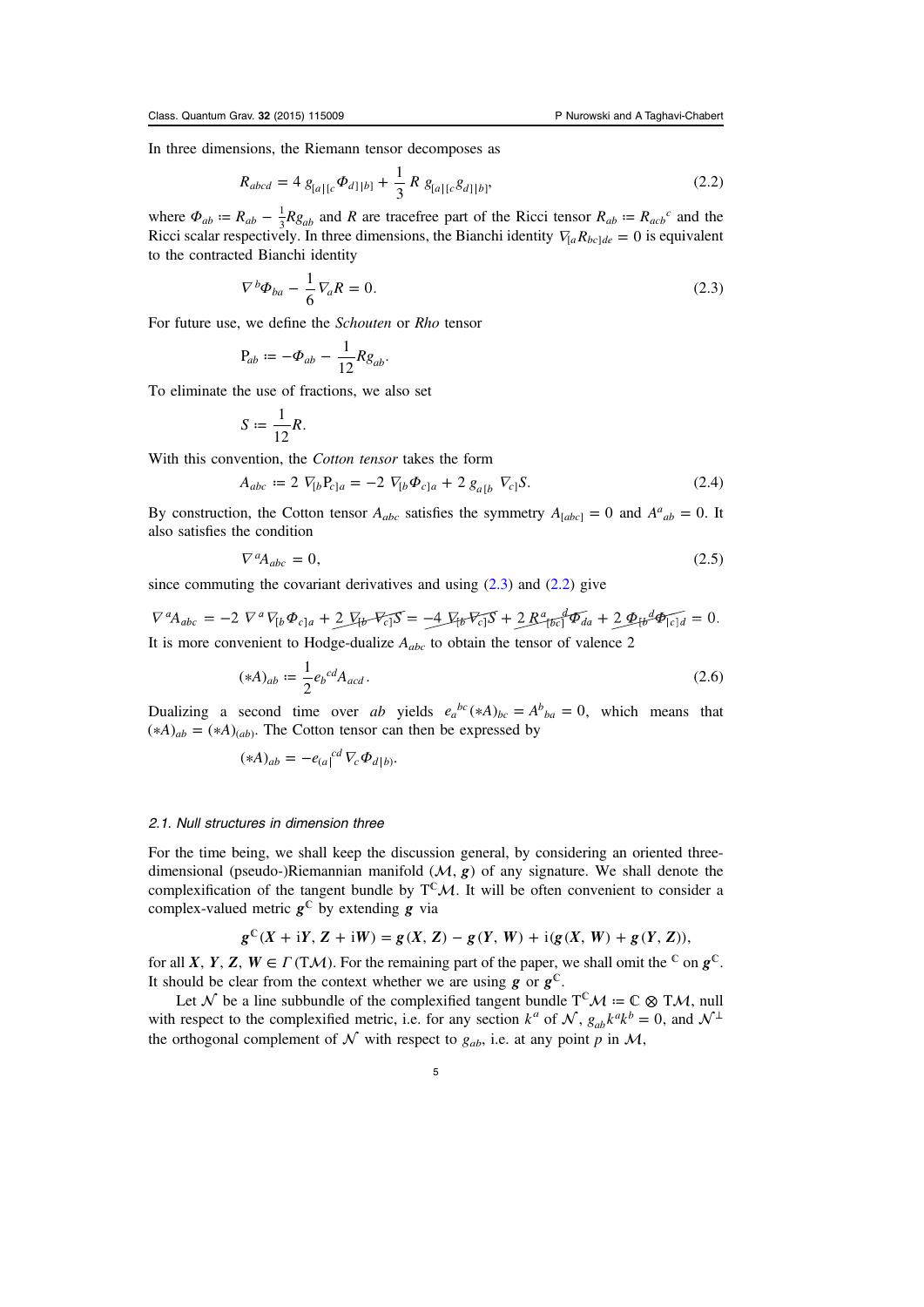$$
\mathcal{N}_p^{\perp} \coloneqq \left\{ V^a \in \mathrm{T}_p^{\mathbb{C}} \mathcal{M} \colon V^a k^b g_{ab} = 0, \text{ for all } k^a \in \mathcal{N}_p \right\}.
$$

<span id="page-6-0"></span>We thus have a filtration  $\mathcal{N} \subset \mathcal{N}^{\perp}$  on T<sup>C</sup>M.

**Definition 2.1.** We shall refer to a real or complex null line distribution on  $(M, g)$  as a null structure.

This is a three-dimensional specialization of the notion of *almost null structures* pre-sented in [\[TC12a](#page-36-0)] (also referred to as *γ-plane distributions* in [[TC13](#page-36-0)]). Since  $\mathcal N$  is onedimensional,  $\mathcal N$  is clearly automatically formally integrable, i.e.  $[ \Gamma(\mathcal N), \Gamma(\mathcal N) ] \subset \Gamma(\mathcal N),$ and we can unambiguously dispense with the word 'almost' in definition 2.1.

#### 2.2. Rudiments of Newman–Penrose formalism

For most of the paper, it will be convenient to use the Newman–Penrose formalism as described in details in appendix [B](#page-27-0). To do this we introduce a frame of  $T^{\mathbb{C}}\mathcal{M}$  as follows. We fix a section  $k^a$  of a given null structure  $\mathcal N$ , and choose a vector field  $\ell^a$  such that  $k^a \ell^b g_{ab} = 1$ . Clearly,  $\ell^a$  is transversal to  $\mathcal{N}^\perp$ . We also choose a section  $n^a$  of  $\mathcal{N}^\perp$ , not in  $\mathcal{N}$ , which we may normalize as  $n^a n_a = -\frac{1}{2}$ .

**Definition 2.2.** We say that a frame  $(k^a, \ell^a, n^a)$  is adapted to a null structure  $N$  on  $(M, g)$ if and only if  $k^a$  generates  $\mathcal N$  and the metric can be expressed as

$$
g_{ab} = 2 k_{(a} \ell_{b)} - 2 n_{a} n_{b}.
$$
 (2.7)

In fact, we have a class of frames adapted to the null structure, and any two frames in that class are related via the transformation

$$
k^a \mapsto ak^a
$$
,  $n^a \mapsto b(n^a + zk^a)$ ,  $l^a = a^{-1}(l^a + 2zn^a + z^2k^a)$ . (2.8)

for some functions a, z and b where a is non-vanishing and  $b^2 = 1$ .

We can expand the covariant derivatives of the adapted frame vectors as follows

$$
\nabla_a k^b = 2 \gamma k_a k^b + 2 \epsilon \ell_a k^b - 4 \alpha n_a k^b - 2 \tau k_a n^b - 2 \kappa \ell_a n^b + 4 \rho n_a n^b, \tag{2.9}
$$

$$
\nabla_a \ell^b = -2 \epsilon \ell_a \ell^b - 2 \gamma k_a \ell^b + 4 \alpha n_a \ell^b + 2 \pi \ell_a n^b + 2 \nu k_a n^b - 4 \mu n_a n^b, \tag{2.10}
$$

$$
\nabla_a n^b = -\kappa \,\ell_a \ell^b + \nu k_a k^b + \pi \,\ell_a k^b - \tau \,k_a \ell^b + 2 \,\rho \,n_a \ell^b - 2 \,\mu \,n_a k^b,\tag{2.11}
$$

where  $\alpha$ ,  $\gamma$ ,  $\epsilon$ ,  $\kappa$ ,  $\mu$ ,  $\nu$ ,  $\pi$ ,  $\rho$ , and  $\tau$  are the connection coefficients, also known as Newman– Penrose coefficients. We shall also introduce the following notation for the frame derivatives:

$$
D := k^a \nabla_a, \qquad \Delta := \ell^a \nabla_a, \qquad \delta := n^a \nabla_a.
$$

The curvature components of  $\nabla_a$  and the Bianchi identies can then be expressed in terms of these coefficients and derivatives thereof, and their full description, also given in appendix [B,](#page-27-0) is known as the Newman–Penrose equations.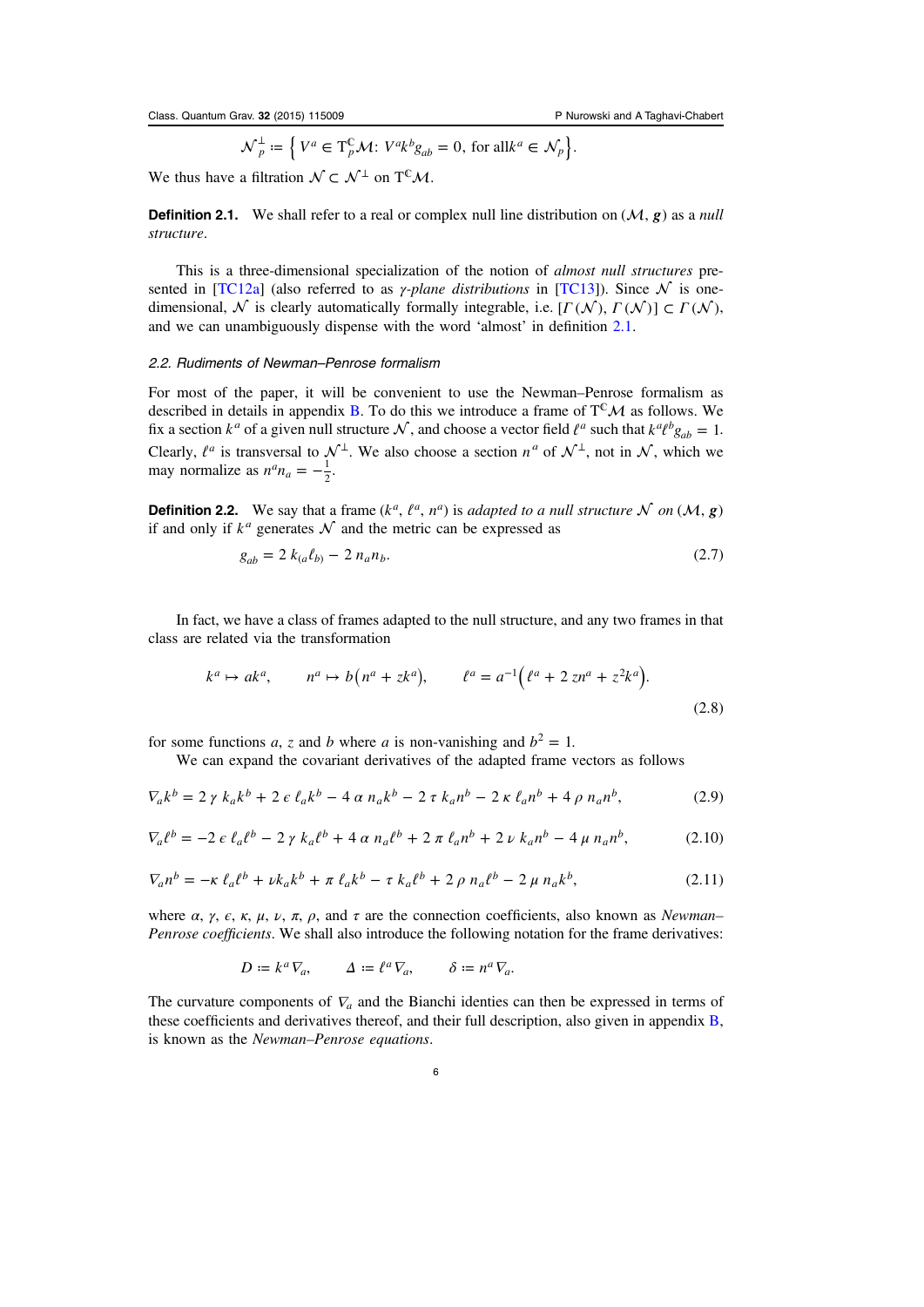## <span id="page-7-0"></span>2.3. Geometric properties

While a null structure  $\mathcal N$  is always integrable, the following definition gives additional geometric conditions that  $\mathcal N$  can satisfy—these are related to the notion of *intrinsic torsion* examined in [[TC13](#page-36-0)].

**Definition 2.3.** Let  $\mathcal N$  be a null structure on  $(\mathcal M, \varrho)$ . We say that

•  $\mathcal N$  is *co-integrable* if its orthogonal complement  $\mathcal N^{\perp}$  is formally integrable, i.e.

$$
\[ \Gamma\left(\mathcal{N}^{\perp}\right), \Gamma\left(\mathcal{N}^{\perp}\right) \] \subset \Gamma\left(\mathcal{N}^{\perp}\right); \tag{2.12}
$$

•  $\mathcal N$  is *co-geodetic* if its orthogonal complement  $\mathcal N^{\perp}$  is formally totally geodetic, i.e.

$$
\mathbf{g}(\nabla_X Y, \mathbf{Z}) = 0, \text{ for all } X, Y \in \Gamma\left(\mathcal{N}^{\perp}\right), \mathbf{Z} \in \Gamma\left(\mathcal{N}\right); \tag{2.13}
$$

•  $\mathcal N$  is parallel if  $\nabla_Y X \in \Gamma(\mathcal N)$  for all  $X \in \Gamma(\mathcal N), Y \in \Gamma(\mathrm{T}\mathcal M)$ .

Using the standard formula  $[X, Y] = \nabla_X Y - \nabla_Y X$  for any vector fields *X*,  $Y \in \Gamma(T^{\mathbb{C}}\mathcal{M})$ , one can prove the following lemma [[TC13](#page-36-0)].

**Lemma 2.4.** Let  $\mathcal N$  be a null structure on  $(\mathcal M, g)$ . Then

 $\mathcal N$  is parallel  $\Rightarrow \mathcal N$  is co-geodetic  $\Rightarrow \mathcal N$  is co-integrable.

Remark 2.5. Note that in three dimensions, unlike in higher odd dimensions, a null structure  $\mathcal N$  automatically satisfies  $\nabla_Y X \in \Gamma(\mathcal N^{\perp})$  for all  $X \in \Gamma(\mathcal N), Y \in \Gamma(\mathrm{T}\mathcal M)$ , as can be read off from [\(2.9\)](#page-6-0).

**Remark 2.6.** Of the three geometric properties listed in definition  $2.3$ , only the property that  $\mathcal N$  be co-integrable is conformally invariant since it depends only on the Lie bracket. The remaining properties break conformal invariance—see [[TC13](#page-36-0)] for details.

It is convenient to re-express condition  $(2.12)$  and  $(2.13)$  in terms of the Levi-Civita connection as given in the following proposition.

**Proposition 2.7.** Let N be a null structure on  $(M, g)$ , and let  $k^a$  be a generator of N. Then

 $\mathcal{N}$  is co-integrable  $\iff k_{[a} \nabla_b k_{c]} = 0 \iff (k^b \nabla_b k^{[a]} k^{b]} = 0,$ (2.14)

 $\mathcal{N}$  is co-geodetic  $\iff k^a \nabla_b k^b - k^b \nabla_b k^a = 0 \iff k_{[a} (\nabla_b) k_{[c]} k_{d]} = 0.$  (2.15)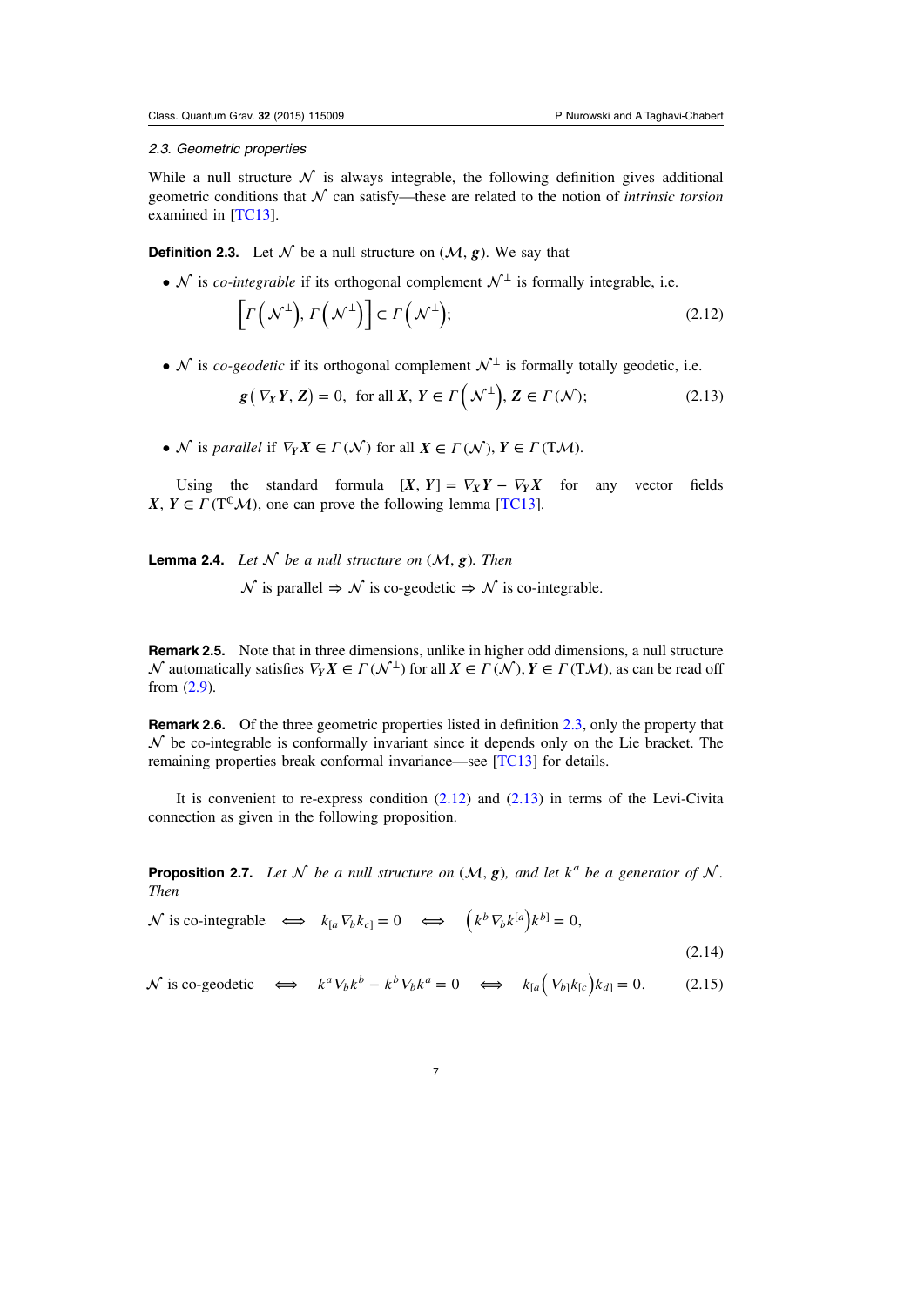**Remark 2.8.** Conditions [\(2.14\)](#page-7-0) tell us that any generator of  $N$  is formally geodetic, or equivalently in three dimensions, formally twist-free, or equivalently, formally shear-free, i.e.  $\mathcal{L}_k g_{ab} \propto g_{ab}$  (mod  $k_{(a} a_{b)}$ ). Conditions [\(2.15\)](#page-7-0) tell us that any generator of  $\mathcal{N}$  is formally geodetic and divergence-free.

**Proof.** Let  $k^a$  be a generator of  $N$ . In terms of the Newman–Penrose coefficients, we have

 $\mathcal N$  is co-integrable  $\iff$   $\kappa = 0$ ,

which follows from

$$
[D, \delta] = 2 \rho \delta + (\pi - 2 \alpha)D - \kappa \Delta. \tag{B.4}
$$

On the other hand, comparison with

 $\left( Dk^{[a]}k^{b]} = -4 \kappa n^{[a}k^{b]}, \right. \qquad k_{[a} \nabla_b k_{c]} = -4 \kappa k_{[a} \ell_b n_{c]},$ 

establishes the equivalence  $(2.14)$  $(2.14)$  $(2.14)$ .

Further, since [\(2.13\)](#page-7-0) can be expressed as  $n^a Dk_a = 2 \kappa$  and  $n^a \delta k_a = 2 \rho$  in our null basis, we have

 $\mathcal N$  is co-geodetic  $\iff$   $\kappa = \rho = 0$ .

Comparison with

$$
k^a \nabla_b k^b - D k^a = 4(\kappa n^a - \rho k^a),
$$

establishes the equivalence  $(2.15)$  $(2.15)$  $(2.15)$ .

Another way to express the condition for a null structure to be co-geodetic is given by the following proposition.

**Proposition 2.9.** Locally, there is a one-to-one correspondence between closed and coclosed complex-valued 1-forms and co-geodetic null structures.

**Proof.** We note that a co-integrable null structure  $\mathcal N$  is equivalent to its generator  $k^a$ , say, satisfying  $k_{a} \nabla_{b} k_{c} = 0$  since  $k_{a}$  is also the annihilator of  $\mathcal{N}^{\perp}$ . We can always rescale  $k^{a}$  to make it closed, i.e.  $\nabla_{b} k_{c} = 0$ -for details, see lemma 5.1 in [[HN09](#page-35-0)]. In this case,  $k^{a}$  also satisfies  $k^a \nabla_a k^b = 0$ . If in addition  $\mathcal N$  is co-geodetic, then using the equivalence [\(2.15\)](#page-7-0), we have  $\nabla^a k_a = 0$ , i.e.  $k^a$  is coclosed. The converse is also true.

A generalization to higher dimensions applicable to higher valence spinor fields in the analytic case is given in [[TC13](#page-36-0)].

As we shall see in the next section, the differential conditions on a null structure  $\mathcal N$  will yield quite different geometric interpretations depending on the signature of *g*.

#### Relation to harmonic morphisms

**Definition 2.10** [\[BW88](#page-35-0), [BW95](#page-35-0)]. Let  $\varphi$ :  $\mathcal{M} \to \mathbb{C}$  be a complex-valued smooth map on  $\mathcal{M}$ . We say that  $\varphi$  is *horizontal conformal* if it satisfies  $(\nabla^a \varphi)(\nabla_a \varphi) = 0$ , and a *harmonic morphism* if it satisfies  $(\nabla^a \varphi)(\nabla_a \varphi) = \nabla^a \nabla_a \varphi = 0.$ 

With reference to the proof of proposition 2.9, we can rescale a generator  $k^a$  of a co-integrable null structure  $\mathcal N$  such that  $k_a = \nabla_a \varphi$ . Since such a  $k^a$  is null,  $\varphi$  is a horizontal conformal map.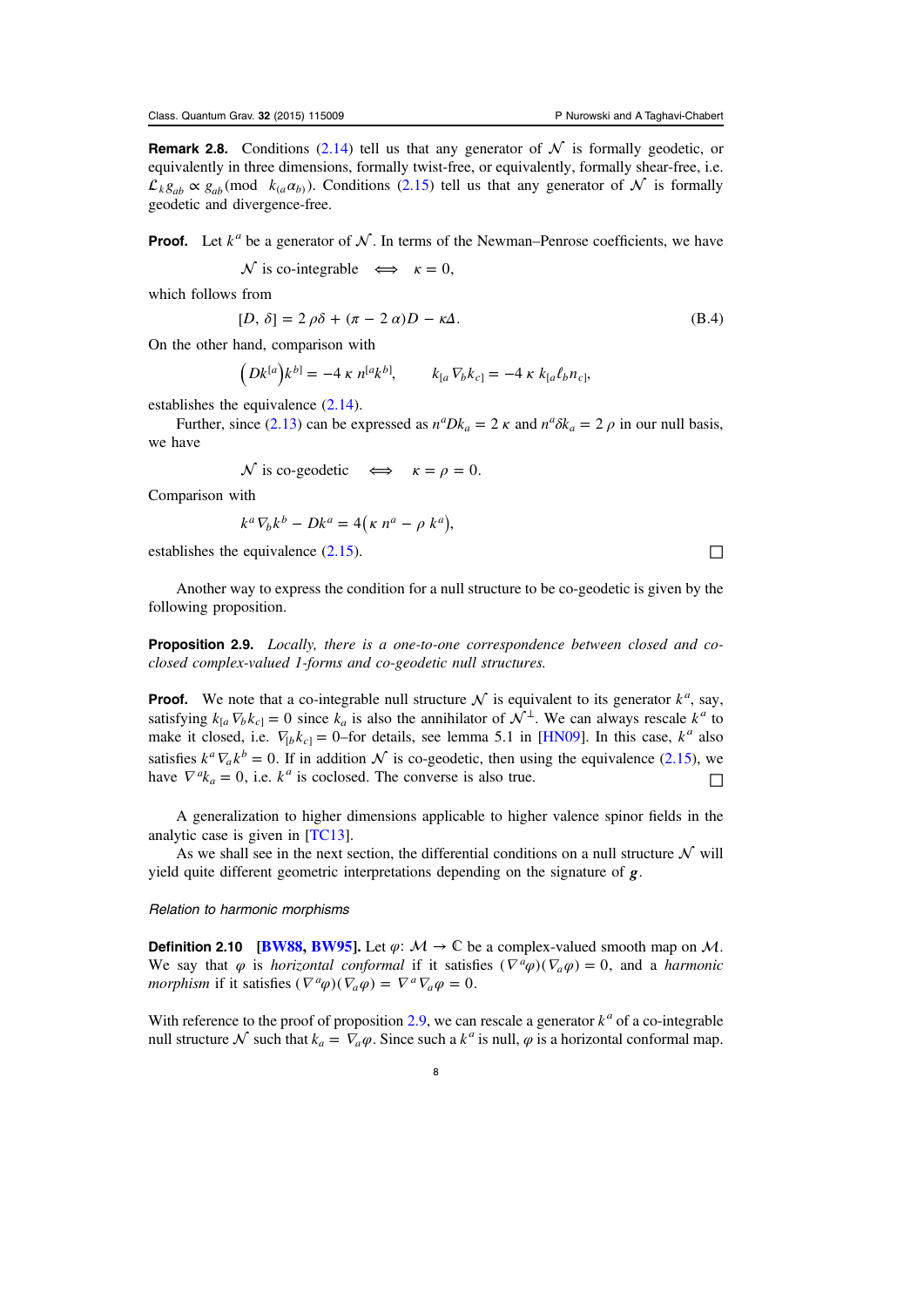<span id="page-9-0"></span>If N is also co-geodetic,  $k_a$  is also co-closed and  $\varphi$  must be a harmonic morphism. Summarizing,

**Corollary 2.11.** On a three-dimensional (pseudo-)Riemannian manifold, locally, there is a one-to-one correspondence between

- horizontal conformal maps and co-integrable null structures;
- harmonic morphisms and co-geodetic null structures.

### 3. Real metrics

As before,  $(M, g)$  will denote an oriented three-dimensional (pseudo-)Riemannian manifold. So far the discussion has been independent of the signature of the metric *g*. Different metric signatures will induce different reality conditions on  $T^{c}\mathcal{M}$ , and consequently, different geometric interpretations of a null stucture  $N$ . As is standard, the complex conjugate of  $N$ will be denoted  $\overline{\mathcal{N}}$ . We start with the following definition.

**Definition 3.1** [\[KT92,](#page-35-0) [Kop97\]](#page-35-0). The *real index* of a null structure  $\mathcal N$  on  $(\mathcal M, g)$  at a point p is the dimension of the intersection  $\mathcal{N}_p \cap \overline{\mathcal{N}}_p$ .

**Lemma 3.2** [\[KT92](#page-35-0), [Kop97](#page-35-0)]. At any point, the real index of a null structure  $N$  on  $(M, g)$ must be

- 0 when  $g$  has signature  $(3,0)$ ;
- either 0 or 1 when *g* has signature (2,1).

#### 3.1. Lorentzian signature

Assume that  $(\mathcal{M}, g)$  is an oriented Lorentzian manifold with signature (2,1). The geometrical features of a null structure of real index 0 or real index 1 are discussed separately.

3.1.1. Real index 0. We shall exhibit the relation between null structures of real index 0 and congruences of timelike curves. In particular, we shall also show that a *co-geodetic* null structure is equivalent to the existence of a *shear-free* congruence of timelike *geodesics*.

Assume that  $\mathcal N$  is of real index 0. Then  $\mathcal N$  is a complex distribution, whose real and imaginary parts span a spacelike distribution  $\mathfrak{R}(\mathcal{N} \oplus \overline{\mathcal{N}})$ . The orthogonal complement of  $\mathfrak{R}(\mathcal{N} \oplus \overline{\mathcal{N}})$  is necessarily timelike and orthogonal to both  $\mathcal{N}$  and  $\overline{\mathcal{N}}$ . Let  $u^a$  be a unit timelike vector field generating this timelike distribution, i.e.  $u^a$  satisfies  $u^a u_a = -1$ . There is a sign ambiguity in the definition of  $u^a$ , which can be fixed by a choice of time-orientation. In this case, the metric takes the form

$$
g_{ab} = h_{ab} - u_a u_b. \tag{3.1}
$$

where  $h_{ab}$  is annhilated by  $u^a$ , i.e.  $h_{ab}u^a = 0$ . The orientation of  $(M, g)$  given by the volume form  $e_{abc}$  normalized as in [\(2.1\)](#page-4-0) with  $q = 1$  allows us to Hodge-dualize the timelike vector field  $u^a$  to produce a 2-form  $\omega_{ab}$ , i.e.

$$
\omega_{ab} := -e_{abc}u^c.
$$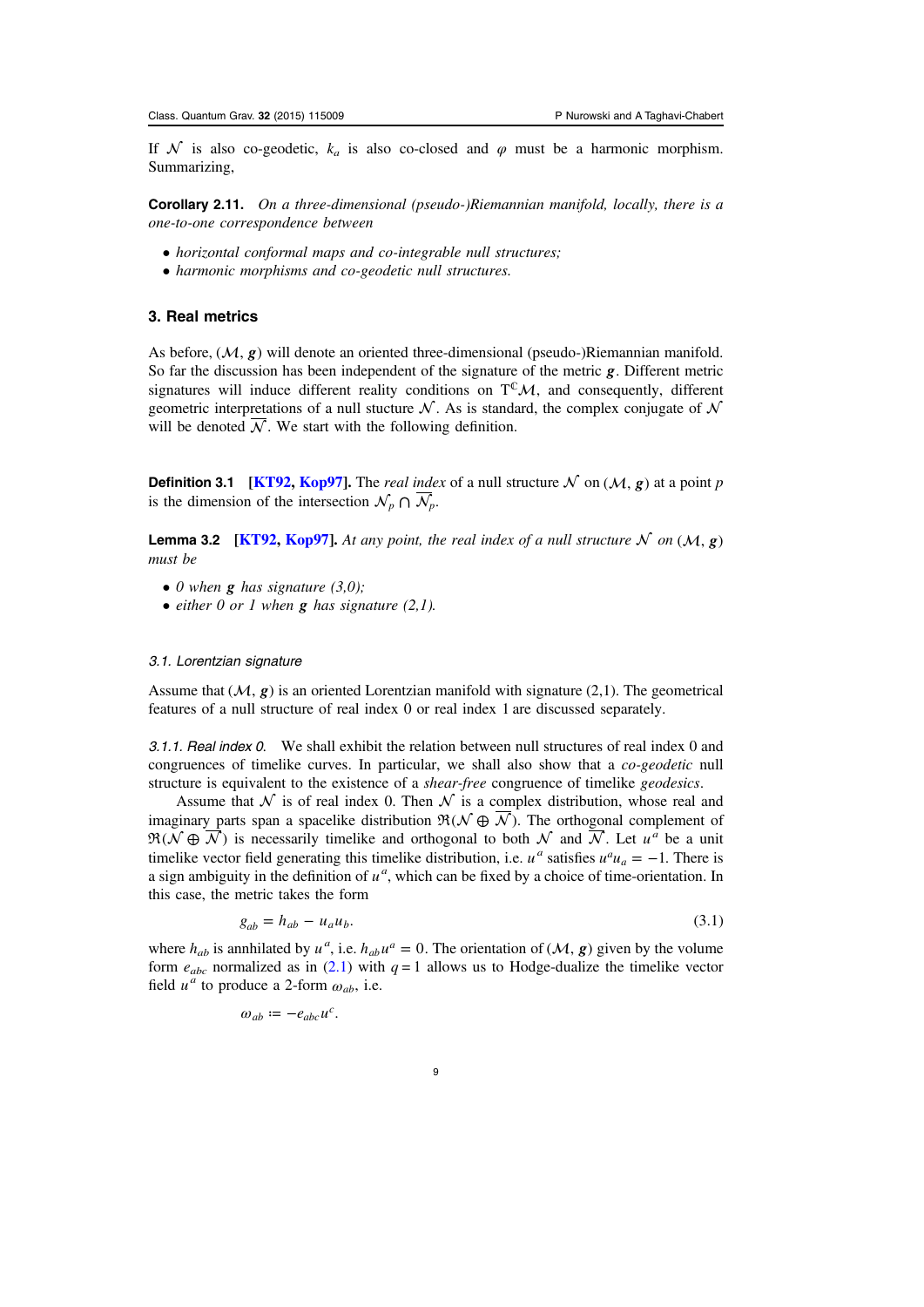This in turns yields an endomorphism

$$
J_a{}^b = \omega_{ac} g^{cb},
$$

on  $T\mathcal{M}$ , which can be seen to satisfy

 $J_a^c J_c^b = -h_a^b$ ,  $u^b J_b^a = 0$ . (3.2)

This yields a splitting of the complexified tangent bundle

 $T^{\mathbb{C}}\mathcal{M}=T^{(1,0)}\oplus T^{(0,1)}\oplus T^{(0,0)},$ 

where  $T^{(1,0)}$ ,  $T^{(0,1)}$  and  $T^{(0,0)}$  are the  $-i$ -, +i- and 0-eigenbundles of  $J_a^b$  respectively. In particular, a null structure of index 0 yields a CR structure with a preferred splitting as described in [[HN09](#page-35-0)].

In an adapted frame  $(k^a, \ell^a, n^a)$ , we have  $u^a = \sqrt{2} n^a$  with the following reality conditions

$$
(k^a, \ell^a, n^a) \mapsto (\overline{k^a}, \overline{\ell^a}, \overline{n^a}) = (\ell^a, k^a, n^a).
$$

Thus  $l^a$  is the complex conjugate of  $k^a$ , and  $n^a$  is real. If our orientation is chosen such that

$$
e_{abc} = 6ik_{[a}\ell_b u_{c]},
$$

then  $k^a$  and  $\bar{k}^a := \ell^a$  satisfy

$$
k^b J_b{}^a = \mathrm{i} k^a, \qquad \bar{k}^b J_b{}^a = -\mathrm{i} \bar{k}^a.
$$

At this stage, we remark that a unit timelike vector field determines a congruence of oriented timelike geodesics, and conversely, given such a congruence, we can always find a unit timelike vector field  $u<sup>a</sup>$  tangent to the curves of the congruence. Further, the effect of changing the orientation of  $u^a$  will have the effect of interchanging the null structure  $\mathcal N$  and its complex conjugate  $\overline{\mathcal{N}}$ . We can therefore summarize our results in the following way.

Proposition 3.3. On an oriented and time-oriented three-dimensional Lorentzian manifold, there is a one-to-one correspondence between null structures and congruences of oriented timelike curves.

It is convenient to encode the geometric properties of  $\mathcal N$  and  $\mathcal N^{\perp}$  in the covariant derivative of  $u^a$ . To characterize these properties, we decompose the covariant derivative of  $u^a$  into irreducibles under the stabilizer of  $u^a$  in SO(2, 1) as recorded in the following definition.

**Definition 3.4.** Let  $u^a$  be a unit timelike vector field on  $(M, g)$  and  $U$  its associated congruence of oriented (timelike) curves. Then  $\mathcal{U}$  is

• *geodetic* if and only if

$$
u^b \nabla_b u^a = 0; \tag{3.3}
$$

• *twist-free* if and only if  $\mathcal{L}$ 

$$
\left(\nabla_{[a}u_b\n\right)u_{c} = 0;\n\tag{3.4}
$$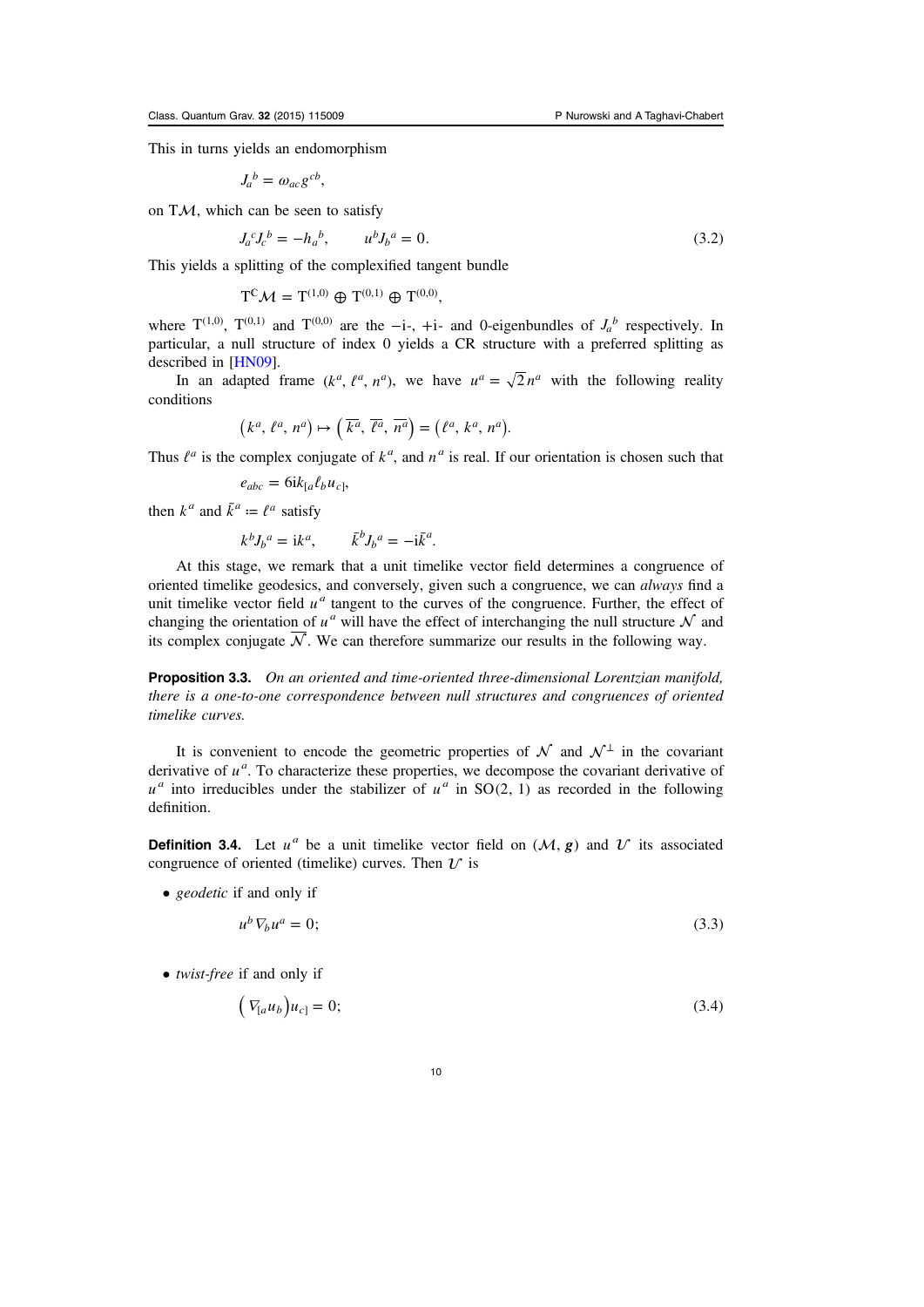<span id="page-11-0"></span>• divergence-free if and only if

$$
\nabla^c u_c = 0; \tag{3.5}
$$

• shear-free if and only if

$$
\nabla_{(a}u_{b)} - \frac{1}{2}h_{ab}\nabla^c u_c + \left(u^c\nabla_c u_{(a)}\right)u_{b} = 0.
$$
\n(3.6)

Using the standard formula for the Lie derivative

$$
\mathcal{L}_u h_{ab} = 2 \nabla_{(a} u_{b)} + 2 \Big( u^c \nabla_c u_{(a)} \Big) u_{b}, \tag{3.7}
$$

we can re-express the shear-free condition  $(3.6)$  as

$$
\mathcal{L}_u h_{ab} = \Omega^2 h_{ab},\tag{3.8}
$$

for some function  $\Omega$ .

These properties of the congruence  $\mathcal U$  do not depend on the orientation of  $u^a$ , and thus also apply to congruences of unoriented curves.

**Proposition 3.5.** Let  $\mathcal N$  be a null structure of real index 0 on  $(\mathcal M, g)$  equipped with a timeorientation, and let  $U$  be its associated congruence of oriented timelike curves. Then

- $N$  is co-integrable if and only if  $U$  is shear-free;
- $N$  is co-geodetic if and only if  $U$  is shear-free and geodetic.

Proof. In terms of the Newman–Penrose formalism, and with suitable reality conditions, we have

$$
\nabla_a u_b = -\sqrt{2} \left( \bar{\kappa} k_a k_b + \kappa \bar{k}_a \bar{k}_b \right) + 2 \left( \bar{\rho} u_a k_b + \rho u_a \bar{k}_b \right) \n+ \frac{i}{\sqrt{2}} (\tau - \bar{\tau}) \omega_{ab} - \frac{1}{\sqrt{2}} (\tau + \bar{\tau}) h_{ab},
$$
\n(3.9)

so that taking the irreducible components, we obtained

$$
u^b V_b u_a = -2(\rho \bar{k}_a + \bar{\rho} k_a),
$$

$$
(\nabla_{[a} u_b) u_{c]} = \frac{i}{\sqrt{2}} (\tau - \bar{\tau}) \omega_{[ab} u_{c]},
$$

$$
\nabla^a u_a = -\sqrt{2} (\tau - \bar{\tau}),
$$

$$
2\nabla_{(a} u_{b)} - h_{ab} \nabla^c u_c + 2(u^c \nabla_c u_{(a)}) u_{b} = -2\sqrt{2} (\kappa \bar{k}_a \bar{k}_b + \bar{\kappa} k_a k_b).
$$

The conclusion of the proof now follows from (the proof of) proposition [2.7.](#page-7-0)  $\Box$ 

Local forms of metrics. We now give the normal form of a metric admitting a shear-free congruence of timelike geodesics.

**Proposition 3.6.** Let  $(M, g)$  be an oriented and time-oriented three-dimensional Lorentzian manifold admitting a co-integrable null structure  $N$ ,  $k^a$  a section of  $N$  and  $u^a$  the associated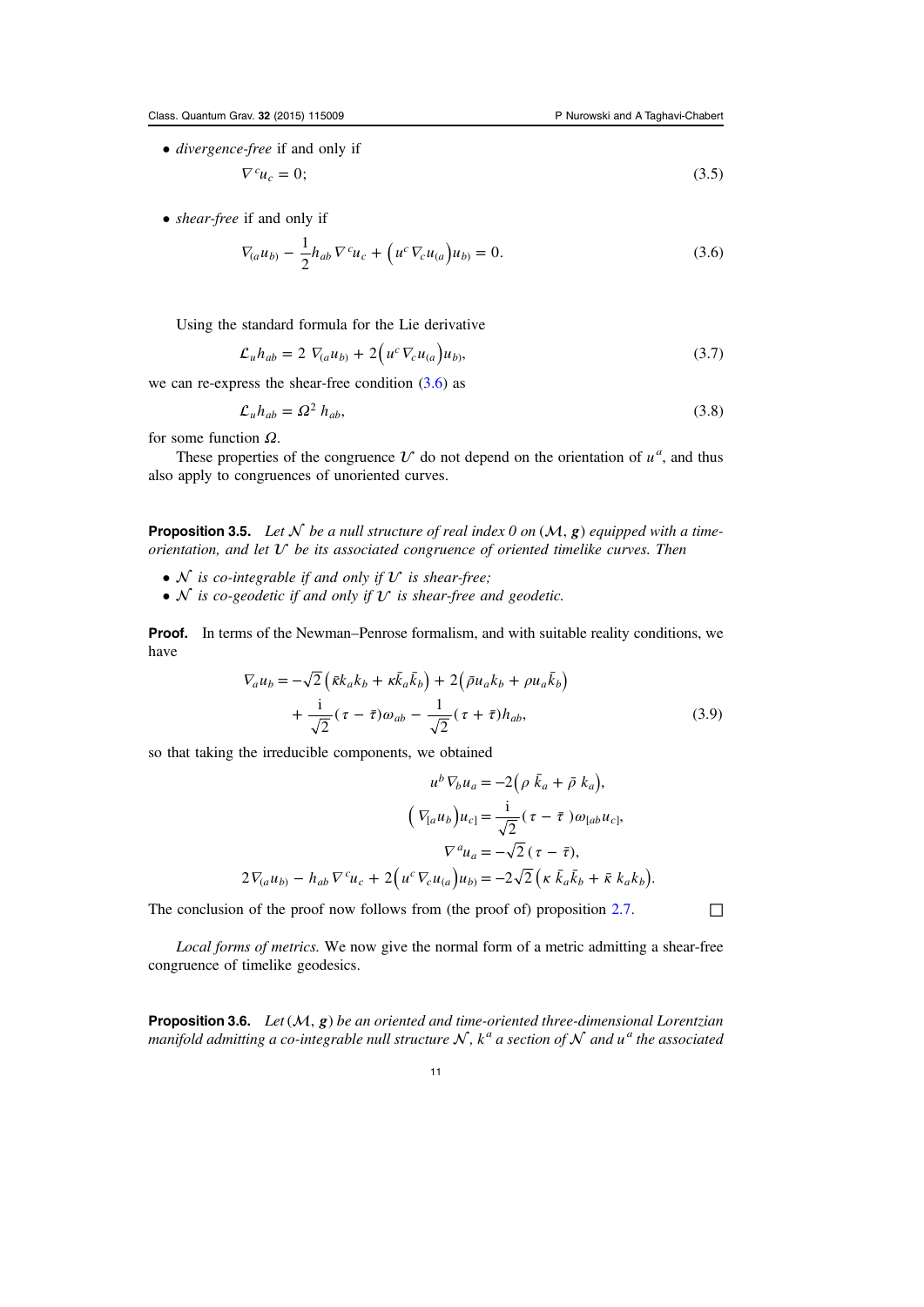<span id="page-12-0"></span>unit timelike vector field. Then, around each point, there exist coordinates  $(t, z, \bar{z})$  such that the metric takes the form

$$
\mathbf{g} = -(\mathrm{d}t - \bar{p} \mathrm{d}z - p \mathrm{d}\bar{z})^2 + 2h^2 \mathrm{d}z \mathrm{d}\bar{z},
$$
  
\n
$$
\mathbf{k} = h^{-1}(\partial_{\bar{\zeta}} + p\partial_t), \qquad \mathbf{u} = \partial_t,
$$
 (3.10)

where  $h = h(z, \overline{z}, t)$  and  $p = p(z, \overline{z}, t)$ . If  $N$  is co-geodetic, we have in addition

$$
\partial_t p = 0. \tag{3.11}
$$

**Proof.** We first note that the complex-valued 1-form  $k_a$  satisfies  $k_{[a} \nabla_b k_{c]} = 0$ . By a lemma of [\[HLN08](#page-35-0)],  $k_a$  can be put in the form  $k_a = h \nabla_a \zeta$  for some real function h and complex function  $\zeta$  such that  $d\zeta \wedge d\bar{\zeta} \neq 0$ . We can therefore use  $\zeta$  and its complex conjugate  $\bar{\zeta}$  as complex coordinates on  $(M, g)$ . We can also choose a real coordinate t such that  $u^a \nabla_a = \frac{\partial}{\partial t}$ . The metric must therefore take the form  $(3.10)$ .

Further, the property that  $u^a$  be geodetic can be expressed as

$$
0 = -u^b \nabla_b u_a = u^b \big( \nabla_a u_b - \nabla_b u_a \big),
$$

which leads to  $(3.11)$ .

**Remark 3.7.** One can check that a null structure  $N$  of real index 0 on a three-dimensional Lorentzian manifold  $(M, g)$  is also known as an *almost contact Lorentzian structure*—see [[Cal11\]](#page-35-0) for details and generalization to higher odd dimensions. The contact distribution is precisely annihilated by the timelike vector field  $u^a$ . When the null structure is co-geodetic, the almost contact Lorentzian structure is said to be normal.

3.1.2. Real index 1. A null structure  $\mathcal N$  of real index 1 satisfies dim $(\mathcal N_p \cap \overline{\mathcal N_p}) = 1$  at every point  $p \in \mathcal{M}$ . In particular, since  $\mathcal N$  is one-dimensional, it must be totally real.

We can therefore introduce a totally real basis ( $k^a$ ,  $\ell^a$ ,  $u^a$ ) of TM, where  $k^a$  is a generator of  $\mathcal{N}$ ,  $\ell^a$  a null vector field transversal to  $\mathcal{N}^{\perp}$  such that  $k^a \ell^b g_{ab} = 1$ , and  $u^a$  a unit spacelike vector field in  $\mathcal{N}^{\perp}$ , i.e.  $u^{a}u_{a} = 1$ , and thus complementary to  $k^{a}$  and  $l^{a}$ . The Lorentzian metric then takes the form

$$
g_{ab} = 2 k_{(a} \ell_{b)} + u_a u_b. \tag{3.12}
$$

Setting  $n^a = \frac{1}{\sqrt{a}} u$ 2  $a = \frac{1}{\sqrt{n}} u^a$ , an adapted frame  $(k^a, \ell^a, n^a)$  can be recovered from  $(k^a, \ell^a, n^a)$ , in which case it satisfies the reality condition

$$
\left(k^a, \, l^a, \, n^a\right) \mapsto \left(\,\overline{k^a}, \, \overline{\ell^a}, \, \overline{n^a}\right) = \left(k^a, \, l^a, \, -n^a\right).
$$

In what follows, we shall not be concerned with the orientation of  $k^a$ , i.e. whether it is past-pointing or future-pointing.

**Definition 3.8.** Let N be a null structure of real index 1 on  $(M, g)$ , and  $k^a$  a section of N. Let  $\mathcal K$  be the congruence of null curves generated by  $k^a$ . Then  $\mathcal K$  is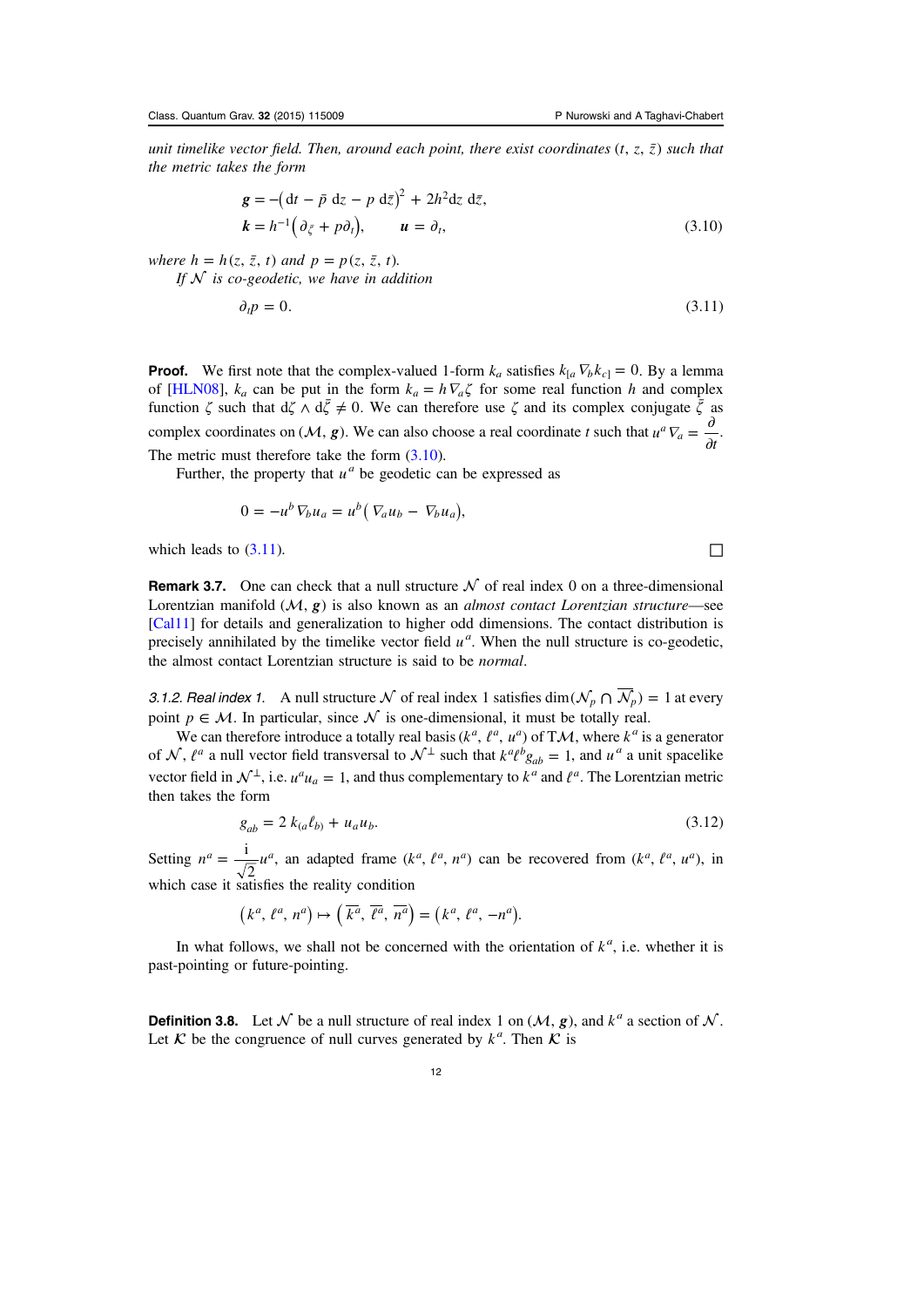<span id="page-13-0"></span>• *geodetic* if and only if

$$
(k^b \nabla_b k^{[a]}) k^{b]} = 0; \tag{3.13}
$$

• divergence-free geodetic if and only if

$$
k^a \nabla_b k^b - k^b \nabla_b k^a = 0. \tag{3.14}
$$

Definition 3.9. A three-dimensional Lorentzian manifold equipped with a divergence-free congruence of null geodesics is called a Kundt spacetime.

Remark 3.10. In dimensions greater than three, congruences of null geodesics are also characterized by their shear and twist, and a Kundt spacetime is usually defined as a Lorentzian manifold equipped with a shear-free, twist-free and divergence-free congruence of null geodesics. However, in three dimensions, any congruence of null geodesics has vanishing shear and twist.

From proposition [2.7](#page-7-0), we now obtain the geometric interpretation of a null structure of real index 1.

**Proposition 3.11.** Let  $\mathcal N$  be a null structure  $\mathcal N$  of real index 1 on  $(\mathcal M, \mathbf g)$ . Then

- $\mathcal N$  is co-integrable if and only if it generates a congruence of null geodesics.
- $N$  is co-geodetic if and only if it generates a divergence-free congruence of null geodesics.

## 3.2. Euclidean signature

Assume now  $(\mathcal{M}, g)$  has Euclidean signature. Then a null structure is necessarily of real index 0, and an adapted frame  ${k^a, \ell^a, n^a}$  will satisfy the reality conditions

$$
\{k^a, \ell^a, n^a\} \mapsto \{\overline{k^a}, \overline{\ell^a}, \overline{n^a}\} = \{\ell^a, k^a, -n^a\}.
$$

Set  $\bar{k}^a := \ell^a$  and  $u^a := \sqrt{2}i n^a$ , so that  $u^a$  is a real spacelike vector of unit norm, i.e.  $u^a u_a = 1$ . We can then write the metric  $(2.7)$  as

$$
g_{ab} = 2 k_{(a} \bar{k}_{b)} + u_a u_b. \tag{3.15}
$$

Clearly, this setting is almost identical to the case where  $(M, g)$  has Lorentzian signature and is equipped with a null structure of real index 0. The only difference is that now  $u^a$  is spacelike, rather than timelike. Real tensors  $\omega_{ab}$  and  $J_a^b$  are defined in exactly the same manner as in the Lorentzian case, and we now have  $h_{ab} = 2 k_{(a} \bar{k}_{b)} = g_{ab} - u_a u_b$ .

The reader is invited to go through section  $3.1.1$  with  $u^a$  now spacelike.

**Remark 3.12.** Following on from remark [3.7](#page-12-0), a null structure  $\mathcal N$  on a three-dimensional Riemannian manifold  $(M, g)$  can be shown to be equivalent to an *almost contact Riemannian* (or metric) structure—see [\[CG90](#page-35-0)] and references therein for details.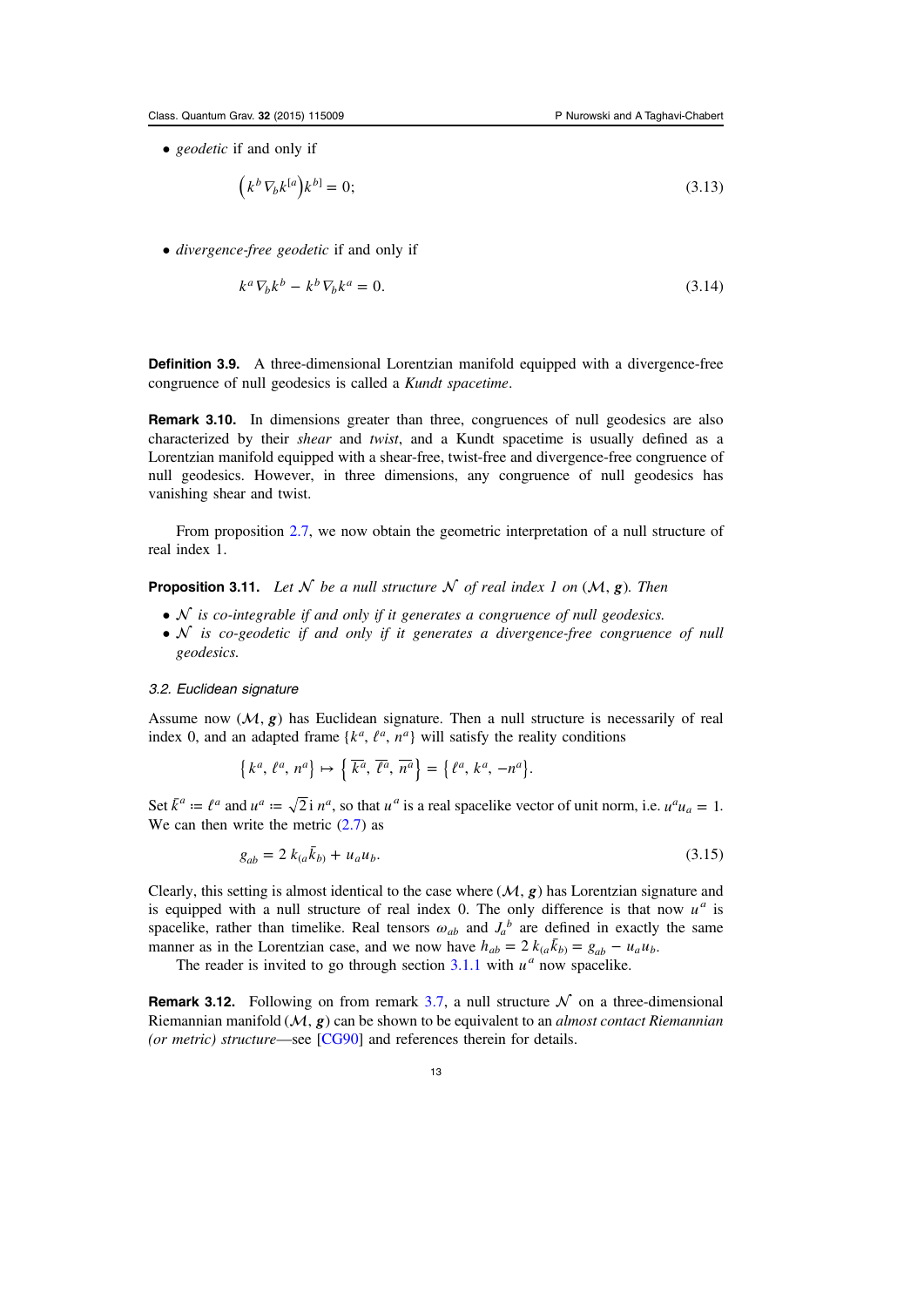## <span id="page-14-0"></span>4. Algebraic classification of the tracefree Ricci tensor

A special feature of the Riemann curvature of the Levi-Civita connection on a threedimensional (pseudo-)Riemannian manifold  $(\mathcal{M}, g)$  is that it is entirely determined by the Ricci tensor. Its tracefree part *Φab* belongs to a five-dimensional irreducible representation of  $SO(3, \mathbb{C})$ , and as for the Weyl tensor in four dimensions, we can introduce the notion of principal null structure to classify *Φab*.

**Definition 4.1.** Let  $\mathcal N$  be a null structure. We say that it is *principal* at a point p of  $\mathcal M$  if a null vector  $\xi^a$  generating  $\mathcal{N}_p$  satisfies

$$
\Phi_{ab}\xi^a\xi^b = 0,\tag{4.1}
$$

at p.

Now, the space of all complex null vectors at a point is parametrized by points of the Riemann sphere  $S^2 \cong \mathbb{CP}^1$ . To be precise, using a standard chart on  $\mathbb{CP}^1$ , an arbitrary null vector, written in an adapted frame  $(k^a, \ell^a, n^a)$ , is of the form

$$
\xi^a(z) = k^a + 2 z n^a + z^2 \ell^a,\tag{4.2}
$$

for some  $z \in \mathbb{C}$ . The other standard chart on  $\mathbb{CP}^1$  is simply obtained by sending z to  $z^{-1}$  in (4.2). Thus, to determine all the principal null structures at a point, it suffices to plug (4.2) into (4.1) to form the quartic polynomial

$$
0 = \Phi(z) \coloneqq \frac{1}{2} \Phi_{ab} \xi^a(z) \xi^b(z) = \Phi_0 + 4 \Phi_1 z + 6 \Phi_2 z^2 + 4 \Phi_3 z^3 + \Phi_4 z^4,\tag{4.3}
$$

in  $\mathbb{C}$ , where

$$
\begin{aligned} \varPhi_0&:=\frac{1}{2}\varPhi_{ab}k^ak^b,\qquad \varPhi_1:=\frac{1}{2}\varPhi_{ab}k^ah^b,\qquad \varPhi_2:=\frac{1}{2}\varPhi_{ab}k^a\ell^a=\frac{1}{2}\varPhi_{ab}n^an^b,\\ \varPhi_3&:=\frac{1}{2}\varPhi_{ab}\ell^an^b,\qquad \varPhi_4&:=\frac{1}{2}\varPhi_{ab}\ell^a\ell^b. \end{aligned}
$$

Thus, a root z of (4.3) determines a principal null structure  $\mathcal N$  where  $\xi^a(z)$  generates  $\mathcal N$ at a point. Conversely, any principal null structure determines a unique root (up to multiplicity) of (4.3) at a point. In particular, the algebraic classification of the tracefree Ricci tensor boils down to the classification of the roots of (4.3) and their multiplicities. A full review of the classification of the Weyl tensor in four dimensions is given in [[GHN10](#page-35-0)], and we shall only recall their results closely following their terminology.

**Definition 4.2.** Let  $\mathcal N$  be a principal null structure determined by a root z of the associated polynomial (4.3) at a point. We say that  $\mathcal N$  is *multiple* at that point if z is multiple.

**Definition 4.3.** We say that  $\Phi_{ab}$  is *algebraically special* at a point if it admits a multiple principal null structure at that point.

Rather than considering the quartic polynomial (4.3), it is convenient to consider the quartic homogeneous polynomial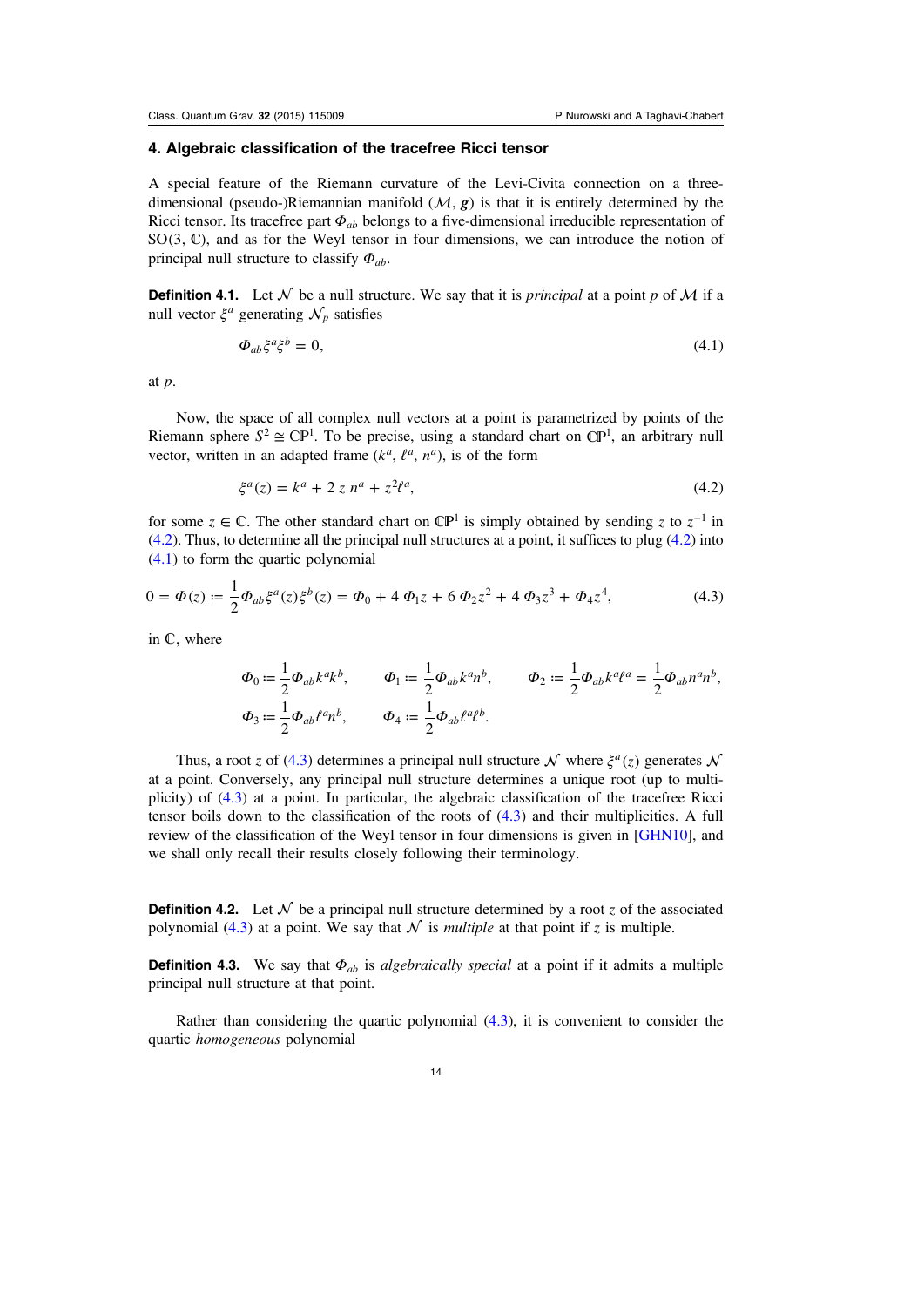$$
0 = \Phi(z) = \Phi_{ABCD} \xi^A \xi^B \xi^C \xi^D, \tag{4.4}
$$

<span id="page-15-0"></span>where  $\xi^A$  are now complex homogeneous coordinates on  $\mathbb{CP}^1$ , and  $\Phi_{ABCD}$  is an element of  $\mathcal{O}^4(\mathbb{C}^2)^*$ , with the understanding that the upper case Roman indices take the values 0 and 1. We can then recover ([4.3](#page-14-0)) by setting  $\xi^A(z) = o^A + z^A$  where  $\{o^A, i^A\}$  is a basis of  $\mathbb{C}^2$ . The roots of [\(4.4\)](#page-14-0) then determine a unique factorization (up to permutation of the factors)

$$
0 = \Phi(z) = \left(\xi^A \alpha_A\right) \left(\xi^B \beta_B\right) \left(\xi^C \gamma_C\right) \left(\xi^D \delta_D\right),
$$

where  $\alpha_A$ ,  $\beta_A$ ,  $\gamma_A$  and  $\delta_A$  are elements ( $\mathbb{C}^2$ )\* defined up to scale. In this case, we can write

$$
\Phi_{ABCD} \propto \alpha_{(A}\beta_B\gamma_C\delta_{D)}.
$$

Multiplicities of the roots of ([4.4](#page-14-0)) will be mirrored by some of the corresponding  $\alpha_A$ ,  $\beta_A$ ,  $\gamma_A$ and  $\delta_A$  being proportional to each other.

**Remark 4.4.** The above identification is  $\Phi_{ab}$  with  $\Phi_{ABCD}$  is a consequence of the local isomorphism of Lie groups SO(3,  $\mathbb{C}$ )  $\cong$  SL(2,  $\mathbb{C}$ ) as explained in appendix [A](#page-25-0), where  $\mathbb{C}^2$  is identified with the spinor representation of  $SO(3, \mathbb{C})$ . This is virtually identical to the treatment of the (anti-)self-dual part of the Weyl tensor in four dimensions [[Pen60,](#page-36-0) [Pet00,](#page-36-0) [Wit59](#page-36-0)].

#### 4.1. Complex case

If the metric is complex with no preferred reality condition imposed on it, the coefficients  $(\Phi_0, \Phi_1, \Phi_2, \Phi_3, \Phi_4)$  are generically complex, and the polynomial [\(4.3\)](#page-14-0) has generically four distinct roots, and thus four distinct principal null structures. Following the notation of [[PR86\]](#page-36-0), we can encode the multiplicities of the roots of  $(4.3)$  $(4.3)$  $(4.3)$  in a partition  $\{a_1, a_2, a_3, a_4\}$  of the integer 4, where  $a_1 + a_2 + a_3 + a_4 = 4$ . We shall omit those  $a_i$  from the partition whenever  $a_i = 0$ . We thus obtain a Petrov classification of  $\Phi_{ab}$ :

|   | Petrovtype $\{a_1, a_2, a_3, a_4\}$ | $\Phi_{ABCD}$                               |
|---|-------------------------------------|---------------------------------------------|
|   | $\{1, 1, 1, 1\}$                    | $\alpha_{(A}\beta_{B}\gamma_{C}\delta_{D)}$ |
| Н | $\{2, 1, 1\}$                       | $\alpha_{(A}\alpha_B\beta_C\gamma_{D)}$     |
| Ш | $\{3, 1\}$                          | $\alpha_{(A}\alpha_{B}\alpha_{C}\beta_{D)}$ |
| N | ${4}$                               | $\alpha_A \alpha_B \alpha_C \alpha_D$       |
| Ð | $\{2, 2\}$                          | $\alpha_{(A}\alpha_B\beta_C\beta_{D)}$      |
| 0 | $\{-\}$                             |                                             |

Petrov types II, II, III and N single out a multiple principal null structure, and Petrov type D a pair of distinct multiple principal null structures.

**Remark 4.5.** Suppose  $\Phi_{ab}$  is of Petrov type D so that the polynomial ([4.3](#page-14-0)) has two distinct roots of multiplicity two. Then we can always arrange that these roots are 0 and  $\infty$  in  $\mathbb{CP}^1$ , which is done by some suitable change of frame  $(2.8)$  by assuming, with no loss, that one of these roots is 0. In this case, we have a distinguished frame  $(k^a, \ell^a, n^a)$  adapted to *both* multiple principal null structures, namely  $k^a$  and  $l^a$ .

Let  $k^a$  be a generator of a null structure  $\mathcal N$ . To verify whether  $\mathcal N$  is a (multiple) principal null structure, it suffices to check whether any of the following algebraic relations holds: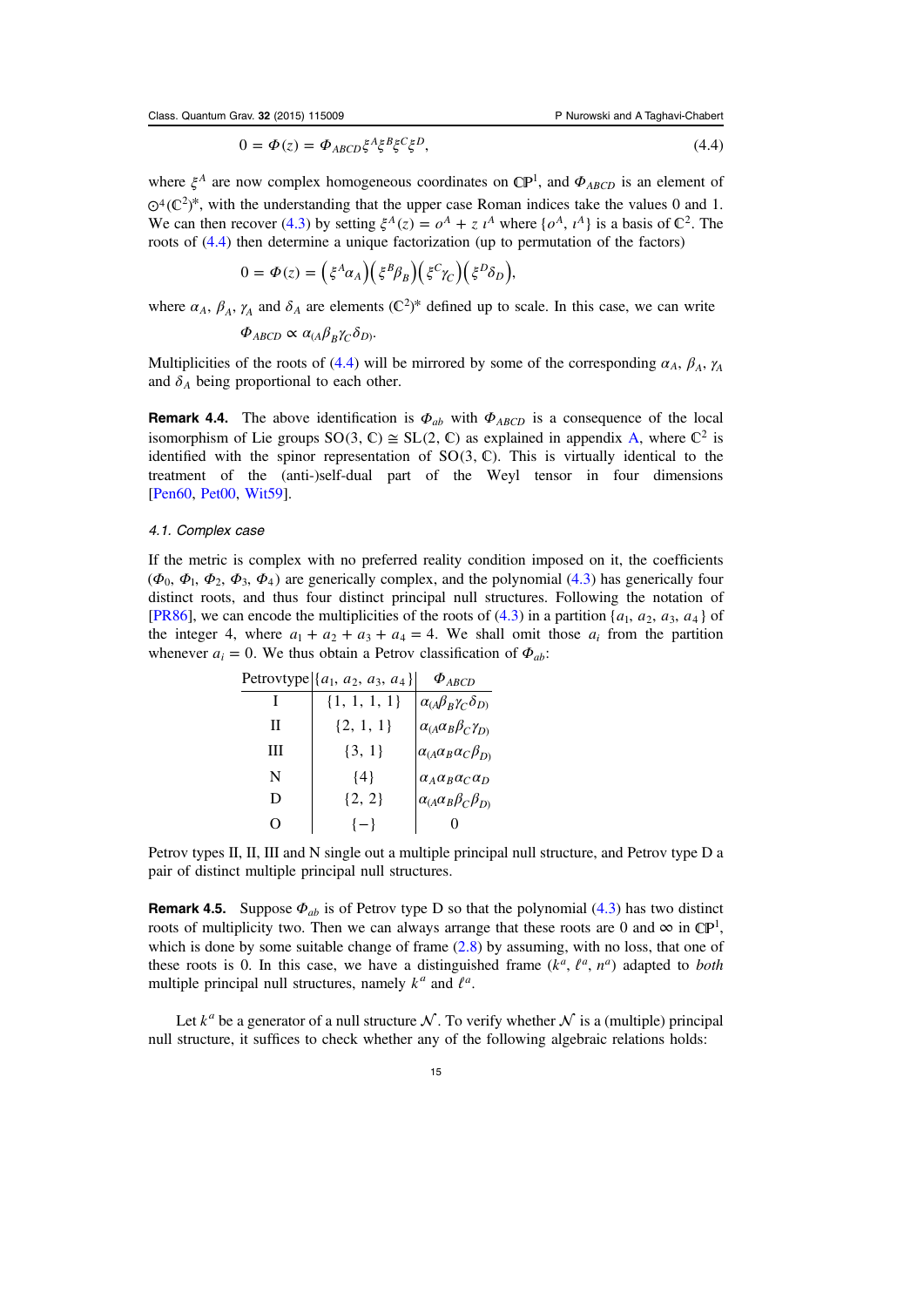<span id="page-16-0"></span>Petrov type I:  $k^a \Phi_{ab} k^b = 0$ ,  $\Phi_0 = 0$ , Petrov type II:  $k_{[a}\Phi_{b]c}k^c = 0,$   $\Phi_0 = \Phi_1 = 0,$ *Petrov type D:*  $k_{[a} \Phi_{b]c} k^c = 0$  and  $\ell_{[a} \Phi_{b]c} \ell^c = 0$ ,  $\Phi_0 = \Phi_1 = 0 = \Phi_3 = \Phi_4$ , Petrov type III:  $k^a \Phi_{ab} = 0$  or  $k_{[a} \Phi_{b][c} k_{d]} = 0$ ,  $\Phi_0 = \Phi_1 = \Phi_2 = 0$ , Petrov type N:  $k_{[a} \Phi_{b]c} = 0,$   $\Phi_0 = \Phi_1 = \Phi_2 = \Phi_3 = 0,$  $= 0,$   $\Phi_0 =$  $k_{[a}\Phi_{b]c}k^c$  $k_{[a}\mathbf{\Phi}_{b]c}$ 

where *ℓ<sup>a</sup>*, in the case of Petrov type D, determines a multiple principal structure distinct from  $\mathcal{N}.$ 

Because of the importance of the Goldberg–Sachs theorem, we highlight the algebraically special condition of the tracefree Ricci tensor by means of the following proposition. In particular, the proofs of the various versions of the Goldberg–Sachs theorem in section [6](#page-18-0) will impinge on it.

**Proposition 4.6.** In an adapted frame, the tracefree Ricci tensor is algebraically special if and only if

$$
\Phi_0=\Phi_1=0.
$$

## 4.2. Real case

4.2.1. Euclidean signature. In Euclidean signature, the four roots of the polynomial ([4.3](#page-14-0)) come in two complex conjugate pairs. Thus, we distinguish only two algebraic types: the generic type G, where the conjugate pairs of complex roots are distinct, and the special type D, where the pairs coincide. Notationally, we shall bracket a conjugate pair of complex roots, i.e.  $\{1^{\mathbb{C}}, \overline{1^{\mathbb{C}}}\}$ , and where the  $^{\mathbb{C}}$  indicates that the root is complex.

$$
\begin{array}{c|c}\n\text{Petrovtype} & \{a_1, a_2, a_3, a_4\} & \Phi_{ABCD} \\
\hline\nG & \left\{ \left\{ \begin{bmatrix} 1^{\mathbb{C}}, \ \overline{1}^{\mathbb{C}} \end{bmatrix}, \left\{ \begin{bmatrix} 1^{\mathbb{C}}, \ \overline{1}^{\mathbb{C}} \end{bmatrix} \right\} \right\} \xi_{(A}\hat{\xi}_{B}\eta_{C}\hat{\eta}_{D)} \\
D & \left\{ \left\{ \begin{bmatrix} 1^{\mathbb{C}}, \ \overline{1}^{\mathbb{C}} \end{bmatrix}^2 \right\} & \xi_{(A}\hat{\xi}_{B}\xi_{C}\hat{\xi}_{D)} \\
0\n\end{array} \right\}\n\end{array}
$$

Here, a  $\sim$  denotes a reality condition on  $({\mathbb C}^2)^*$  defined as follows: if  $\xi_A = (\xi_0, \xi_1)$ , then  $\hat{\xi}_A = (-\bar{\xi}_1, \bar{\xi}_0).$ 

Since a null structure determines a unit vector  $u^a$  (up to sign) and an endomorphism  $J_a^b$ as described in section [3.2,](#page-13-0) we can characterize principal null structures as follows

Petrov type G: 
$$
J_{(a}{}^c \Phi_{b)c} = 0
$$
 or  $2u_{[a} \Phi_{b][c} u_{d]} + u_{[a} g_{b][c} u_{d]} u^e u^f \Phi_{ef} = 0$ ,  
Petrov type D:  $J_{(a}{}^c \Phi_{b)c} = 0$  and  $u_{[a} \Phi_{b]c} u^c = 0$ .

Remark 4.7. In the context of almost contact metric manifolds (see remarks [3.7](#page-12-0) and [3.12\)](#page-13-0), the type D condition is equivalent to the manifold being  $\eta$ -Einstein, i.e. the Ricci tensor takes the form  $R_{ab} = a g_{ab} + b u_a u_b$  for some unit vector  $u^a$  and functions a and b, i.e.  $R = 3 a - b$  and  $\Phi_{ab} = \frac{b}{3} (g_{ab} + 3 u_a u_b)$ .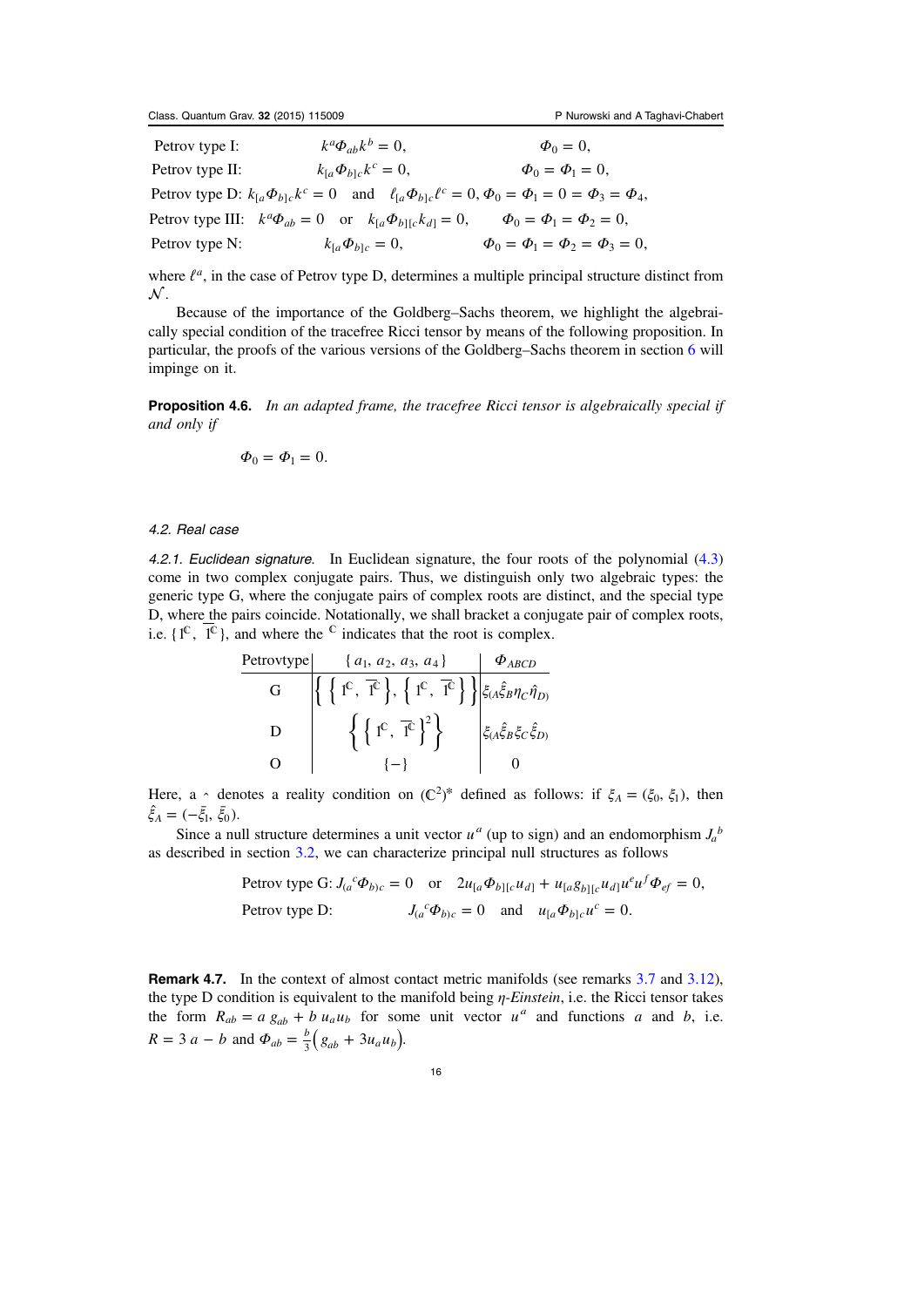<span id="page-17-0"></span>4.2.2. Lorentzian signature. In Lorentzian signature, the situation is a little more complex, and one distinguishes ten Petrov types including type O. Here, a root of [\(4.3\)](#page-14-0) can either be real or complex. We distinguish the following cases, excluding type O:

- If all roots are real, we obtain a totally real analogue of the complex Petrov types with five Petrov types denoted  $G_r$ ,  $\prod_r$ ,  $\prod_r$ ,  $N_r$  and  $D_r$ . Petrov types  $\prod_r$ ,  $\prod_r$  and  $N_r$  single out a multiple principal null structure of real index 1, and Petrov type  $D_r$  a pair of distinct multiple principal null structures of real index 1.
- If all the roots are complex, they come in conjugate pairs, and we have two Petrov types, G and D as in the Euclidean case. Petrov type D singles out a complex conjugate pair of multiple principal null structures of real index 0.
- The remaining types, denoted SG and II, occur when  $\Phi(z)$  has two real roots and one conjugate pair of complex roots. Petrov Type II singles out a multiple principal null structure of real index 1.

Using the same notation as above to describe the degeneracy and reality of the roots of ([4.3](#page-14-0)), we obtain the following Petrov types of *Φab*:

| Petrovtype | $\{a_1, a_2, a_3, a_4\}$                                                                                                                                                                      | $\Phi_{ABCD}$                                  |
|------------|-----------------------------------------------------------------------------------------------------------------------------------------------------------------------------------------------|------------------------------------------------|
| G          | $\left\{\left.\right. \left\{\right. 1^{\mathbb{C}},\left.\overline{1}^{\mathbb{C}}\right.\right\},\left.\left\{\right.1^{\mathbb{C}},\left.\overline{1}^{\mathbb{C}}\right.\right\}\right\}$ | $\xi_{(A}\xi_{B}\eta_{C}\hat{\eta}_{D)}$       |
| SG         | $\left\{ 1, 1, \left\{ 1^{\mathbb{C}}, \overline{1}^{\mathbb{C}} \right\} \right\}$                                                                                                           | $\alpha_{(A}\beta_{B}\eta_{C}\hat{\eta}_{D)}$  |
| П          | $\left\{2,\ \left\{\right.1^{\mathbb{C}},\ \overline{1}^{\mathbb{C}}\right\}\right\}$                                                                                                         | $\alpha_{(A}\alpha_{B}\eta_{C}\hat{\eta}_{D)}$ |
| D          | $\left\{\left\{ \begin{array}{c} \left\{ 1^{\mathbb{C}},\ \overline{1}^{\mathbb{C}} \right\} ^{2} \right\} \end{array}\right.$                                                                | $\xi_{(A}\hat{\xi}_{B}\eta_{C}\hat{\eta}_{D)}$ |
| $G_r$      | $\{1, 1, 1, 1\}$                                                                                                                                                                              | $\alpha_{(A}\beta_{B}\gamma_{C}\delta_{D)}$    |
| $\prod_r$  | $\{2, 1, 1\}$                                                                                                                                                                                 | $\alpha_{(A}\alpha_{B}\beta_{C}\gamma_{D)}$    |
| Ш,         | $\{3, 1\}$                                                                                                                                                                                    | $\alpha_{(A}\alpha_{B}\alpha_{C}\beta_{D)}$    |
| $N_r$      | ${4}$                                                                                                                                                                                         | $\alpha_A \alpha_B \alpha_C \alpha_D$          |
| $D_r$      | $\{2, 2\}$                                                                                                                                                                                    | $\alpha_{(A}\alpha_B\beta_C\beta_{D)}$         |
| О          | $\{-\}$                                                                                                                                                                                       |                                                |

Characterization of the Petrov types in terms of their principal null structures can be done as in the previous cases in the obvious way.

## 5. Curvature conditions

Before we move to our main results on the Goldberg–Sachs theorem, we remark that in three dimensions, unlike in higher dimensions [[TC13](#page-36-0)], the conformally invariant condition

$$
\left[\Gamma\left(\mathcal{N}^{\perp}\right),\Gamma\left(\mathcal{N}^{\perp}\right)\right] \subset \Gamma\left(\mathcal{N}^{\perp}\right),
$$

for a null structure  $\mathcal N$ , imposes no constraint on the curvature. Non-trivial constraints on the Ricci curvature are expected to arise from non-conformally invariant conditions on  $\mathcal N$ [[TC13](#page-36-0)]. In particular, we have the following proposition.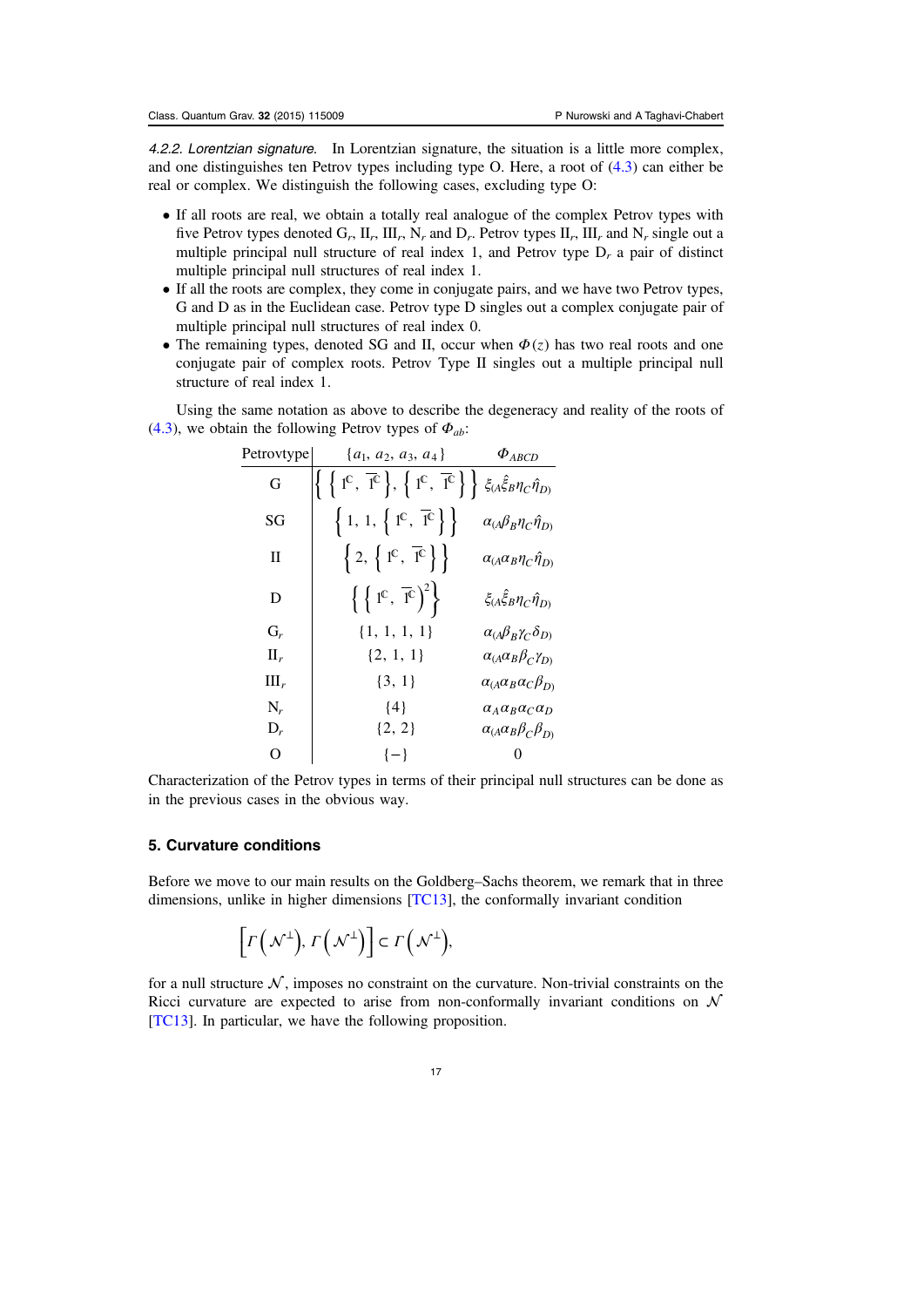<span id="page-18-0"></span>**Proposition 5.1.** Let  $\mathcal N$  be a null structure on an oriented three-dimensional (pseudo-) Riemannian manifold  $(M, g)$ .

• Suppose that  $N$  is co-geodetic. Then  $N$  is a principal null structure, i.e.

$$
k^a k^b \Phi_{ab} = 0,\tag{5.1}
$$

for any generator  $k^a$  of  $N$ .

• Suppose  $\mathcal N$  is parallel. Then  $\Phi_{ab}$  is algebraically special, i.e.

$$
k^c \Phi_{c[a} k_{b]} = 0. \tag{5.2}
$$

for any generator  $k^a$  of  $N$ .

**Proof.** We use the Newman–Penrose formalism of appendix **[B](#page-27-0)** adapted to  $N$ .

- By assumption,  $\kappa = \rho = 0$ . Then, by equation ([B.7\)](#page-29-0), we have  $\Phi_0 = 0$ .
- By assumption,  $\kappa = \rho = \tau = 0$ . Then, ([B.6\)](#page-29-0), [\(B.7](#page-29-0)) and [\(B.8](#page-29-0)) give  $\Phi_1 = 0$ ,  $\Phi_0 = 0$  and  $\Phi_2 = S$  respectively. This completes the proof. □

Remark 5.2. In anticipation of the Goldberg–Sachs theorem, which will be concerned with the relation between algebraically special tracefree Ricci tensors and co-geodetic null structures, the above proposition tells that the existence of a co-geodetic null structure  $\mathcal N$ already imposes algebraic constraints relating the curvature and  $\mathcal N$ .

## 6. Main results

Throughout this section,  $(M, g)$  will denote an oriented three-dimensional (pseudo-)Riemannian manifold. As before, the tracefree Ricci tensor will be denoted by *Φab* and the Ricci scalar by R, and its scalar multiple  $S = \frac{1}{12}R$ . We also recall the definitions of the Cotton tensor and its Hodge dual:

$$
A_{abc} := 2 \ \nabla_{[b} P_{c]a} = -2 \ \nabla_{[b} \Phi_{c]a} + 2g_{a[b} \ \nabla_{c]} S, \qquad (*)_{ab} := \frac{1}{2} e_b{}^{cd} A_{acd} = -e_{(a)}{}^{cd} \ \nabla_{c} \Phi_{d|b)}.
$$

In particular, the components of  $A_{abc}$  with respect to the frame  $(k^a, \ell^a, n^a)$  will be denoted

$$
A_0 := 2 A_{abc} k^a k^b n^c, \quad A_1 := A_{abc} k^a k^b \ell^c, \quad A_2 := 2 A_{abc} k^a n^b \ell^c,
$$
  

$$
A_3 := A_{abc} \ell^a k^b \ell^c, \quad A_4 := 2 A_{abc} \ell^a n^b \ell^c.
$$
 (6.1)

The results of sections 6.1, [6.2](#page-20-0) and [6.3](#page-21-0) will be stated for an arbitrary complex-valued metric with no reality conditions imposed.

#### 6.1. Obstructions to the existence of multiple co-geodetic null structures

We first present results concerning curvature obstructions to the existence of multiple cogeodetic null structures.

**Proposition 6.1.** Let  $\mathcal N$  be a null structure on  $(\mathcal M, \mathbf{g})$ , and let  $k^a$  be any generator of  $\mathcal N$ . Suppose that  $N$  is co-geodetic and multiple principal.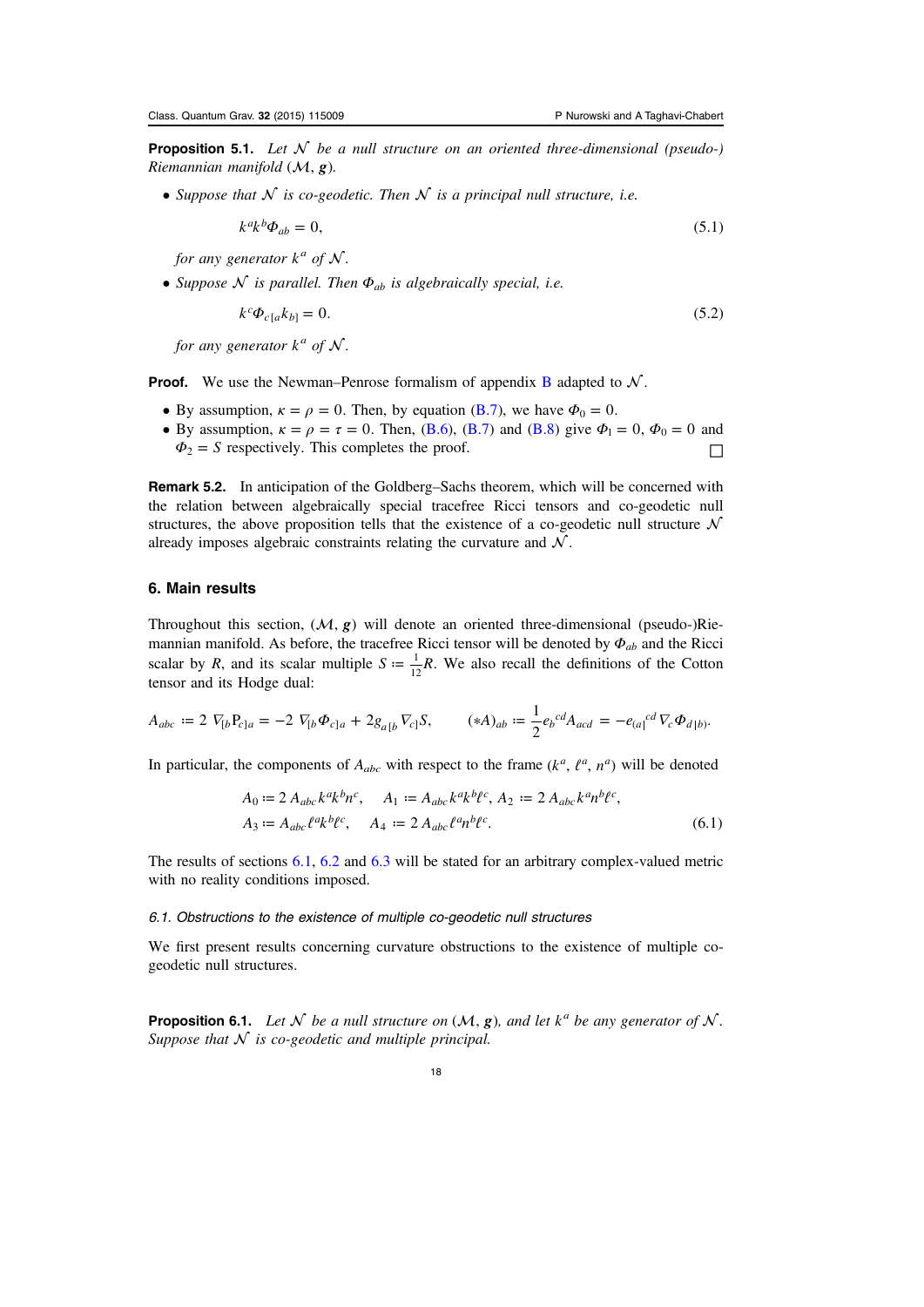<span id="page-19-0"></span>• If *Φab* is of Petrov type II, then

 $k^{a}k^{b}(A_{abc} + 3 g_{bc} \nabla_a S) = 0.$  (6.2)

• If *Φab* is of Petrov type III, then

$$
k^{a} \left( A_{abc} - 2 g_{a[b} \nabla_{c]} S \right) = 0, \quad k^{a} k^{b} A_{abc} = 0, \quad k^{a} \nabla_{a} S = 0. \tag{6.3}
$$

• If *Φab* is of Petrov type N, then

$$
k^{c}(A_{abc} - g_{ca}\nabla_{b}S) = 0, \quad k^{a}A_{abc} = 0, \quad k_{[a}\nabla_{b]}S = 0.
$$
 (6.4)

**Proof.** With reference to the Newman–Penrose formalism, and in a frame adapted to  $N$ , we first note that

Condition (6.2) 
$$
\Longleftrightarrow
$$

\n
$$
\begin{cases}\nA_0 \equiv 0, \\
A_1 + 3DS \equiv 0, \\
A_2 + 2\delta S \equiv 0.\n\end{cases}
$$
\nCondition (6.3)  $\Longleftrightarrow$ 

\n
$$
\begin{cases}\nA_0 = A_1 \equiv 0, \quad DS = 0 \\
A_2 + 2\delta S \equiv 0.\n\end{cases}
$$
\nCondition (6.4)  $\Longleftrightarrow$ 

\n
$$
\begin{cases}\nA_0 = A_1 = A_2 \equiv 0, \quad DS = \delta S = 0 \\
A_3 + \Delta S \equiv 0.\n\end{cases}
$$

The assumption that  $\mathcal N$  is co-geodetic is simply  $\kappa \equiv 0$  and  $\rho \equiv 0$ . We now deal with each case separately, referring to the Newman–Penrose equations given in appendix [B.](#page-27-0)

• Assuming the type II condition, i.e.  $\Phi_0 = \Phi_1 \equiv 0$ , we have

(B.18): 
$$
A_0 \equiv 0
$$
,  
  $3 \times (B.15) + (B.19)$ :  $A_1 + 3 DS \equiv 0$ .

• Assuming the type III condition, i.e.  $\Phi_0 = \Phi_1 = \Phi_2 \equiv 0$ , we have

| $(B.15)$ :                   | $DS = 0$ .                   |
|------------------------------|------------------------------|
| $(B.18)$ :                   | $A_0 = 0$ ,                  |
| $(B.19)$ :                   | $A_1 = 0$ ,                  |
| $2 \times (B.16) + (B.20)$ : | $A_2 + 2 \delta S \equiv 0.$ |

• Assuming the type N condition, i.e.  $\Phi_0 = \Phi_1 = \Phi_2 = \Phi_3 \equiv 0$ , we have

| $(B.15)$ :          | $DS = 0$ ,                 |
|---------------------|----------------------------|
| $(B.16)$ :          | $\delta S = 0$ ,           |
| $(B.18)$ :          | $A_0 = 0$ ,                |
| $(B.19)$ :          | $A_1 = 0,$                 |
| $(B.20)$ :          | $A_2 = 0$ ,                |
| $(B.17) + (B.21)$ : | $A_3 + \Delta S \equiv 0.$ |

Comparison with the frame components  $(6.1)$  $(6.1)$  $(6.1)$  completes the proof.  $\Box$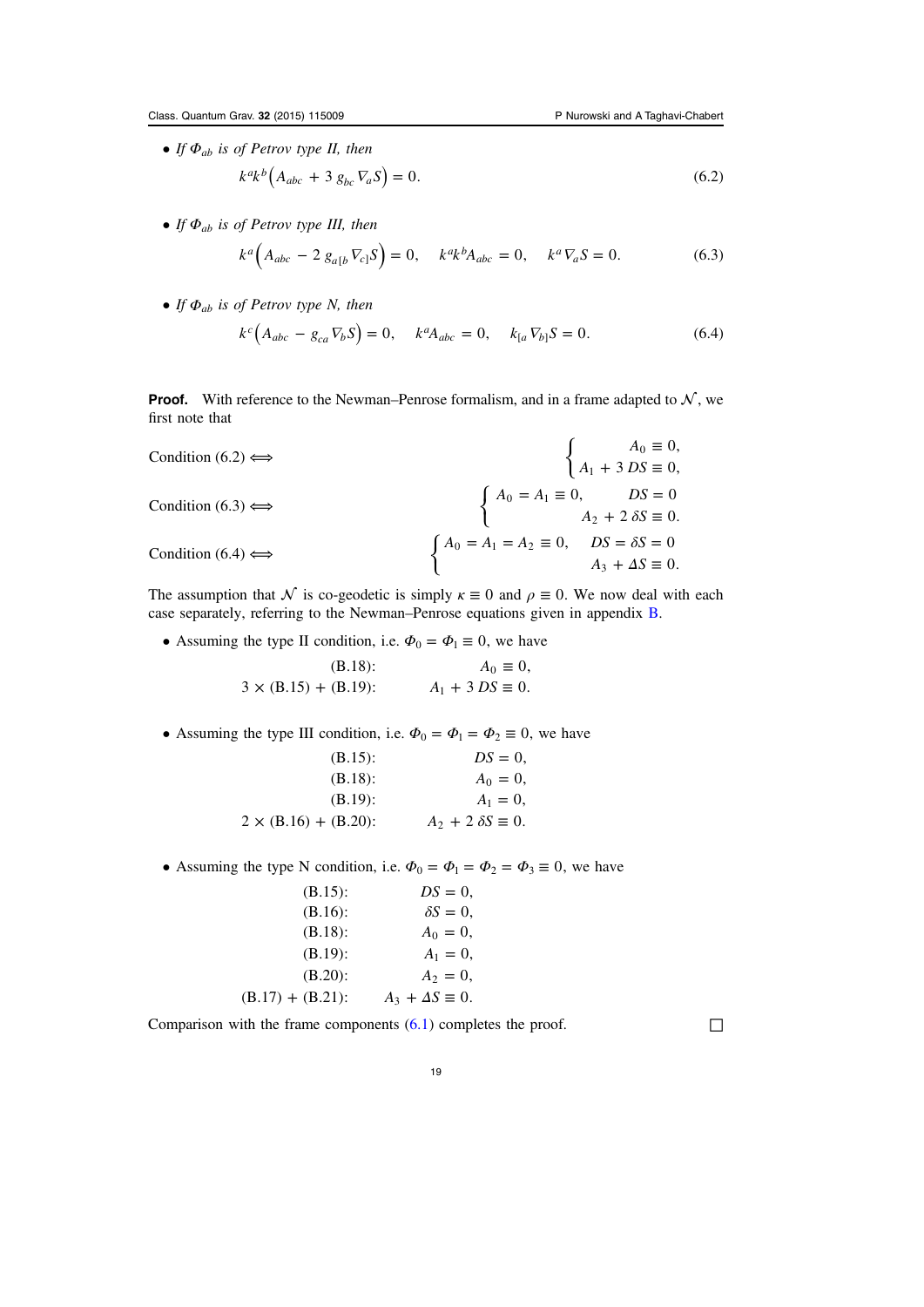<span id="page-20-0"></span>Remark 6.2. Proposition [6.1](#page-18-0) also applies to tracefree Ricci tensors of Petrov type D, in which case one has a pair of distinct multiple principal null structures as described in remark [4.5](#page-15-0).

#### 6.2. Algebraic speciality implies co-geodetic null structures

We are now in the position of formulating the Goldberg–Sachs theorems (theorems 6.3, 6.4) and 6.5), along lines similar to Kundt and Thompson [[KT62\]](#page-35-0) and Robinson and Schild [[RS63\]](#page-36-0). Note however that unlike the versions of these authors, the following theorems are not conformally invariant.

**Theorem 6.3** (Petrov type II). Let  $\mathcal N$  be a multiple principal null structure on  $(\mathcal M, g)$ . Assume that *Φab* is of Petrov type II and does not degenerate further. Suppose further that, for any generator  $k^a$  of  $\mathcal N$ ,

$$
k^{akb} \left( A_{abc} + 3 g_{bc} \nabla_a S \right) = 0. \tag{6.2}
$$

Then  $N$  is co-geodetic.

**Proof.** Assume that  $\Phi_{ab}$  is of Petrov type II, i.e.  $\Phi_0 = \Phi_1 = 0$  in an adapted frame. In this case, the Newman–Penrose equations give

(B.18): 
$$
A_0 = -12 \kappa \Phi_2
$$
,  
  $3 \times (B.15) + (B.19)$ :  $A_1 + 3DS = -12 \rho \Phi_2$ .

The assumption  $(6.2)$  in an adapted frame tells us that the lhs of the above set of equations are precisely zero. Now, since  $\Phi_{ab}$  does not degenerate further,  $\Phi_2 \neq 0$ , so we conclude  $\kappa \equiv 0$ and  $\rho \equiv 0$ .

**Theorem 6.4** (Petrov type III). Let  $\mathcal N$  be a multiple principal null structure on  $(\mathcal M, g)$ . Assume that *Φab* is of Petrov type III and does not degenerate further. Suppose further that, for any generator  $k^a$  of  $N$ ,

$$
k^{a} \Big( A_{abc} - 2 g_{a[b} \nabla_{c]} S \Big) = 0, \quad k^{a} k^{b} A_{abc} = 0, \quad k^{a} \nabla_{a} S = 0, \tag{6.3}
$$

Then  $N$  is co-geodetic.

**Proof.** Assume that  $\Phi_{ab}$  is of Petrov type III, i.e.  $\Phi_0 = \Phi_1 = \Phi_2 = 0$  in an adapted frame. In this case, the Newman–Penrose equations give

| $(B.15)$ :                   | $DS = 2 \kappa \Phi_3$                |
|------------------------------|---------------------------------------|
| $(B.18)$ :                   | $A_0 = 0$ ,                           |
| $(B.19)$ :                   | $A_1 = -6 \kappa \Phi_3$              |
| $2 \times (B.16) + (B.20)$ : | $A_2 + 2 \delta S = -8 \rho \Phi_3$ . |

The assumption  $(6.3)$  in an adapted frame tells us that the lhs of the above set of equations are precisely zero. Now, since  $\Phi_{ab}$  does not degenerate further,  $\Phi_3 \neq 0$ , so we conclude  $\kappa \equiv 0$ and  $\rho \equiv 0$ . □

**Theorem 6.5** (Petrov type N). Let  $\mathcal N$  be a multiple principal null structure on  $(\mathcal M, g)$ . Assume that *Φab* is of Petrov type N and does not degenerate further. Suppose further that, for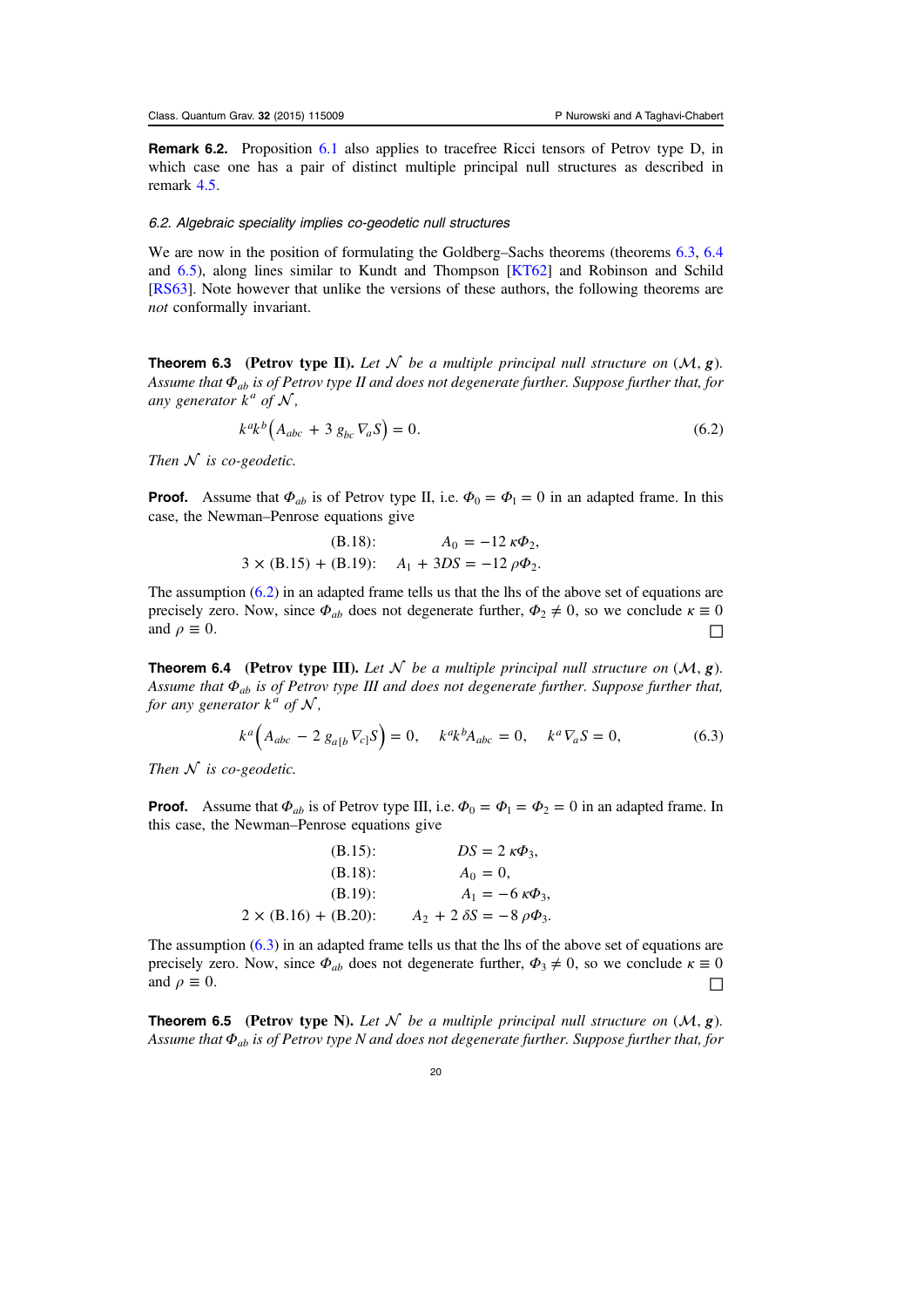<span id="page-21-0"></span>any generator  $k^a$  of  $N$ ,

$$
k^{c} (A_{abc} - g_{ca} \nabla_{b} S) = 0, \quad k^{a} A_{abc} = 0, \quad k_{[a} \nabla_{b]} S = 0,
$$
 (6.4)

Then  $N$  is co-geodetic.

**Proof.** Assume that  $\Phi_{ab}$  is of Petrov type N, i.e.  $\Phi_0 = \Phi_1 = \Phi_2 = \Phi_3 = 0$  in an adapted frame. In this case, the Newman–Penrose equations give

| $(B.15)$ :          | $DS = 0$ ,                         |
|---------------------|------------------------------------|
| $(B.16)$ :          | $\delta S = \kappa \Phi_4$         |
| $(B.18)$ :          | $A_0 = 0$ ,                        |
| $(B.19)$ :          | $A_1 = 0$ ,                        |
| $(B.20)$ :          | $A_2 = -2 \kappa \Phi_4$           |
| $(B.17) + (B.21)$ : | $\Delta S + A_3 = -4 \rho \Phi_4.$ |

The assumption [\(6.4\)](#page-19-0) in an adapted frame tells us that the lhs of the above set of equations are precisely zero. Now, since  $\Phi_{ab}$  does not degenerate further,  $\Phi_4 \neq 0$ , so we conclude  $\kappa \equiv 0$ and  $\rho \equiv 0$ . □

Theorem 6.6 (Petrov type D). Assume that *Φab* is of Petrov type D with multiple principal null structures  $\mathcal N$  and  $\mathcal N'$  on  $(\mathcal M, g)$ , and does not degenerate further. Let  $k^a$  and  $\ell^a$  be any generators of  $N$  and  $N'$  respectively, and suppose further that

$$
k^{a}k^{b}\left(A_{abc} + 3 g_{bc}\nabla_{a}S\right) = 0, \quad \ell^{a}\ell^{b}\left(A_{abc} + 3 g_{bc}\nabla_{a}S\right) = 0. \tag{6.5}
$$

Then both  $\mathcal N$  and  $\mathcal N'$  are co-geodetic.

**Proof.** Assume that  $\Phi_{ab}$  is of Petrov type D, i.e.  $\Phi_0 = \Phi_1 = 0 = \Phi_3 = \Phi_4$  in a frame adapted to both  $\mathcal N$  and  $\mathcal N'$  as explained in remark [4.5.](#page-15-0) In this case, we see that the additional constraints  $\Phi_3 = \Phi_4 = 0$  do not affect any of the argument of the proof of theorem 6.6, which impinges on the condition  $\Phi_2 \neq 0$ , and we can conclude  $\mathcal N$  is geodetic.

To show that  $\mathcal{N}'$  is integrable, we have to show that in an adapted frame, and with reference to the covariant derivative [\(2.10\)](#page-6-0) of  $l^a$ , the Newman–Penrose coefficients  $\mu$  and  $\nu$ should also be zero. But the Newman–Penrose equations give

$$
\text{(B.22):} \qquad \qquad A_4 = -12 \, \nu \Phi_2,
$$
\n
$$
3 \times (\text{B.17}) - (\text{B.21}): \qquad A_3 - 3\Delta S = -12 \, \mu \Phi_2.
$$

The assumption (6.5) in an adapted frame tells us that the lhs of the above set of equations are precisely zero. Now, since  $\Phi_{ab}$  does not degenerate further,  $\Phi_2 \neq 0$ , so we conclude  $\kappa \equiv 0$ and  $\rho \equiv 0$ .

6.3. Co-geodetic null structures implies algebraic speciality

We now state and prove the converse to theorems [6.3,](#page-20-0) [6.4](#page-20-0) and [6.5](#page-20-0).

**Theorem 6.7.** Let  $\mathcal N$  be a co-geodetic null structure on  $(\mathcal M, g)$ . Suppose that, for any generator  $k^a$  of  $\mathcal N$ ,

$$
k^{ak} \left( A_{abc} + 3 g_{bc} \nabla_a S \right) = 0. \tag{6.2}
$$

Then  $\Phi_{ab}$  is algebraically special with  $N$  as multiple principal null structure.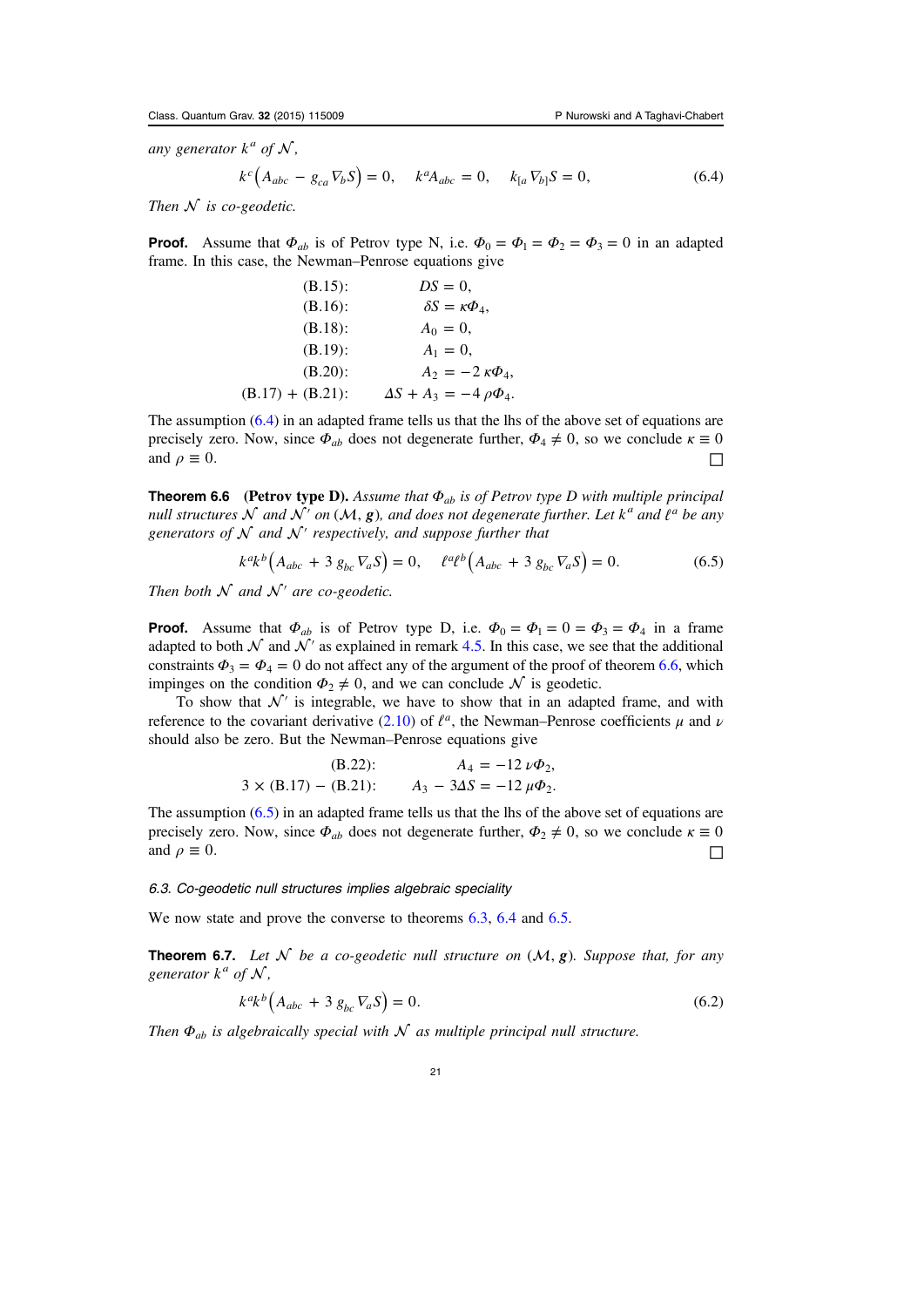<span id="page-22-0"></span>**Proof.** As always we work in an adapted frame and use the Newman–Penrose formalism, in which  $\kappa = \rho \equiv 0$  means that  $\mathcal N$  is co-geodetic. Then, assuming  $\kappa = \rho \equiv 0$ , we know by proposition [5.1](#page-18-0) that  $\Phi_0 \equiv 0$ . In this case, we have the following components of the Bianchi identity

$$
D\Phi_2 - 2\,\delta\Phi_1 - DS = (2\,\pi - 4\,\tau - 4\,a)\Phi_1,\tag{B.15}
$$

and of the Cotton tensor

$$
-4 D\Phi_1 = A_0 - 8 \epsilon \Phi_1, \tag{B.18}
$$

$$
2 \delta \Phi_1 - 3D\Phi_2 = A_1 + (4 \alpha - 4 \tau - 6 \pi) \Phi_1,
$$
 (B.19)

We proceed by steps:

• first, computing  $3 \times (B.15) + (B.19)$  yields

$$
-4\delta\Phi_1 = (A_1 + 3 DS) - 8(2\tau + \alpha)\Phi_1;
$$
\n(6.6)

• then  $\delta$ (B.18)–D(6.6) gives

$$
4 [D, \delta] \Phi_1 = \delta A_0 - D(A_1 + 3D S) - 8(\delta \epsilon - D\alpha - 2 D\tau) \Phi_1
$$
  

$$
- 8 \epsilon \delta \Phi_1 + 8 (\alpha + 2\tau) D\Phi_1;
$$
 (6.7)

• at this stage, we can substitute the commutation relation

$$
[D, \delta] = (\pi - 2 \alpha)D,\tag{B.4}
$$

into the lhs of  $(6.7)$ , and the following components of the Ricci identity

$$
D\tau = -2 \Phi_1,\tag{B.6}
$$

$$
D\alpha - \delta \epsilon = -2 \epsilon \alpha + \pi \epsilon - \Phi_1,\tag{B.10}
$$

together with  $(6.6)$  and  $(B.18)$  $(B.18)$  $(B.18)$  into the rhs of  $(6.7)$ , to get

$$
4 (\pi - 2 \alpha) D\Phi_1 = \delta A_0 - D(A_1 + 3D S) + 2 \epsilon (A_1 + 3DS) - 2 (\alpha + 2\tau) A_0
$$
  

$$
- 8(2 \epsilon \alpha - \pi \epsilon + 5 \Phi_1) \Phi_1 - 16 \epsilon (2\tau + \alpha) \Phi_1 + 16 (\alpha + 2\tau) \epsilon \Phi_1;
$$
  
(6.8)

• subsituting  $(B.18)$  $(B.18)$  into the rhs of  $(6.8)$  and expanding yields

$$
40(\Phi_1)^2 = \delta A_0 - D(A_1 + 3D S) + 2 \epsilon (A_1 + 3DS) + (\pi - 4\tau - 4\alpha)A_0;
$$
 (6.9)

• finally, by condition [\(6.2\)](#page-19-0), the rhs of (6.9) vanishes identically and we conclude  $\Phi_1 \equiv 0$ . In summary,  $\kappa = \rho \equiv 0$  implies  $\Phi_0 = \Phi_1 \equiv 0$ , i.e. co-geodetic  $\mathcal N$  implies algebraic speciality of  $\Phi_{ab}$  with  $\mathcal N$  multiple principal null structure.

## 6.4. Topological massive gravity

Next, we consider the equations governing topological massive gravity. These are none other than Einstein's equations with cosmological constant  $\Lambda$  in which the energy–momentum tensor is proportional to the Hodge-dual of the Cotton tensor, i.e.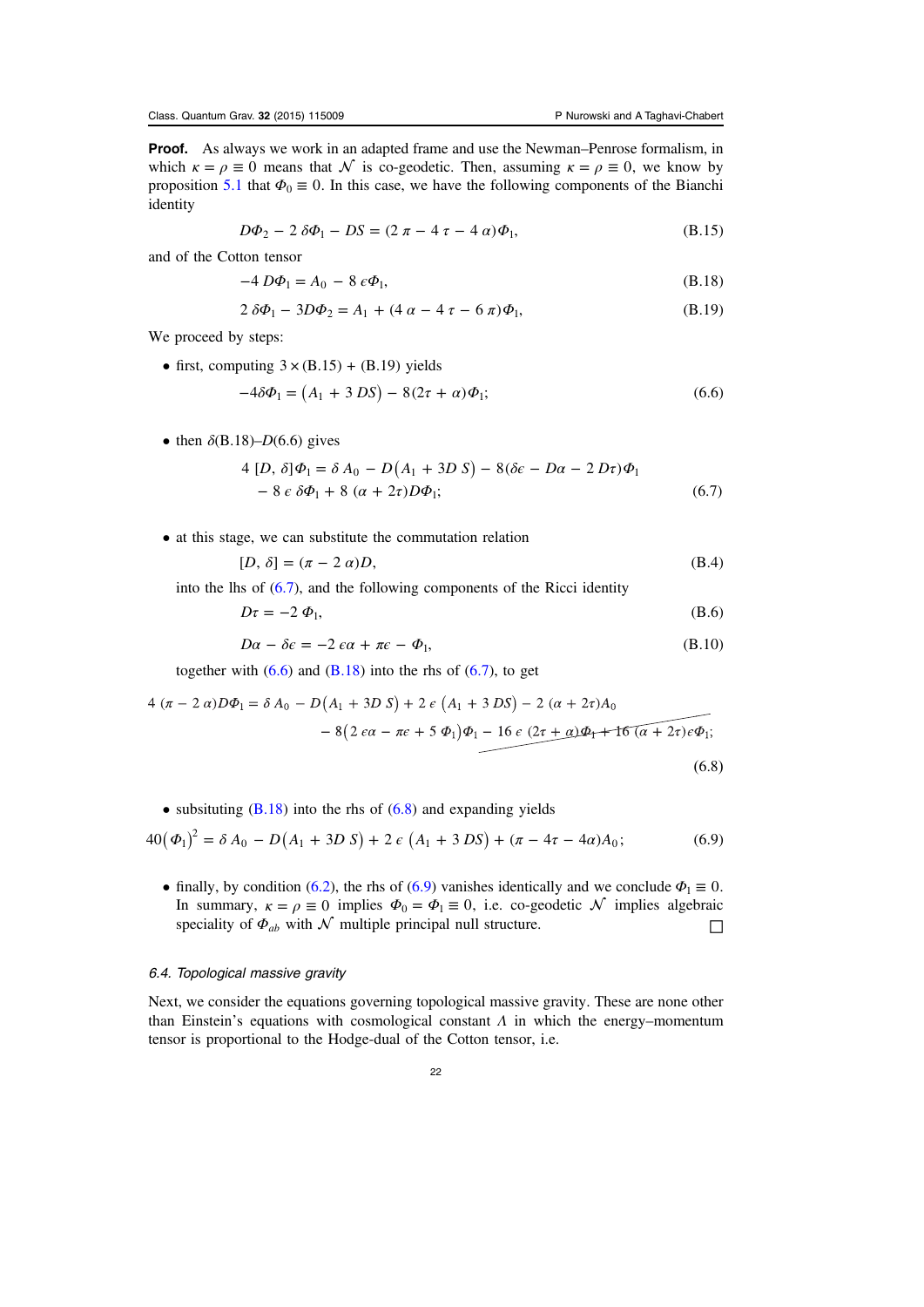<span id="page-23-0"></span>Class. Quantum Grav. 32 (2015) 115009 P Nurowski and A Taghavi-Chabert

$$
R_{ab} - \frac{1}{2}R g_{ab} + \Lambda g_{ab} = \frac{1}{m} (*A)_{ab}.
$$
\n(6.10)

Here,  $m \neq 0$  is a parameter of topological massive gravity theory. Substituting the expression for the tracefree Ricci tensor and tracing yield the expressions

$$
\Phi_{ab} = \frac{1}{m} (*A)_{ab},\tag{6.11}
$$

$$
R = 6 \Lambda = \text{constant},\tag{6.12}
$$

equivalent to [\(6.10\)](#page-22-0).

**Remark 6.8.** It is in fact sufficient to consider only  $(6.11)$  since  $(6.12)$  follows from it. To see this, we note that  $\nabla^a (*A)_{ab} = 0$  which follows from ([2.5\)](#page-5-0). So, by (6.11),  $\nabla^a \Phi_{ab} = 0$ . Now, the Bianchi identity ([2.3](#page-5-0)) gives  $\nabla_a R = 0$ , i.e. (6.12).

In an adapted frame, and with reference to  $(B.2)$  $(B.2)$ , equations  $(6.11)$  read as

$$
\Phi_0 = -\frac{i^q}{2\sqrt{2}m} A_0, \quad \Phi_1 = -\frac{i^q}{2\sqrt{2}m} A_1, \quad \Phi_2 = -\frac{i^q}{2\sqrt{2}m} A_2,
$$
  

$$
\Phi_3 = -\frac{i^q}{2\sqrt{2}m} A_3, \quad \Phi_4 = -\frac{i^q}{2\sqrt{2}m} A_4,
$$
(6.13)

where  $q = 0$  in Euclidean signature, and  $q = 1$  in Lorentzian signature.

**Lemma 6.9.** Suppose  $(M, g)$  is a solution of the topological massive gravity equations  $(6.11)$  and  $(6.12)$ .

• If the tracefree Ricci tensor is of Petrov type II, then

$$
k^{a}k^{b}\left(A_{abc}+3\ g_{bc}\nabla_{a}S\right)=0.\tag{6.2}
$$

• If the tracefree Ricci tensor is of Petrov type III, then

$$
k^{a} (A_{abc} - 2 g_{a[b} \nabla_{c]} S) = 0, \quad k^{a} k^{b} A_{abc} = 0, \quad k^{a} \nabla_{a} S = 0.
$$
 (6.3)

• If the tracefree Ricci tensor is of Petrov type N, then

$$
k^{c} (A_{abc} - g_{ca} \nabla_{b} S) = 0, \quad k^{a} A_{abc} = 0, \quad k_{[a} \nabla_{b]} S = 0.
$$
 (6.4)

**Proof.** We first note that  $S = \frac{1}{2}A$  is constant by virtue of the topological massive gravity equations  $(6.12)$ . Consequently, equations  $(6.2)$ ,  $(6.3)$  and  $(6.4)$ , which we need to assert, are reduced to algebraic conditions on the Cotton tensor. More precisely, with respect to an adapted frame, we must now show that

 $\Phi_0 = \Phi$  $\Phi_0 = \Phi_1 = \Phi$  $\Phi_0 = \Phi_1 = \Phi_2 = \Phi$  $=\Phi_1 \equiv 0 \Rightarrow A_0 = A_1 =$  $= \Phi_1 = \Phi_2 \equiv 0 \Rightarrow A_0 = A_1 = A_2$  $= \Phi_1 = \Phi_2 = \Phi_3$   $\equiv 0$   $\Rightarrow$   $A_0 = A_1 = A_2 = A_3 =$  $A_0 = A$  $A_0 = A_1 = A$  $A_0 = A_1 = A_2 = A$ Petrov type II:  $\Phi_0 = \Phi_1 \equiv 0 \Rightarrow A_0 = A_1 = 0$ , Petrov type III:  $\Phi_0 = \Phi_1 = \Phi_2 \equiv 0 \Rightarrow A_0 = A_1 = A_2 = 0$ , Petrov type N:  $\Phi_0 = \Phi_1 = \Phi_2 = \Phi_3 \equiv 0 \Rightarrow A_0 = A_1 = A_2 = A_3 = 0.$  $0 = \Psi_1 = 0 \implies A_0 = A_1$  $A_0 = \Psi_1 = \Psi_2 = 0$   $\Rightarrow$   $A_0 = A_1 = A_2$  $0_0 = \Psi_1 = \Psi_2 = \Psi_3$  = 0  $\Rightarrow$   $A_0 = A_1 = A_2 = A_3$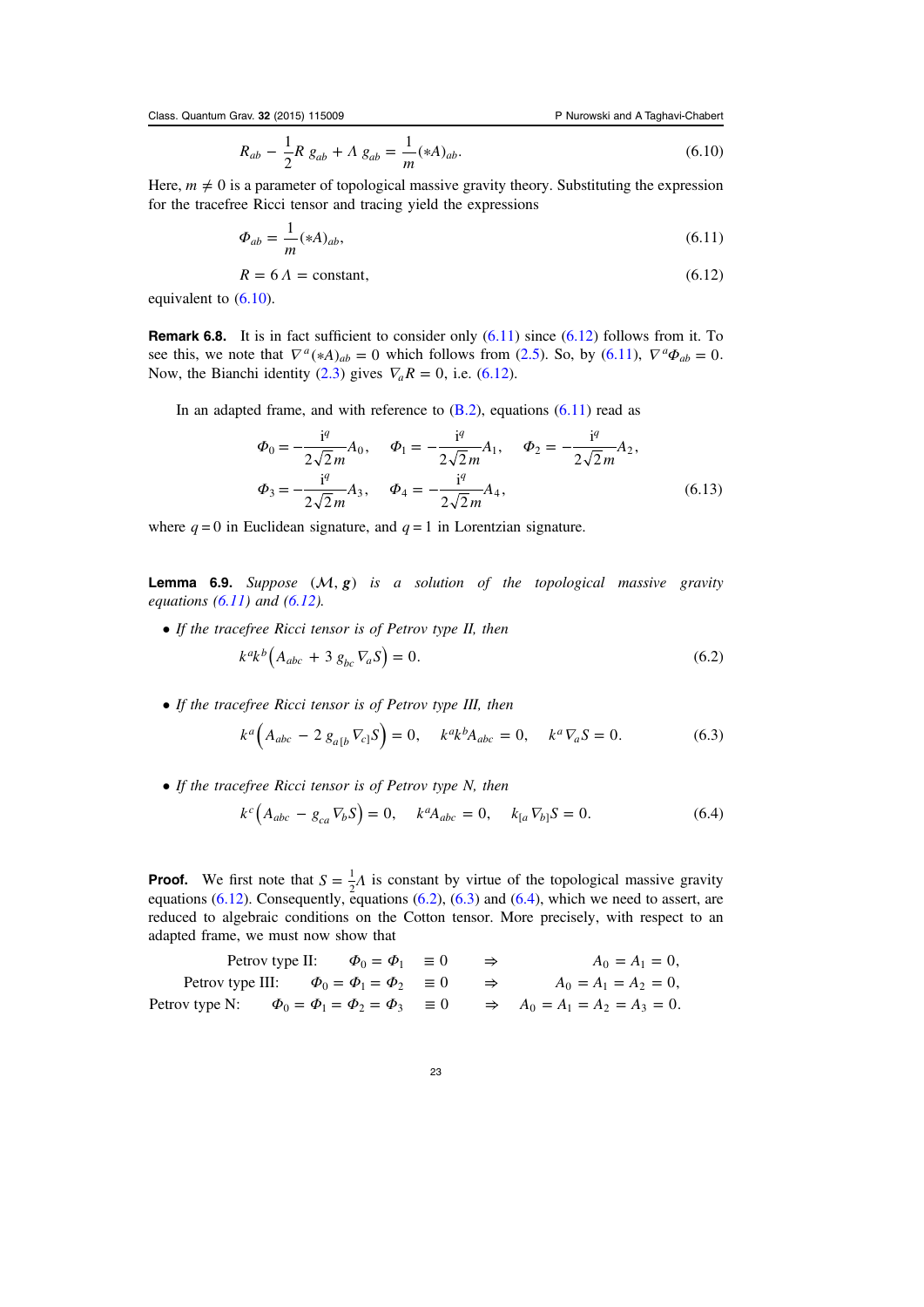<span id="page-24-0"></span>But the veracity of these statements follows from the topological massive gravity equations [\(6.11](#page-23-0)), which are [\(6.13\)](#page-23-0) in an adapted frame.  $\Box$ 

Combining theorems [6.3](#page-20-0), [6.4,](#page-20-0) [6.5,](#page-20-0) [6.6](#page-21-0) and [6.7](#page-21-0) leads to our main result.

**Theorem 6.10.** Let  $(\mathcal{M}, g)$  be an oriented three-dimensional (pseudo-)Riemannian manifold that is a solution of the topological massive gravity equations, and assume that the Petrov type of the tracefree Ricci tensor  $\Phi_{ab}$  does not change in an open subset of M. Then  $\Phi_{ab}$  is algebraically special if and only if  $(M, g)$  admits a co-geodetic null structure.

#### 6.5. Real versions

All the theorems given in sections [6.1](#page-18-0), [6.2,](#page-20-0) [6.3](#page-21-0) and [6.4](#page-22-0) can easily be adapted to the case where the metric is real-valued. The crucial points here are that

- each of the algebraically special Petrov types of the tracefree Ricci tensor, as given in sections [4.2.1](#page-16-0) and [4.2.2](#page-17-0), singles out multiple principal null structure of a particular real index, and
- $\bullet$  the real index r of this null structure yields a particular real geometric interpretation as given in section [3,](#page-9-0) i.e. a congruence of null curves when  $r = 1$ , or a congruence of timelike curves when  $r = 0$ .

We shall only give real versions of theorem 6.10 in the context of the topological massive gravity equations.

Theorem 6.11 (Lorentzian Goldberg–Sachs theorem for topological massive gravity). Let  $(M, g)$  be an oriented three-dimensional Lorentzian manifold that is a solution of the topological massive gravity equations. Then

- $\bullet$  ( $\mathcal{M}, g$ ) admits a divergence-free congruence of null geodesics (i.e. is a Kundt spacetime) if and only if its tracefree Ricci tensor is of Petrov type II, *IIr*, *Dr*, *IIIr* or *Nr*;
- $\bullet$  ( $\mathcal{M}, g$ ) admits two distinct divergence-free congruences of null geodesics if and only if its tracefree Ricci tensor is of Petrov type *Dr*;
- $\bullet$  ( $\mathcal{M}, \mathbf{g}$ ) admits a shear-free congruence of timelike geodesics if and only if its tracefree Ricci tensor is of Petrov type D.

In fact, parts of theorem 6.11 were proved in reference in [[CPS10b](#page-35-0)]: namely, that every Kundt spacetime that is a solution of the topological massive gravity equations must be algebraically special. By theorem 6.11, this exhausts all solutions of Petrov types II, *IIr*, *Dr*, *III<sub>r</sub>* or *N<sub>r</sub>*. All Petrov type D solutions of the topological massive gravity equations are also given in [[CPS10a\]](#page-35-0). Therefore, theorem 6.11 tells us that these are the only possible algebraically special solutions of the topological massive gravity equations.

For the sake of completeness, we state the Riemannian version of theorem 6.12.

Theorem 6.12 (Riemannian Goldberg–Sachs theorem for topological massive gravity). Let  $(M, g)$  be an oriented three-dimensional Riemannian manifold that is a solution of the topological massive gravity equations. Then  $(M, g)$  admits a shear-free congruence of geodesics if and only if its tracefree Ricci tensor is algebraically special, i.e. of Petrov type D.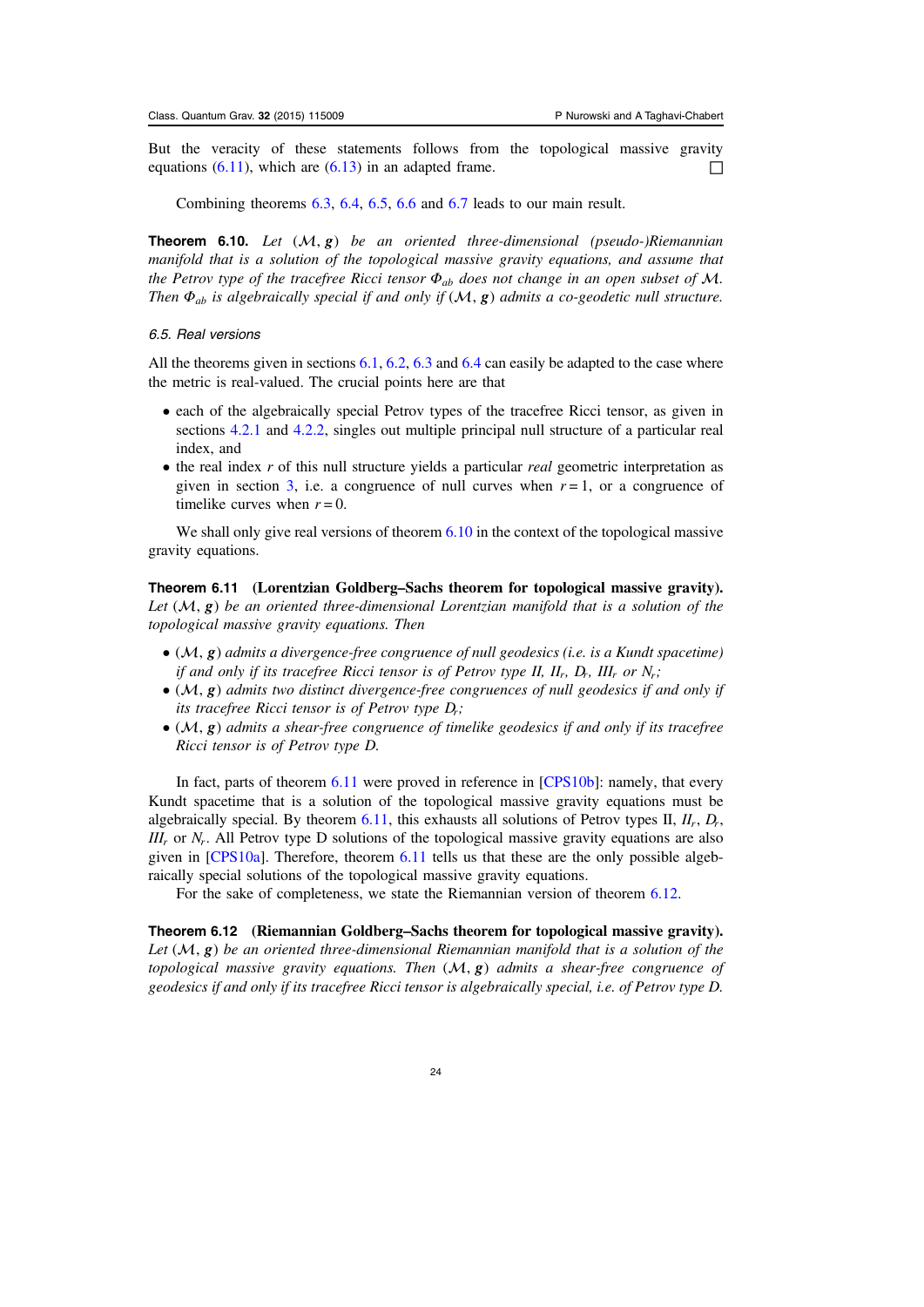## <span id="page-25-0"></span>Acknowledgments

This work was supported by the Polish National Science Center (NCN) via DEC-2013/09/B/ ST1/01799. One of the authors (AT-C) has benefited from an Eduard Čech Institute postdoctoral fellowship GPB201/12/G028, and a GAČR (Czech Science Foundation) postdoctoral grant GP14-27885 P. He would also like to thank the Centrum Fizyki Teoretycznej PAN for hospitality and financial support during his stay in Warsaw in the period 17–24 January 2015.

## Appendix A. Spinor calculus in three dimensions

Let  $(M, g)$  be a three-dimensional (pseudo-)Riemannian manifold, which we shall also assume to be oriented and equipped with a spin structure. To make the discussion signatureindependent, we shall as before complexify both the tangent bundle  $T\mathcal{M}$  and  $g$ , and shall not assume the existence of any particular reality structure on  $T^{\mathbb{C}}\mathcal{M}$  preserving  $g$ . With these considerations, the spinor bundle  $S$  over  $M$  is a complex rank-2 vector bundle, whose sections will carry upstairs upper-case Roman indices, e.g.  $\alpha^A \in \Gamma(S)$ . Similarly, sections of the dual spinor bundle  $S^*$  will carry downstairs upper-case Roman indices, e.g.  $\beta_A \in \Gamma(S^*)$ . The bundles S and  $S^*$  are equipped with non-degenerate skew-symmetric 2-spinors  $\varepsilon_{AB}$  and  $\varepsilon^{AB}$  respectively, which we shall choose to satisfy the normalization condition

$$
\varepsilon_{AC} \varepsilon^{BC} = \delta^B_A,
$$

where  $\delta_A^B$  is the identity on S. These bilinear forms establish an isomorphism between S and its dual  $S^*$ , and we shall then raise and lower indices on spinors and dual spinors according to the convention

$$
\alpha_A = \alpha^B \varepsilon_{BA}, \qquad \beta^A = \varepsilon^{AB} \beta_B.
$$

This spinor calculus is almost identical to the two-spinor calculus in four dimensions, except for the absence of chirality (i.e. of 'primed' spinor indices).

We can consider the tensor product of any number copies of  $S$ . Since the fibers of  $S$  are two-dimensional, any skew-symnetric 2-spinor must be pure trace, i.e.  $\phi_{[AB]} = \frac{1}{2} \varepsilon_{AB} \phi_C^C$ . In particular, there is a natural isomorphism between  $\odot^2 S$  and T<sup>C</sup>M, and, by Hodge duality,  $\lambda^2 T^{\mathbb{C}} \mathcal{M}$ . This means that vector fields can be represented by a symmetric 2-spinor, i.e.

$$
V^a = V^{AB},
$$

where  $V^{AB} = V^{(AB)}$ . Here, we are employing the abstract index notation of [\[PR84](#page-36-0)]. For those uncomfortable with this approach, one can introduce  $\gamma$ -matrices  $\gamma_a^{AB}$  to convert spinorial indices into tensorial ones and vice versa, i.e.

$$
V^{AB} = V^a \gamma_a^{AB}, \quad V^a = \gamma^a_{\ AB} V^{AB}.
$$

These *γ*-matrices satisfy  $2 \gamma_{(aA}^C \gamma_{b)BC} = g_{ab} \varepsilon_{AB}$ .

As in four dimensions, the metric  $g_{ab}$  can be reinterpreted as the outer product of two copies  $\varepsilon_{AB}$ , which we find to be

$$
g_{ab} = g_{ABCD} = g_{(AB)(CD)} = -\varepsilon_{A(C}\varepsilon_{D)B}.\tag{A.1}
$$

It follows that the norm of any vector field  $V^a$  at any point equals the Pfaffian of its corresponding spinor  $V^{AB}$ , i.e.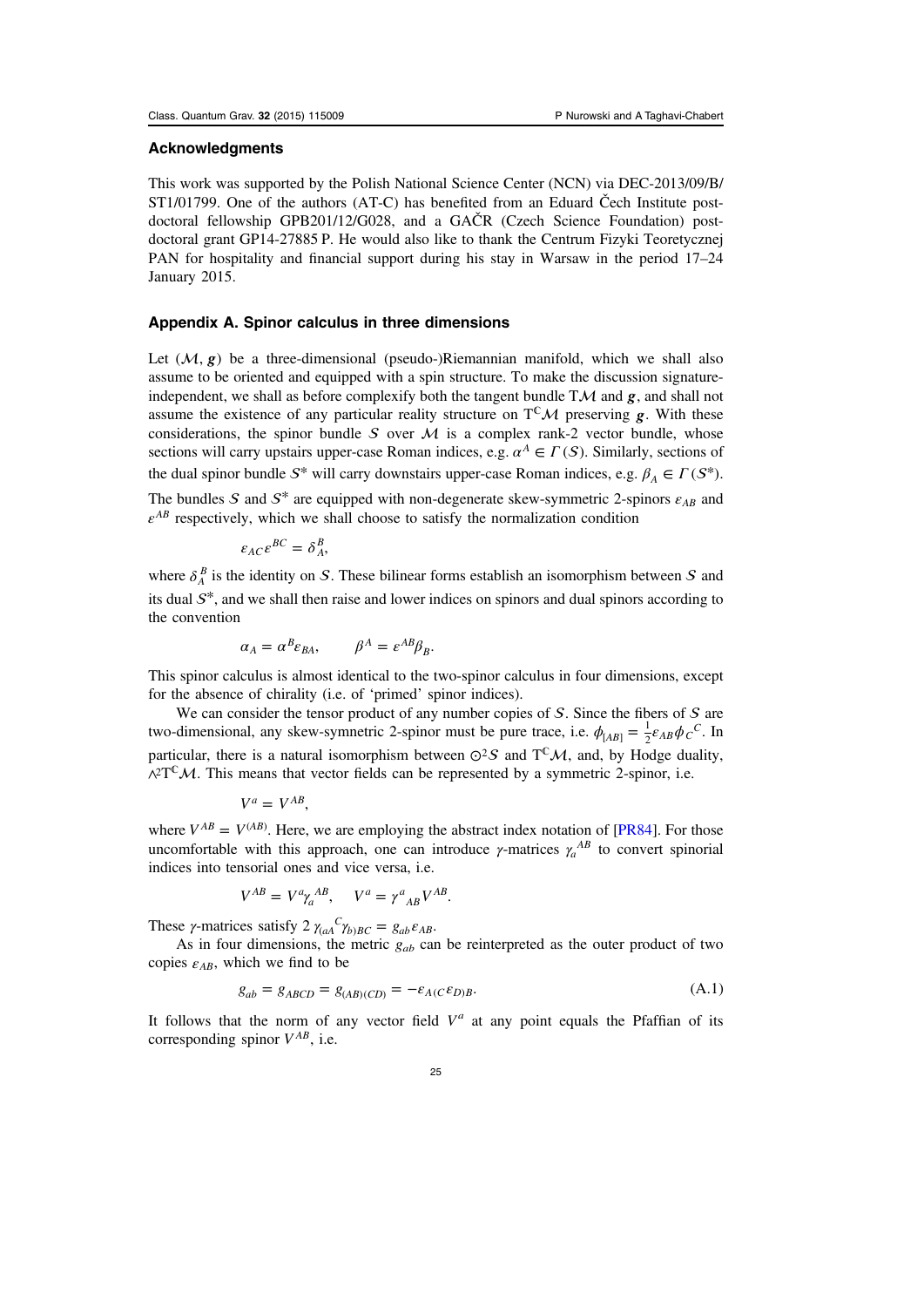$V^a V_a = \varepsilon_{AC} \varepsilon_{BD} V^{AB} V^{CD}.$ 

<span id="page-26-0"></span>Hence, a non-zero vector field  $V^a$  is null if and only if its corresponding spinor  $V^{AB}$  has vanishing Pfaffian. Hence,  $V^{AB}$  must be of rank 1, and we can write  $V^{AB} = \alpha^A \beta^B$  for some spinors  $\alpha^A$  and  $\beta^A$ . In fact, using ([A.1](#page-25-0)) once more, we see that  $\alpha^A \beta_A = 0$ , and so  $\beta^A$  must be proportional to  $\alpha^A$ . The constant of proportionality can be absorbed by the spinor so that

**Lemma A.1.** Any null vector field  $k^a$  can be written in the form

$$
k^a = k^{AB} = \xi^A \xi^B,
$$

for some spinor field *ξ<sup>A</sup>*.

In particular, there is a one-to-one correspondence between null line subbundle of  $T^{\mathbb{C}}\mathcal{M}$ and lines of spinor fields.

Decomposition of a 2-form. Any 2-form on  $M$  can be expressed as

$$
\phi_{ab} = \phi_{[ab]} = \phi_{ABCD} = \phi_{(AB)(CD)} = \phi_{ABCD} = 2 \varepsilon_{(A|(C}\phi_{D)|B)},
$$
(A.2)

where  $\phi_{AB} = \phi_{(AB)} = \frac{1}{2} \phi_{ACB}^C$ .

*Curvature spinors*. The decomposition rule  $(A.2)$  allows us to write the Riemann tensor as

$$
R_{abcd} = R_{(AB)(CD)(EF)(GH)} = 4 \varepsilon_{(A|(C X_D) | B)(E|(G \varepsilon_H) | F)},
$$

where  $X_{ABCD} = X_{(AB((CD))}$  satisfies  $X_{ABCD} = X_{CDAB}$ . Writing

 $2 \Phi_{ABCD} = \Phi_{ab}$ ,  $R = R_a^a = 12 S$ ,

for the tracefree Ricci tensor and the Ricci scalar respectively. Here the factor 2 preceding  $\Phi_{ABCD}$  has been added for later convenience. We can show

 $X_{ABCD} = \Phi_{ABCD} + S \varepsilon_{A(C} \varepsilon_{D)B},$ 

where  $\Phi_{ABCD} = \Phi_{(ABCD)}$  and  $X_{ACB}^C = 3 S \varepsilon_{AB}$  and  $X_{AB}^{AB} = 6 S$ . Contracting yields

$$
R_{ab} = 2X_{(A|(CD)|B)} - 2 \varepsilon_{(A|(C X_D)_{E|B)}^E}.
$$

Spinor geometry. Applying the decomposition (A.2) to the commutator yields

$$
2 V_{[a} V_{b]} = V_{AB} V_{CD} - V_{CD} V_{AB} = 2 \varepsilon_{(A \mid (C \square D) \mid B)}, \tag{A.3}
$$

where  $\Box_{AB} = \nabla_{C(A} \nabla_{B)}^C$ , which on any spinor  $\alpha^A$ , acts as

$$
\Box_{AB}\alpha^C = -X_{ABD}{}^C\alpha^D,\tag{A.4}
$$

where  $X_{ABCD}$  is the curvature spinor.

The contracted Bianchi identitiy ([2.3](#page-5-0)) in spinorial form reads

$$
\nabla^{CD}\Phi_{CDAB} - \nabla_{CD}S = 0,\tag{A.5}
$$

while the Cotton tensor  $(2.4)$  or  $(2.6)$  $(2.6)$  $(2.6)$  reads

$$
A_{ABCD} = 4 \nabla_A^E \Phi_{BCD)E}.
$$
\n(A.6)

As a matter of interest, we record the topological massive gravity equations  $(6.11)$  $(6.11)$  $(6.11)$  and  $(6.12)$  $(6.12)$  $(6.12)$ in spinorial form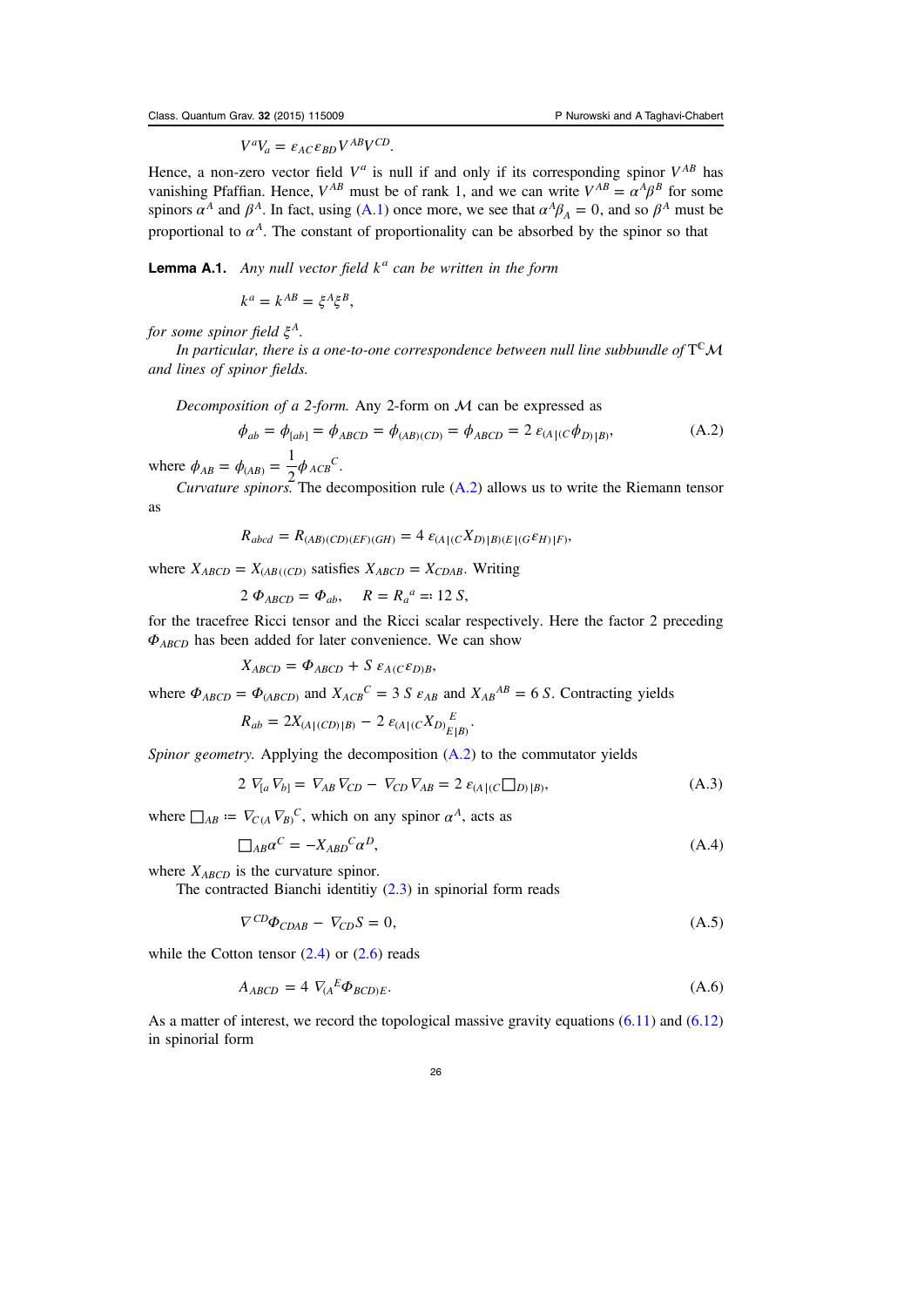$$
\Phi_{ABCD} = -\frac{i^q}{2\sqrt{2}m} A_{ABCD}, \quad 2 S = \Lambda = \text{constant},
$$

<span id="page-27-0"></span>where  $q = 0$  in Euclidean signature and  $q = 1$  in Lorentzian signature, and m is a constant.

A useful formula. We can convenient split the image of *ΦABCD* under the Dirac operator into irreducibles, in the sense of

$$
\nabla_{A}^{E} \Phi_{BCDE} = \frac{1}{4} \Big( -3 \varepsilon_{A(B} \nabla^{EF} \Phi_{CD)EF} + 4 \nabla_{(A}^{E} \Phi_{BCD)E} \Big).
$$

Now, by the Bianchi identity  $(A.5)$  $(A.5)$  $(A.5)$  and the definition of the Cotton 'spinor'  $(A.6)$ , we obtain the useful identity

$$
\nabla_{A}^{E} \Phi_{BCDE} = \frac{1}{4} \Big( -3 \varepsilon_{A(B} \nabla_{CD)} S + A_{ABCD} \Big). \tag{A.7}
$$

*Reality conditions.* When  $g$  has signature (3,0) the spin group is isomorphic to  $SU(2)$ , while when *g* has signature (2, 1), the spin group is isomorphic to  $SL(2, \mathbb{R})$ . Both are real forms of the complex Lie group  $SL(2, \mathbb{C})$ .

#### Appendix B. A Newman–Penrose formalism in three dimensions

Our starting point will be a spin dyad  $(o^A, i^A)$  normalized to  $o_A i^A = 1$ . We shall adopt the convention that

$$
o^A = \delta^A_0, \quad \iota^A = \delta^A_1, \quad \iota_A = -\delta^0_A, \quad o_A = \delta^1_A,
$$

where we think of  $\delta_A^B$  as a Kronecker delta. Thus, to take the components of a spinor  $S_{ABC}$ , say, with respect to this dyad, we shall write

$$
S_{ABC} \, o^A \, o^B \, o^C = S_{000}, \quad S_{ABC} \, o^A \, l^B \, o^C = S_{010}, \quad \dots
$$

and so on. The spin-invariant bilinear form then takes the form  $\varepsilon_{AB} = 2 o_{[A} t_{B]}$ . With respect to the spin dyad, the components of  $\varepsilon_{AB}$  and its inverse  $\varepsilon^{AB}$  are given by

$$
\varepsilon_{01} = -\varepsilon_{10} = 1, \quad \varepsilon^{01} = -\varepsilon^{10} = 1.
$$

This normalized spin dyad determines a null triad

$$
k^a:=o^A o^B, \quad \ell^a\quad:=\iota^A \iota^B, \quad n^a\quad:=o^{(A} \iota^B),
$$

so that  $k^a \ell_a = 1$  and  $n^a n_b = -\frac{1}{2}$  $\frac{1}{2}$ , and all other contractions vanish. The metric then takes the form

$$
g_{ab} = 2 k_{(a} \ell_{b)} - 2 n_{a} n_{b}.
$$
 (B.1)

Spin coefficients. As before, we let  $\nabla_{AB}$  denote the Levi-Civita connection preserving  $g_{ab}$ , and by extension its lift to the spinor bundle. We introduce a connection  $\partial_{AB}$ , which preserves  $g_{ab}$ together with the spin dyad { $o^A$ ,  $i^A$ }. Then the difference between  $\nabla_{AB}$  and  $\partial_{AB}$  on any spinor *ξ<sup>A</sup>* will be given by

$$
\nabla_{AB}\xi^C = \partial_{AB}\xi^C + \gamma_{ABD}^{\quad C}\xi^D,
$$

for some spinor  $\gamma_{ABCD} = \gamma_{(AB)(CD)}$ . This spinor can then be interpreted as the connection 1form of the Levi-Civita connection.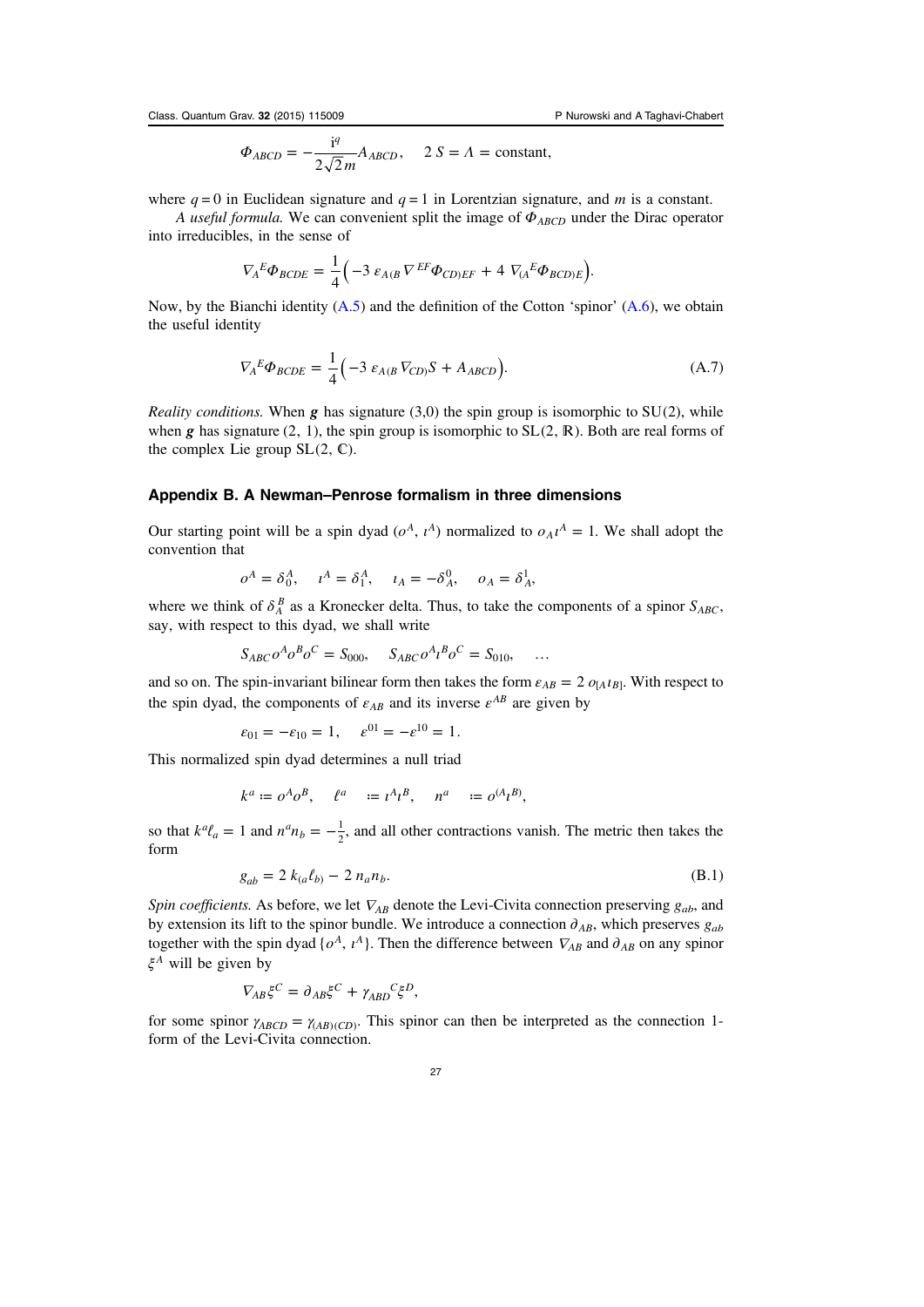<span id="page-28-0"></span>We define the following differential operators

$$
\begin{pmatrix} D \\ \Delta \\ \delta \end{pmatrix} := \begin{pmatrix} o^A o^B \, \nabla_{AB} \\ i^A \iota^B \, \nabla_{AB} \\ o^A \iota^B \, \nabla_{AB} \end{pmatrix} = \begin{pmatrix} k^a \, \nabla_a \\ \ell^a \, \nabla_a \\ n^a \, \nabla_a \end{pmatrix}.
$$

Then, we can express the components of the connection 1-form  $\gamma_{ABC}^D$ 

$$
\begin{pmatrix}\n\kappa & \rho & \tau \\
\epsilon & \alpha & \gamma \\
\pi & \mu & \nu\n\end{pmatrix} := \begin{pmatrix}\n\gamma_{0000} & \gamma_{0100} & \gamma_{1100} \\
\gamma_{0001} & \gamma_{0101} & \gamma_{1101} \\
\gamma_{0011} & \gamma_{0111} & \gamma_{1111}\n\end{pmatrix} = \begin{pmatrix}\n\sigma^B D \sigma_B & \sigma^B \delta \sigma_B & \sigma^B \Delta \sigma_B \\
\iota^B D \sigma_B & \iota^B \delta \sigma_B & \iota^B \Delta \sigma_B \\
\iota^B D \sigma_B & \iota^B \delta \sigma_B & \iota^B \Delta \sigma_B \\
\iota^B D \sigma_B & \iota^B \delta \sigma_B & \iota^B \Delta \sigma_B \\
\frac{1}{2} \ell^b D k_b & \frac{1}{2} \ell^b \delta k_b & \frac{1}{2} \ell^b \Delta k_b \\
-\n\kappa^b D \ell_b & -\n\kappa^b \Delta \ell_b & -\n\kappa^b \Delta \ell_b\n\end{pmatrix}
$$

 $\overline{a}$ 

Expanding the covariant derivatives of  $k^a$ ,  $\ell^a$  and  $n^a$  in terms of the spin coefficients yield

$$
\nabla_a k^b = 2 \gamma k_a k^b + 2 \epsilon \ell_a k^b - 4 \alpha n_a k^b - 4 \tau k_a n^b - 4 \kappa \ell_a n^b + 8 \rho n_a n^b, \tag{2.9}
$$

$$
\nabla_a \ell^b = -2 \epsilon \ell_a \ell^b - 2 \gamma k_a \ell^b + 4 \alpha n_a \ell^b + 4 \pi \ell_a n^b + 4 \nu k_a n^b - 8 \mu n_a n^b, \tag{2.10}
$$

$$
\nabla_a n^b = -2 \kappa \,\ell_a \ell^b + 2 \,\nu k_a k^b + 2 \,\pi \,\ell_a k^b - 2 \,\tau \,k_a \ell^b + 4 \,\rho \,n_a \ell^b - 4 \,\mu \,n_a k^b. \tag{2.11}
$$

Curvature coefficients. Similarly, the components of the tracefree Ricci tensor are given by

$$
\begin{pmatrix} \Phi_0 \\ \Phi_1 \\ \Phi_2 \\ \Phi_3 \\ \Phi_4 \end{pmatrix} \coloneqq \begin{pmatrix} \Phi_{0000} \\ \Phi_{0001} \\ \Phi_{0011} \\ \Phi_{0111} \\ \Phi_{1111} \end{pmatrix} = \begin{pmatrix} \Phi_{ABCD} o^A o^B o^C o^D \\ \Phi_{ABCD} o^A o^B o^C \iota^D \\ \Phi_{ABCD} o^A o^B \iota^C \iota^D \\ \Phi_{ABCD} o^A \iota^B \iota^C \iota^D \\ \Phi_{ABCD} o^A \iota^B \iota^C \iota^D \end{pmatrix} = \begin{pmatrix} \frac{1}{2} \Phi_{ab} k^a k^b \\ \frac{1}{2} \Phi_{ab} k^a n^b \\ \frac{1}{2} \Phi_{ab} k^a \ell^a = \frac{1}{2} \Phi_{ab} n^a n^b \\ \frac{1}{2} \Phi_{ab} \ell^a n^b \\ \frac{1}{2} \Phi_{ab} \ell^a \ell^b \end{pmatrix},
$$

while those of the Cotton tensor by

$$
\begin{pmatrix}\nA_{0} \\
A_{1} \\
A_{2} \\
A_{3} \\
A_{4}\n\end{pmatrix} := \begin{pmatrix}\nA_{0000} \\
A_{0001} \\
A_{0011} \\
A_{0111} \\
A_{1111}\n\end{pmatrix} = \begin{pmatrix}\nA_{ABCD} \, o^A \, o^B \, o^C \, o^D \\
A_{ABCD} \, o^A \, o^B \, o^C \, l^D \\
A_{ABCD} \, o^A \, o^B \, l^C \, l^D \\
A_{ABCD} \, o^A \, l^B \, l^C \, l^D \\
A_{ABCD} \, o^A \, l^B \, l^C \, l^D \\
A_{ABCD} \, l^A \, l^B \, l^C \, l^D\n\end{pmatrix} = \begin{pmatrix}\n2 \, A_{abc} k^a k^b n^c \\
A_{abc} k^a k^b l^c \\
2 \, A_{abc} k^a n^b l^c \\
A_{abc} \, l^a k^b l^c \\
2 \, A_{abc} \, l^a n^b l^c\n\end{pmatrix} = \begin{pmatrix}\n-\sqrt{2} \, (-i)^q \, (*A)_{ab} k^a k^b \\
-\sqrt{2} \, (-i)^q \, (*A)_{ab} k^a n^b \\
-\sqrt{2} \, (-i)^q \, (*A)_{ab} k^a l^b \\
-\sqrt{2} \, (-i)^q \, (*A)_{ab} l^a l^b \\
-\sqrt{2} \, (-i)^q \, (*A)_{ab} l^a l^b\n\end{pmatrix},
$$
\n(B.2)

where  $q = 0$  in Euclidean signature and  $q = 1$  in Lorentzian signature, and we have assumed that the volume form is given by

$$
e_{abc} = \mathrm{i}^q 6 \sqrt{2} k_{[a} \ell_b n_c].
$$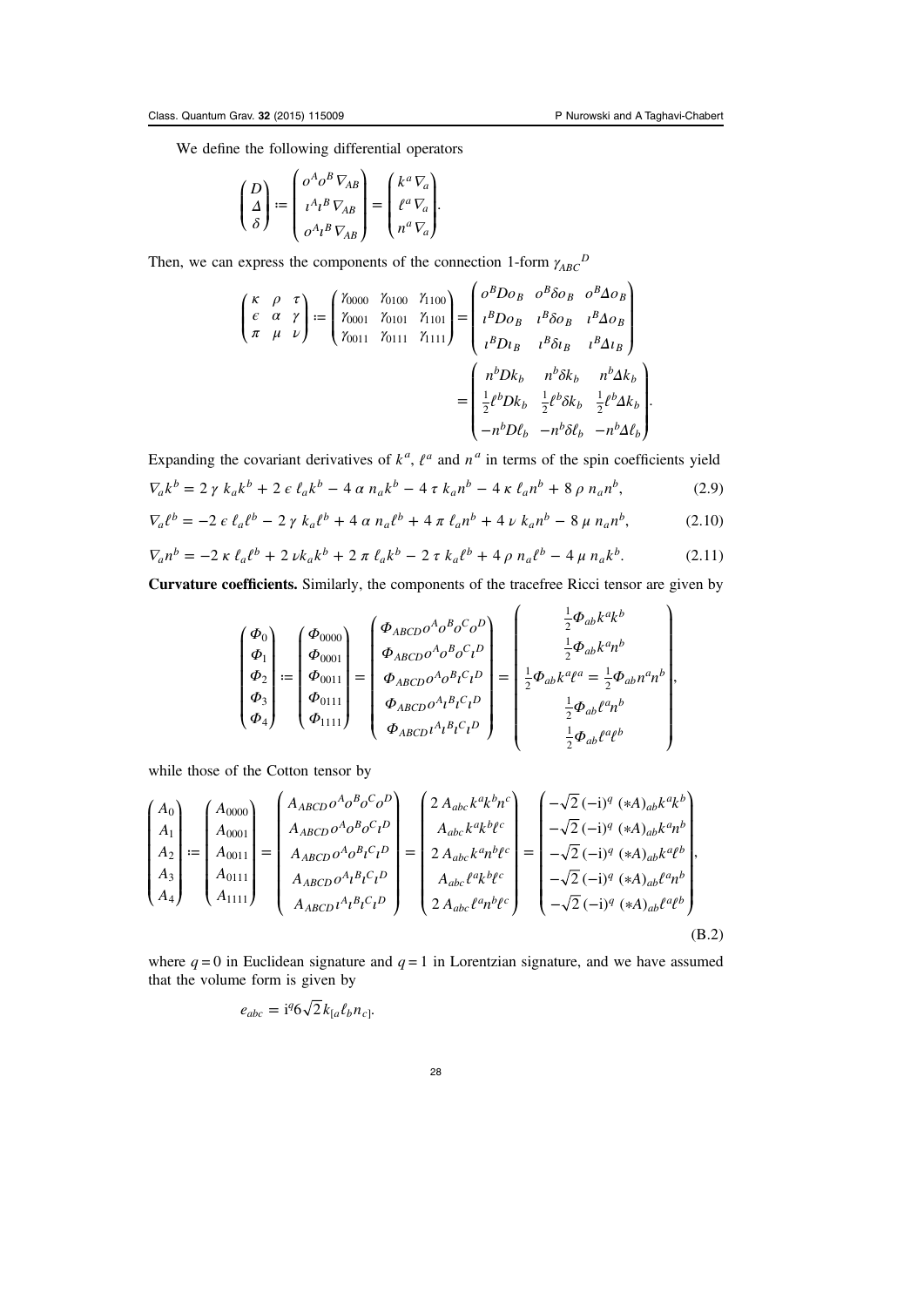<span id="page-29-0"></span>Commutation relations. The commutator of the Levi-Civita connection

$$
\[ \nabla_{AB}, \nabla_{CD} \] = 2 \gamma_{AB(C}{}^{E} \nabla_{D)E} - 2 \gamma_{CD(A}{}^{E} \nabla_{B)E}
$$

has components given by  

$$
[D, A] = 2(\pi + \tau)\delta - 2\gamma D
$$

$$
[D, \Delta] = 2(\pi + \tau)\delta - 2\gamma D - 2\epsilon\Delta, \tag{B.3}
$$

$$
[D, \delta] = 2 \rho \delta + (\pi - 2 \alpha)D - \kappa \Delta, \tag{B.4}
$$

$$
[\Delta, \delta] = -2 \mu \delta + \nu D + (-\tau + 2 \alpha) \Delta. \tag{B.5}
$$

*Ricci identity.* The Ricci identity  $(A.3)$  $(A.3)$  $(A.3)$  together with  $(A.4)$  $(A.4)$  $(A.4)$  can be re-expressed as

$$
\partial_{AB}\gamma_{CDE}^{F} - \partial_{CD}\gamma_{ABE}^{F} = \gamma_{ABE}^{G}\gamma_{CDG}^{F} - \gamma_{CDE}^{G}\gamma_{ABC}^{F} - \gamma_{CDA}^{G}\gamma_{GBE}^{F}
$$
  
+ 
$$
\gamma_{ABC}^{G}\gamma_{GDE}^{F} - \gamma_{CDB}^{G}\gamma_{GAE}^{F} + \gamma_{ABD}^{G}\gamma_{GCE}^{F}
$$
  
- 
$$
\frac{1}{2} \Big( \varepsilon_{AC}\Phi_{DBE}^{F} + \varepsilon_{AD}\Phi_{CBE}^{F} + \varepsilon_{BC}\Phi_{DAE}^{F} + \varepsilon_{BD}\Phi_{CAE}^{F} \Big)
$$
  
- 
$$
\frac{1}{4} S \Big( \varepsilon_{AC}\varepsilon_{ED}\varepsilon_{B}^{F} + \varepsilon_{AC}\varepsilon_{EB}\varepsilon_{D}^{F} + \varepsilon_{AD}\varepsilon_{EC}\varepsilon_{B}^{F} + \varepsilon_{AD}\varepsilon_{EB}\varepsilon_{C}^{F}
$$
  
+ 
$$
\varepsilon_{BC}\varepsilon_{ED}\varepsilon_{A}^{F} + \varepsilon_{BC}\varepsilon_{EA}\varepsilon_{D}^{F} + \varepsilon_{BD}\varepsilon_{EC}\varepsilon_{A}^{F} + \varepsilon_{BD}\varepsilon_{EA}\varepsilon_{C}^{F} \Big).
$$

Taking the various components with respect to the spin dyad  $\{o^A, v^A\}$  yields

$$
D\tau - \Delta \kappa = -4 \gamma \kappa + 2 \pi \rho + 2 \tau \rho - 2 \Phi_1,
$$
 (B.6)

$$
D\rho - \delta\kappa = 2 \epsilon\rho - 4 \alpha\kappa + 2 \rho\rho + \pi\kappa - \kappa\tau - \Phi_0, \tag{B.7}
$$

$$
\Delta \rho - \delta \tau = 2 \gamma \rho - 2 \mu \rho + \nu \kappa - \tau \tau + \Phi_2 - S,\tag{B.8}
$$

$$
D\gamma - \Delta \epsilon = -4 \epsilon \gamma - \kappa \nu + \tau \pi + 2 \pi \alpha + 2 \tau \alpha - 2 \Phi_2 - S, \tag{B.9}
$$

$$
D\alpha - \delta \epsilon = -2 \epsilon \alpha - \kappa \mu + \rho \pi + \pi \epsilon + 2 \rho \alpha - \kappa \gamma - \Phi_1,
$$
 (B.10)

$$
\Delta \alpha - \delta \gamma = 2 \gamma \alpha - \tau \mu + \rho \nu - 2 \mu \alpha + \nu \epsilon - \tau \gamma + \Phi_3, \tag{B.11}
$$

$$
D\nu - \Delta \pi = -4 \nu \epsilon + 2 \pi \mu + 2 \tau \mu - 2 \Phi_3, \tag{B.12}
$$

$$
D\mu - \delta \pi = -2 \mu \epsilon + \pi \pi + 2 \rho \mu - \kappa \nu - \Phi_2 + S,
$$
 (B.13)

$$
\Delta \mu - \delta \nu = 4 \nu \alpha - 2 \mu \gamma - 2 \mu \mu + \nu \pi - \tau \nu + \Phi_4. \tag{B.14}
$$

Bianchi identity. The Bianchi identity  $(A.5)$  can be re-expressed as

$$
\varepsilon^{AC} \varepsilon^{BD} \big( \partial_{AB} \Phi_{CDEF} - \partial_{EF} S \big)
$$
  
=  $\varepsilon^{AC} \varepsilon^{BD} \big( \gamma_{ABC}{}^G \Phi_{DEFG} + \gamma_{ABD}{}^G \Phi_{EFGG} + \gamma_{ABE}{}^G \Phi_{FCDG} + \gamma_{ABF}{}^G \Phi_{CDEG} \big),$ 

so that taking components with respect to the spin dyad yields

$$
D\Phi_2 + \Delta\Phi_0 - 2\,\delta\Phi_1 - DS = (2\,\pi - 4\,\tau - 4\,\alpha)\Phi_1 - 2\,\kappa\Phi_3 + (4\,\gamma - 2\,\mu)\Phi_0 + 6\,\rho\Phi_2,
$$
\n(B.15)

$$
D\Phi_3 + \Delta\Phi_1 - 2 \delta\Phi_2 - \delta S = (3 \pi - 3 \tau)\Phi_2 + (4 \rho - 2 \epsilon)\Phi_3 - \kappa\Phi_4 + \nu\Phi_0 + (2 \gamma - 4 \mu)\Phi_1,
$$
\n(B.16)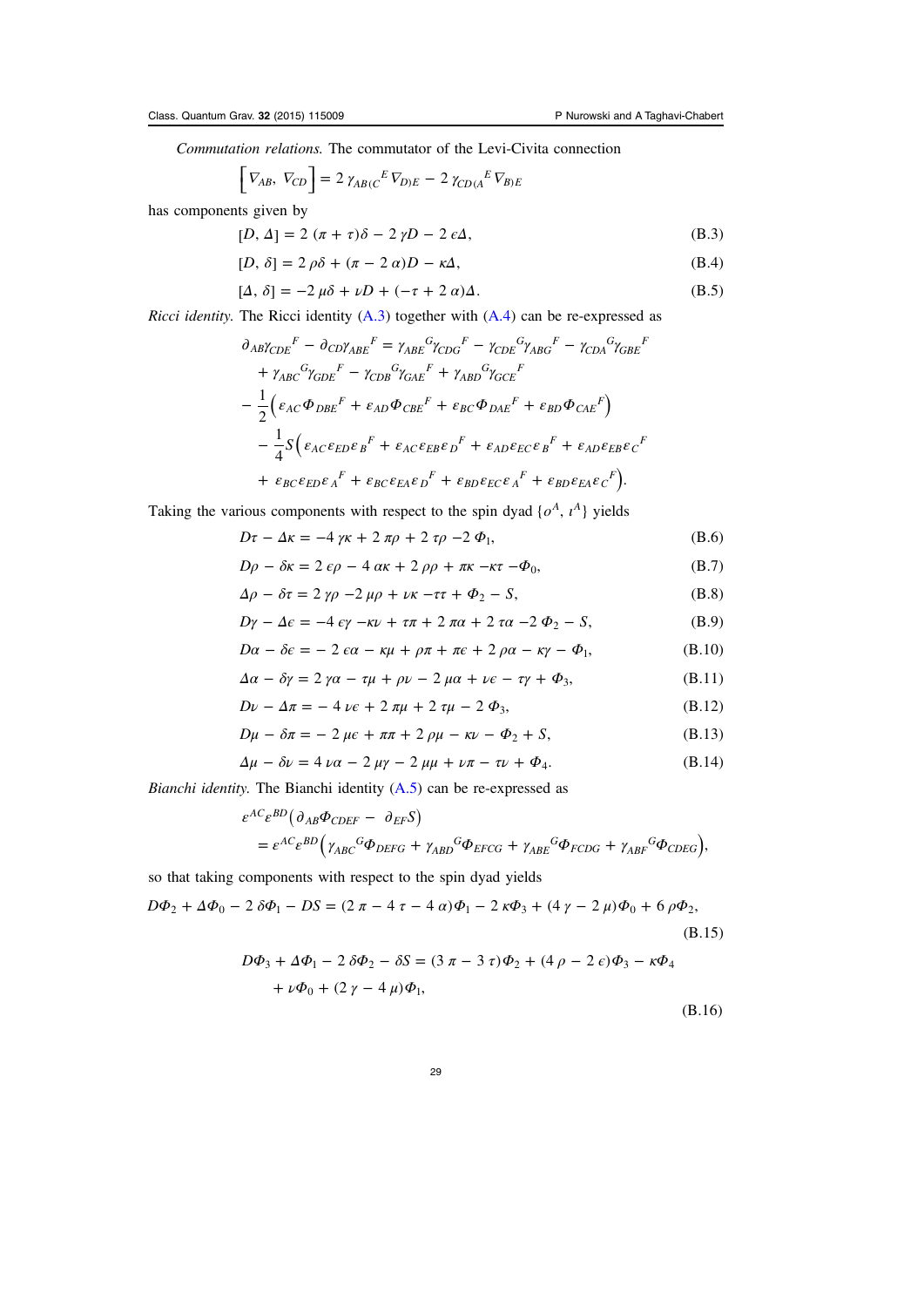<span id="page-30-0"></span>
$$
D\Phi_4 + \Delta\Phi_2 - 2\,\delta\Phi_3 - \Delta S = (4\,\pi - 2\,\tau + 4\,\alpha)\Phi_3 + (2\,\rho - 4\,\epsilon)\Phi_4 + 2\,\nu\Phi_1 - 6\,\mu\Phi_2.
$$
\n(B.17)

Cotton tensor. Finally, from the definition [\(A.6\)](#page-26-0) of the Cotton tensor, one obtains

$$
4\ \varepsilon^{EF}\partial_{(A|F|}\Phi_{BCD)E} = A_{ABCD} + \varepsilon^{EF} \Big(12\ \gamma_{(A|F|B}{}^G\Phi_{CD)EG} + 4\ \gamma_{(A|FE}{}^G\Phi_{|BCD)G}\Big),
$$

with components

$$
4(\delta\Phi_0 - D\Phi_1) = A_0 + 4(4\alpha - \pi)\Phi_0 - 4(4\rho + 2\epsilon)\Phi_1 + 12\kappa\Phi_2,
$$
\n(B.18)

$$
\Delta \Phi_0 + 2 \delta \Phi_1 - 3D\Phi_2 = A_1 + (2 \mu + 4 \gamma)\Phi_0 + (4 \alpha - 4 \tau - 6 \pi)\Phi_1 - 6 \rho \Phi_2 + 6 \kappa \Phi_3,
$$
 (B.19)

$$
2\Delta\Phi_1 - 2D\Phi_3 = A_2 + 2\,\nu\Phi_0 + 2\,\kappa\Phi_4 + 4\,\gamma\Phi_1 + 4\,\epsilon\Phi_3 - 6(\pi + \tau)\Phi_2,\tag{B.20}
$$

$$
-D\Phi_4 - 2\,\delta\Phi_3 + 3\Delta\Phi_2 = A_3 + (2\,\rho + 4\,\epsilon)\Phi_4 + (4\,\alpha - 4\,\pi - 6\,\tau)\Phi_3 - 6\,\mu\Phi_2 + 6\,\nu\Phi_1,
$$

(B.21)

$$
4(-\delta\Phi_4 + \Delta\Phi_3) = A_4 + 4(4\alpha - \tau)\Phi_4 - 4(4\mu + 2\gamma)\Phi_3 + 12\nu\Phi_2.
$$
 (B.22)

## B.1. Reality conditions

There remain to impose suitable reality conditions on the null basis  $(k^a, \ell^a, n^a)$  so that the metric ([B.1\)](#page-27-0) has the correct signature. These are listed together with their effects on the spin coefficients and the components of the tracefree Ricci tensor and Cotton tensor.

• Signature (3, 0): 
$$
\{k^a, \ell^a, n^a\} \mapsto \{\overline{k^a}, \overline{\ell^a}, \overline{n^a}\} = \{\ell^a, k^a, -n^a\}
$$
  
\n
$$
\begin{pmatrix}\n\kappa & \rho & \tau \\
\epsilon & \alpha & \gamma \\
\pi & \mu & \nu\n\end{pmatrix}\n\mapsto\n\begin{pmatrix}\n\overline{\kappa} & \overline{\rho} & \overline{\tau} \\
\overline{\epsilon} & \overline{\alpha} & \overline{\gamma} \\
\overline{\pi} & \overline{\mu} & \overline{\nu}\n\end{pmatrix}\n=\n\begin{pmatrix}\n\nu & -\mu & \pi \\
-\gamma & \alpha & -\epsilon \\
\tau & -\rho & \kappa\n\end{pmatrix},
$$
\n
$$
\begin{pmatrix}\n\Phi_0 \\
\Phi_1 \\
\Phi_2 \\
\Phi_3 \\
\Phi_4\n\end{pmatrix}\n\mapsto\n\begin{pmatrix}\n\overline{\Phi_0} \\
\overline{\Phi_1} \\
\overline{\Phi_2} \\
\overline{\Phi_3} \\
\Phi_4\n\end{pmatrix}\n=\n\begin{pmatrix}\n\Phi_4 \\
-\Phi_3 \\
\Phi_2 \\
-\Phi_1 \\
\Phi_0\n\end{pmatrix},\n\qquad\n\begin{pmatrix}\nA_0 \\
A_1 \\
A_2 \\
A_3 \\
A_4\n\end{pmatrix}\n\mapsto\n\begin{pmatrix}\n\overline{A_0} \\
\overline{A_1} \\
\overline{A_2} \\
\overline{A_3} \\
\overline{A_4}\n\end{pmatrix}\n=\n\begin{pmatrix}\nA_4 \\
-A_3 \\
A_2 \\
-A_1 \\
A_0\n\end{pmatrix}.
$$

• Signature  $(2,1)$ :

$$
\diamondsuit \text{ Real index 0: } \{k^a, \ell^a, n^a\} \mapsto \{\overline{k^a}, \overline{\ell^a}, \overline{n^a}\} = \{\ell^a, k^a, n^a\}
$$

$$
\begin{pmatrix} \kappa & \rho & \tau \\ \varepsilon & \alpha & \gamma \\ \pi & \mu & \nu \end{pmatrix} \mapsto \begin{pmatrix} \bar{\kappa} & \bar{\rho} & \bar{\tau} \\ \bar{\varepsilon} & \bar{\alpha} & \bar{\gamma} \\ \bar{\pi} & \bar{\mu} & \bar{\nu} \end{pmatrix} = \begin{pmatrix} -\nu & -\mu & -\pi \\ -\gamma & -\alpha & -\epsilon \\ -\tau & -\rho & -\kappa \end{pmatrix},
$$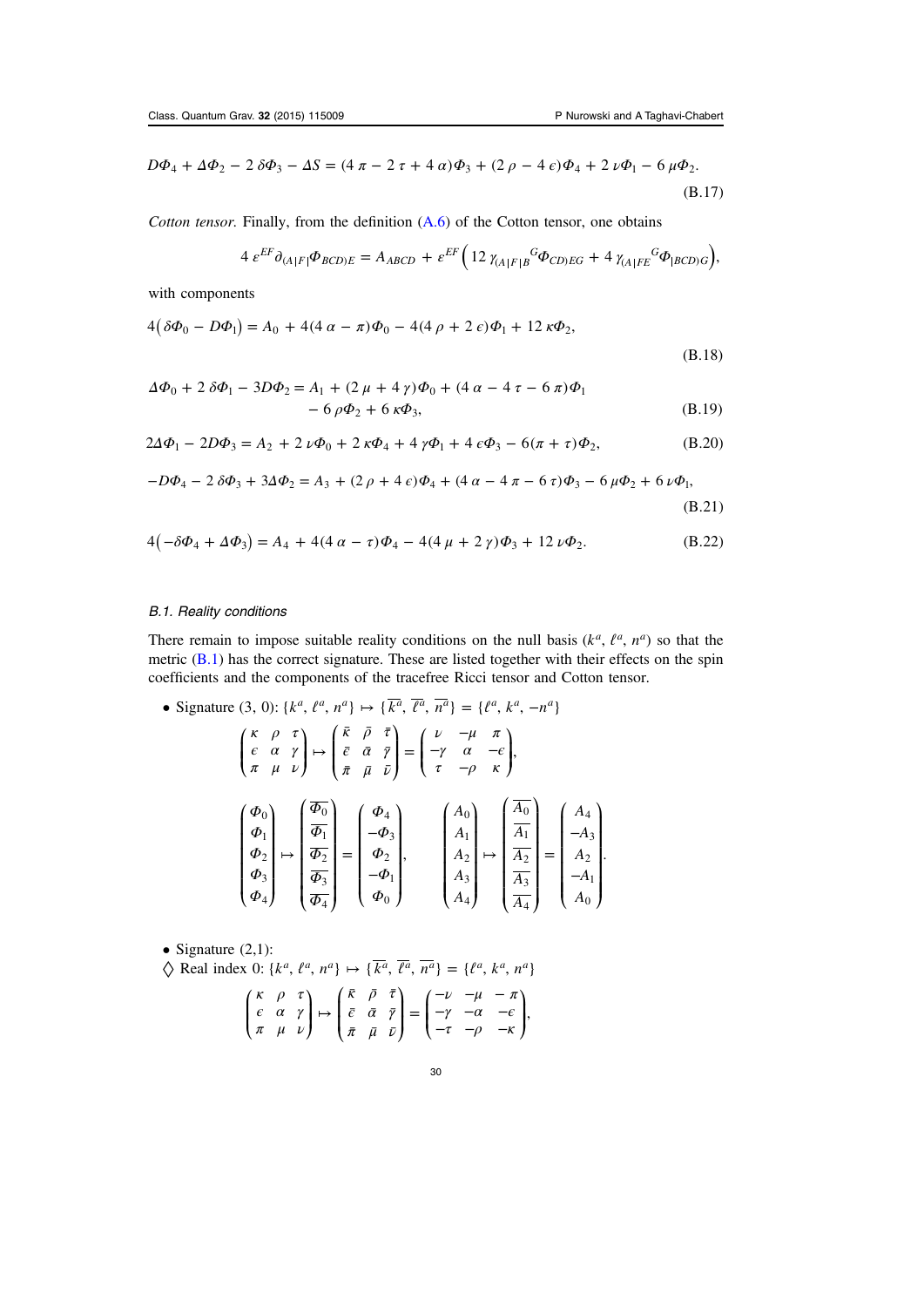*Φ Φ* ⎝

⎠

⎟  $\frac{1}{2}$ 

3 4

⎜ ⎜

*Φ Φ*

3 4

⎠

 $\overline{\phantom{a}}$ 

⎝

⎜ ⎜

−

*A A* ⎞

 $\boldsymbol{0}$ 

2 3 4 ⎟ ⎟ ⎟  $\frac{1}{2}$ ⎟⎟

⎠

⎝

⎜ ⎜⎜

<span id="page-31-0"></span>

| $\phi_0$<br>$ \phi_1 $<br>$\phi_2$<br>$\Phi_3$ <sub>1</sub> | $\overline{\Phi_0}$<br>$\overline{\Phi_1}$<br>$\overline{\Phi_2}$<br>$\overline{\Phi_3}$ | $(\Phi_4)$<br>$\Phi_3$<br>$\Phi_2$ ,<br>$\boldsymbol{\varPhi}_1$ | $A_0$<br>$A_1$<br>$A_2$ <sub>1</sub><br>$A_3$ | $\overline{A_0}$<br>$\overline{A_1}$<br>$\overline{A_2}$<br>$\overline{A_3}$ | $=$ | $-A_4$<br>$-A_3$<br>$-A_2$ .<br>$-A_1$ |  |
|-------------------------------------------------------------|------------------------------------------------------------------------------------------|------------------------------------------------------------------|-----------------------------------------------|------------------------------------------------------------------------------|-----|----------------------------------------|--|
| $(\phi_4)$                                                  | $\left(\overline{\Phi_4}\right)$                                                         | $(\Phi_0)$                                                       | $(A_4)$                                       | $\left(\frac{\overline{A_4}}{\overline{A_4}}\right)$                         |     | $(-A_0)$                               |  |

 $\Diamond$  Real index 1: { $k^a$ ,  $\ell^a$ ,  $n^a$ }  $\mapsto$  { $\overline{k}$ <sup>*a*</sup>,  $\overline{\ell}$ <sup>*a*</sup>,  $\overline{n}$ <sup>*a*</sup>} = { $k^a$ ,  $\ell^a$ ,  $-n^a$ }

$$
\begin{pmatrix}\n\kappa & \rho & \tau \\
\epsilon & \alpha & \gamma \\
\pi & \mu & \nu\n\end{pmatrix}\n\mapsto\n\begin{pmatrix}\n\bar{\kappa} & \bar{\rho} & \bar{\tau} \\
\bar{\epsilon} & \bar{\alpha} & \bar{\gamma} \\
\bar{\pi} & \bar{\mu} & \bar{\nu}\n\end{pmatrix}\n=\n\begin{pmatrix}\n-\kappa & \rho & -\tau \\
\epsilon & -\alpha & \gamma \\
-\pi & \mu & -\nu\n\end{pmatrix},
$$
\n
$$
\begin{pmatrix}\n\Phi_0 \\
\Phi_1 \\
\Phi_2 \\
\pi\n\end{pmatrix}\n\mapsto\n\begin{pmatrix}\n\overline{\Phi_0} \\
\overline{\Phi_1} \\
\overline{\Phi_2} \\
\pi\n\end{pmatrix}\n=\n\begin{pmatrix}\n\Phi_0 \\
-\Phi_1 \\
\Phi_2 \\
\pi\n\end{pmatrix},\n\qquad\n\begin{pmatrix}\nA_0 \\
A_1 \\
A_2 \\
\pi\n\end{pmatrix}\n\mapsto\n\begin{pmatrix}\n\overline{A_0} \\
\overline{A_1} \\
\overline{A_2} \\
\pi\n\end{pmatrix}\n=\n\begin{pmatrix}\n-A_0 \\
A_1 \\
-A_2 \\
\pi\n\end{pmatrix}.
$$

## Appendix C. A spinorial approach to the Goldberg–Sachs theorem

*Φ Φ*

⎠

⎝

⎠

⎝

⎠

⎟  $\frac{1}{2}$ 

⎜ ⎜ *A A*

3 4

 $\frac{1}{2}$ ⎟⎟

⎜ ⎜⎜

*A A*

3 4

 $\overline{\phantom{a}}$  $\overline{\phantom{a}}$ 

3 4

−

⎝

⎜ ⎜

The aim of this appendix is to give alternative proofs for the results in the main text using the spinor calculus of appendix [A.](#page-25-0) Throughout,  $(M, \varrho)$  will denote an oriented three-dimensional (pseudo-)Riemannian manifold. Recall that there is a one-to-one correspondence between projective spinor fields and null complex line distributions, i.e. null structures, on  $M$ . Some of the following results are already given and generalized to arbitrary dimensions in [[TC12b](#page-36-0), [TC13\]](#page-36-0).

The following proposition is a spinorial version of proposition [2.7](#page-7-0), and relates the integrability properties of a null structure to differential conditions on its associated spinor field.

**Proposition C.1.** Let  $\xi^A$  be a spinor field on  $(M, g)$  with associated null structure  $N$ . Then

$$
\mathcal{N} \text{ is co-integrable} \iff \xi^A \xi^B \xi^C \nabla_{AB} \xi_C = 0,
$$
  

$$
\mathcal{N} \text{ is co-geodetic} \iff \xi^B \xi^C \nabla_{AB} \xi_C = 0,
$$
  

$$
\mathcal{N} \text{ is parallel} \iff \xi^C \nabla_{AB} \xi_C = 0.
$$

**Proof.** The above result is already given in  $[TC13]$  $[TC13]$  $[TC13]$ . We can however use the NP formalism of appendix **[B](#page-27-0)** by taking  $o^A := \xi^A$ . Then

$$
o^C V_{AB} o_C = \kappa l_A l_B - 2 \rho o_{(A} l_B) + \tau o_A o_B.
$$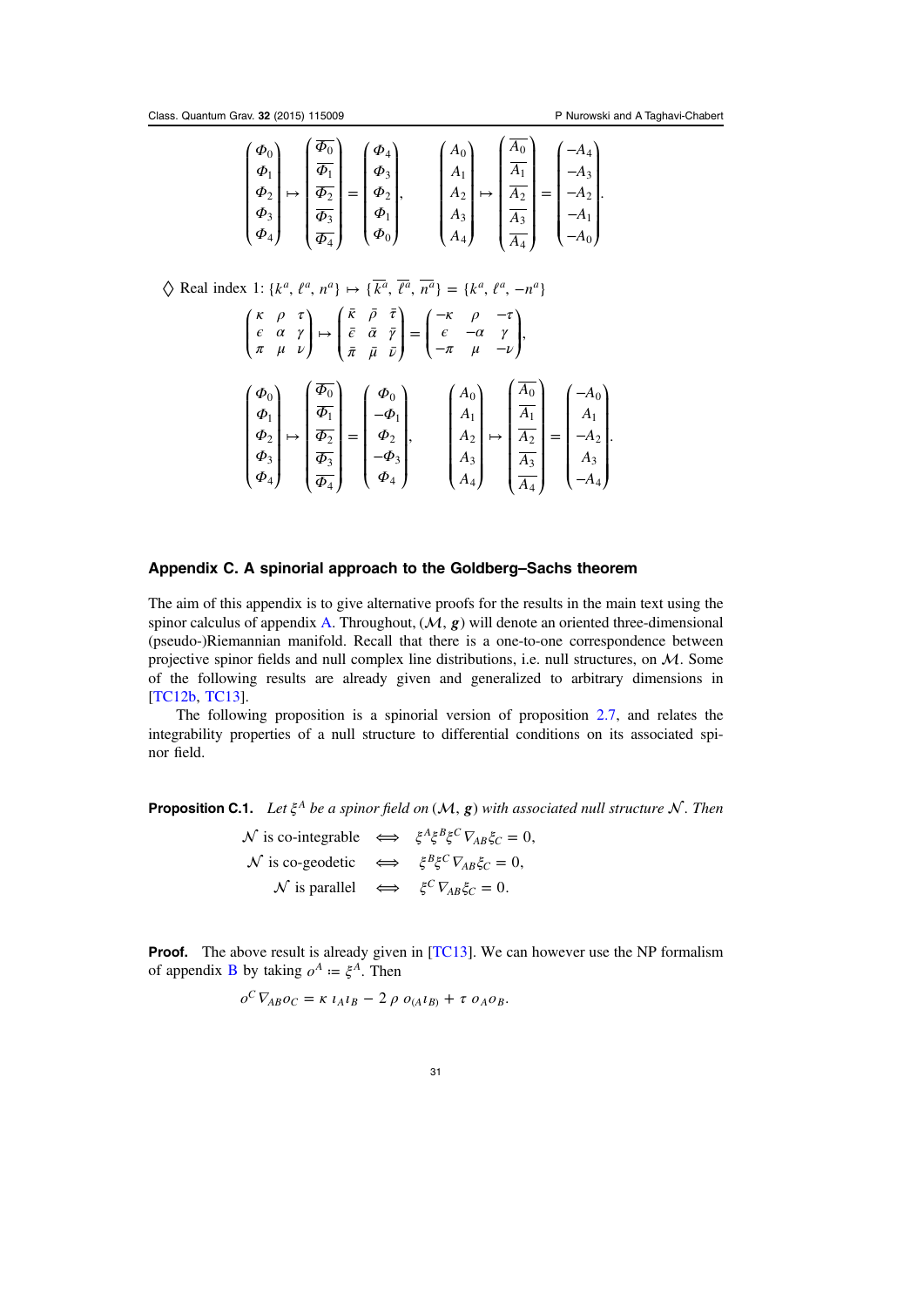<span id="page-32-0"></span>Contracting the free indices with instances of  $o^A$  give conditions on  $\kappa$ ,  $\rho$  and  $\tau$ , which, with reference to the the expression for  $(\nabla_a k_{\{b\}}) k_{c\}$ , yields the result.

Having translated the Lie bracket conditions of a null line and its orthogonal complement into spinorial differential equations, we can now re-express some of the results of sections [4](#page-14-0), [5](#page-17-0) and [6.](#page-18-0) In particular, with reference to remark [4.4,](#page-15-0) the Petrov classification of the Weyl tensor can be expressed in the following terms.

**Lemma C.2.** Let  $\xi^A$  be a pure spinor field on  $(M, g)$  with associated null structure  $N$ . Then

- $\mathcal N$  is a principal null structure if and only if  $\Phi_{ABCD} \xi^A \xi^B \xi^C \xi^D = 0$ ;
- $\Phi_{ab}$  is algebraically special, i.e. of Petrov type II with  $\mathcal N$  as multiple principal null structure if and only if  $\Phi_{ABCD} \xi^A \xi^B \xi^C = 0$ ;
- $\Phi_{ab}$  is of Petrov type III with  $\mathcal N$  as multiple principal null structure if and only if  $\Phi_{ABCD}\xi^A \xi^B = 0$ ;
- $\Phi_{ab}$  is of Petrov type N with N as multiple principal null structure if and only if  $\Phi_{ABCD}\xi^A=0.$

With this lemma, it is easy to compare the remaining results with those of sections [5](#page-17-0) and [6](#page-18-0).

**Proposition C.3.** (Integrability condition). Let  $\xi^A$  be a spinor field on  $(\mathcal{M}, g)$ , and suppose it satisfies

$$
\xi^B \xi^C \nabla_{AB} \xi_C = 0. \tag{C.1}
$$

Then

$$
\Phi_{ABCD}\xi^A\xi^B\xi^C\xi^D = 0. \tag{C.2}
$$

Our first aim is to reformulate the obstruction to the existence of a co-geodetic multiple principal null structure of the tracefree Ricci tensor. Proposition [6.1](#page-18-0) gave conditions on the components of the Cotton tensor  $A_{abc}$  and the derivative of the Ricci scalar R. It turns out that the spinorial formalism gives very concise expressions for conditions  $(6.2)$ ,  $(6.3)$  $(6.3)$  $(6.3)$  and  $(6.4)$ . Indeed using equation  $(A.7)$ , we obtain

$$
4 \xi^{B} \xi^{C} \xi^{D} \nabla_{A}^{E} \Phi_{BCDE} = A_{ABCD} \xi^{B} \xi^{C} \xi^{D} + 3 \xi_{A} \xi^{B} \xi^{C} \nabla_{BC} S,
$$
  

$$
4 \xi^{C} \xi^{D} \nabla_{A}^{E} \Phi_{BCDE} = A_{ABCD} \xi^{C} \xi^{D} + 2 \xi_{A} \xi^{C} \nabla_{BC} S - \varepsilon_{AB} \xi^{C} \xi^{D} \nabla_{CD} S,
$$
  

$$
4 \xi^{D} \nabla_{A}^{E} \Phi_{BCDE} = A_{ABCD} \xi^{D} + \xi_{A} \nabla_{BC} S - 2 \varepsilon_{A(B} \xi^{D} \nabla_{CD} S.
$$

We can now re-express proposition [6.1](#page-18-0) as

**Proposition C.4.** Let  $\xi^A$  be a spinor field on  $(\mathcal{M}, g)$ . Suppose  $\xi^A$  satisfies

$$
\xi^B \xi^C \nabla_{AB} \xi_C = 0. \tag{C.1}
$$

Then,

$$
\xi^B \xi^C \xi^D \Phi_{ABCD} = 0 \implies \xi^B \xi^C \xi^D \nabla_A^A \Phi_{BCDE} = 0, \tag{C.3}
$$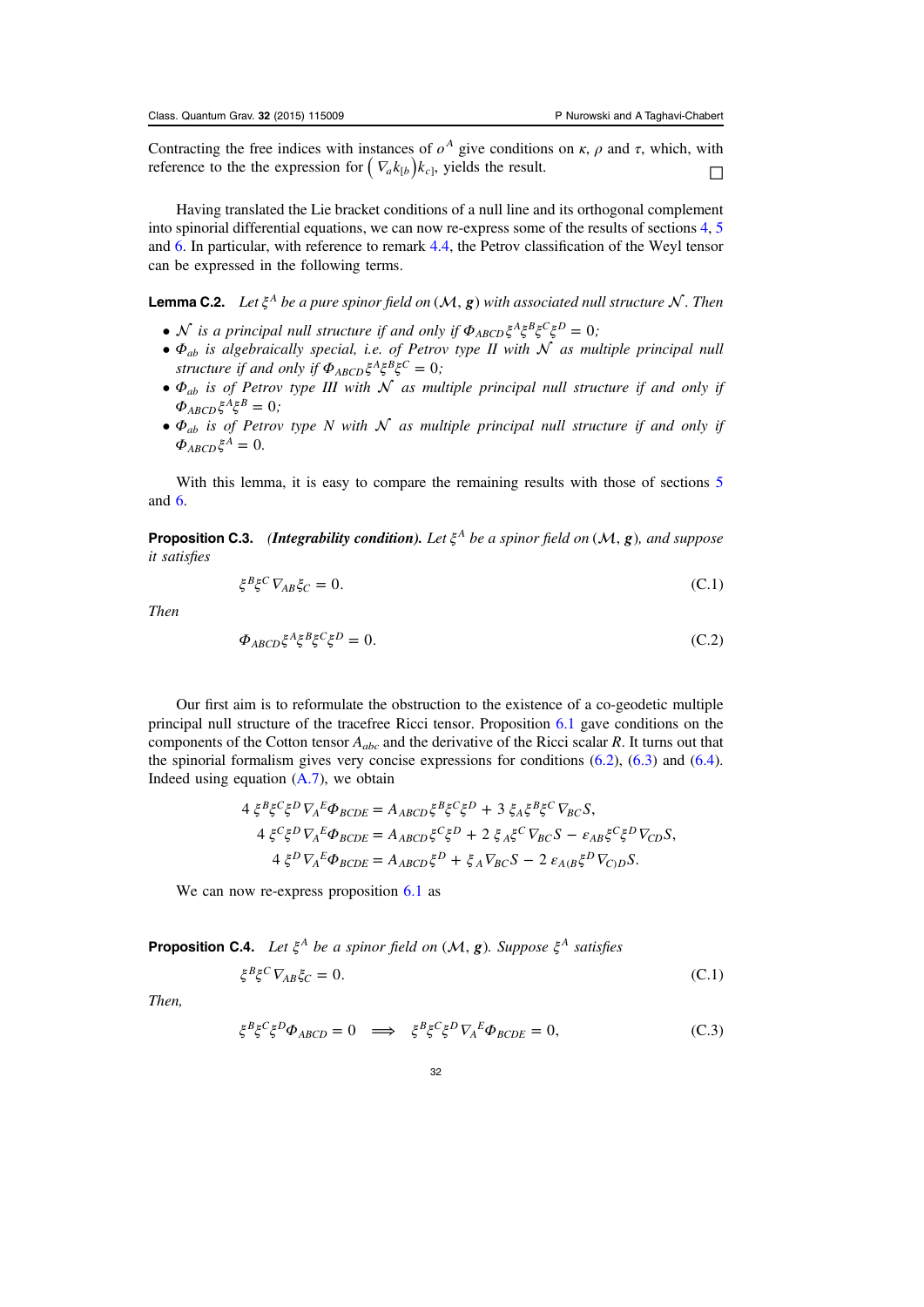$$
\xi^C \xi^D \Phi_{ABCD} = 0 \Longrightarrow \xi^C \xi^D \nabla_A^E \Phi_{BCDE} = 0, \tag{C.4}
$$

$$
\xi^D \Phi_{ABCD} = 0 \implies \xi^D \nabla_A^E \Phi_{BCDE} = 0. \tag{C.5}
$$

**Proof.** Assume  $\xi^A$  satisfies [\(C.1](#page-32-0)). We first differentiate  $\Phi_{ABCD}\xi^B\xi^C\xi^D = 0$  so that  $0 = \nabla_A^E \left( \Phi_{BCDE} \xi^B \xi^C \xi^D \right) = \left( \nabla_A^E \Phi_{BCDE} \right) \xi^B \xi^C \xi^D + 3 \Phi_{BCDE} \left( \nabla_A^E \xi^B \right) \xi^C \xi^D.$ 

The condition on  $\Phi_{ABCD}$  can be rewritten as  $\Phi_{ABCD}\xi^C\xi^D = \phi \xi_A\xi_B$  for some  $\phi$ . The second term then becomes  $3 \phi \xi^B \xi^C \nabla_{AB} \xi_C$ , but this must vanish since  $\xi^A$  satisfies ([C.1\)](#page-32-0). This proves  $(C.3)$  $(C.3)$ .

The remaining cases are similar and left to the reader.  $\Box$ 

**Remark C.5.** Using the useful identity  $(A.7)$ , it is straightforward to see that the conditions on the rhs of  $(C.3)$  $(C.3)$ ,  $(C.4)$  and  $(C.5)$  are equivalent to the tensorial expression  $(6.2)$ ,  $(6.3)$  $(6.3)$  $(6.3)$ and ([6.4\)](#page-19-0).

For conciseness, we combine the statements of theorems [6.3](#page-20-0), [6.4](#page-20-0) and [6.5](#page-20-0) into a single theorem.

**Theorem C.6.** Let  $\xi^A$  be a spinor field on  $(\mathcal{M}, g)$ . Suppose  $\xi^A$  satisfies any of the following conditions

- $1. \ \xi^{B} \xi^{C} \xi^{D} \Phi_{ABCD} = 0, \ \xi^{C} \xi^{D} \Phi_{ABCD} \neq 0, \ and \ \xi^{B} \xi^{C} \xi^{D} \nabla_{A}^{E} \Phi_{BCDE} = 0;$
- 2.  $\zeta^C \zeta^D \Phi_{ABCD} = 0$ ,  $\zeta^D \Phi_{ABCD} \neq 0$  and  $\zeta^C \zeta^D \nabla_A^E \Phi_{BCDE} = 0$ ;
- 3.  $\zeta^D \Phi_{ABCD} = 0$ ,  $\Phi_{ABCD} \neq 0$  and  $\zeta^D \nabla_A^E \Phi_{BCDE} = 0$ .

Then *ξ<sup>A</sup>* satisfies

$$
\xi^B \xi^C \nabla_{AB} \xi_C = 0. \tag{C.1}
$$

**Proof.** We assume the conditions given in case 1. We first differentiate  $\Phi_{ABCD}\xi^BE\xi^C\xi^D=0$ so that

$$
0 = \nabla_A^E \left( \Phi_{BCDE} \xi^B \xi^C \xi^D \right) = \left( \nabla_A^E \Phi_{BCDE} \right) \xi^B \xi^C \xi^D + 3 \Phi_{BCDE} \left( \nabla_A^E \xi^B \right) \xi^C \xi^D.
$$

Since  $\Phi_{ABCD}$  does not degenerate further with respect to  $\xi^A$ , we can write  $\Phi_{ABCD}\xi^C\xi^D = \phi \xi_A\xi_B$  for some non-vanishing  $\phi$ . Hence,

$$
0 = \xi^B \xi^C \xi^D \nabla_A^E \Phi_{BCDE} + 3 \phi \xi^B \xi^C \nabla_{AB} \xi_C.
$$

By assumption, the first term vanishes, and since  $\phi$  is non-vanishing, we conclude  $\xi^{B} \xi^{C} \nabla_{AB} \xi_{C} = 0.$ 

We omit the proofs of the remaining cases, which are similar.  $□$ 

Finally, theorem [6.7](#page-21-0) reads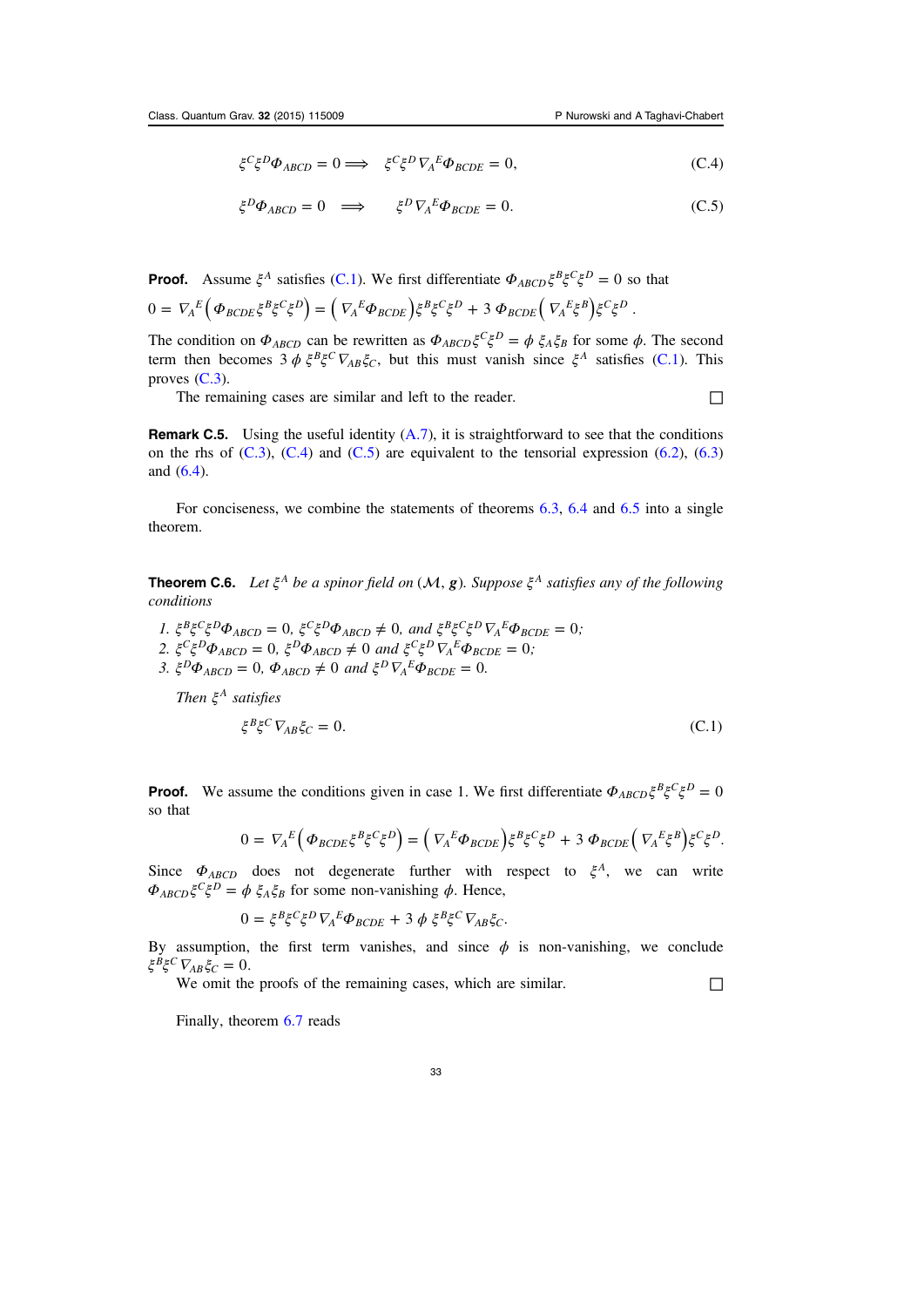**Theorem C.7.** Let  $\xi^A$  be a spinor field on  $(\mathcal{M}, g)$ . Suppose  $\xi^A$  satisfies

$$
\xi^B \xi^C \nabla_{AB} \xi_C = 0,\tag{C.1}
$$

and

$$
\xi^B \xi^C \xi^D \nabla_A^A \Phi_{BCDE} = 0 \tag{C.6}
$$

Then the tracefree Ricci tensor is algebraically special, i.e.

$$
\Phi_{ABCD}\xi^B\xi^C\xi^D=0\ ,
$$

Proof. Assume *ξ<sup>A</sup>* satisfies [\(C.1](#page-32-0)). Then

• we can write

$$
\xi^E V_{AE} \xi_B = \eta_A \xi_B, \quad \xi^C V_{AB} \xi_C = \lambda \xi_A \xi_B \tag{C.7}
$$

for some  $\eta_A$  and  $\lambda$ . Using the identity  $\xi_C \nabla_{AB} \xi^C - \xi_A \nabla_{CB} \xi^C = -\xi^C \nabla_{CB} \xi_A$  tells us that

$$
\lambda \xi_A = \eta_A - \nabla_{AB} \xi^B \tag{C.8}
$$

• by proposition [C.3](#page-32-0), the tracefree Ricci tensor satisfies

$$
\phi \xi_A = \Phi_{ABCD} \xi^B \xi^C \xi^D \tag{C.9}
$$

for some function  $\phi$ .

Take the covariant derivative of  $(C.9)$  and use the Leibnitz rule to get

$$
\xi_E \nabla_A^E \phi + \phi \nabla_A^E \xi_E = 3 \Phi_{BCDE} \left( \nabla_A^E \xi^B \right) \xi^C \xi^D, \tag{C.10}
$$

where we have made use of the curvature assumption  $(C.6)$ .

We shall now suppose that  $\phi$  does not vanish, and divide (C.10) through by  $\phi$ . Then using  $(C.1)$  $(C.1)$ ,  $(C.2)$  $(C.2)$  $(C.2)$ ,  $(C.7)$  and  $(C.8)$  yields

$$
\xi^B \nabla_{AB} \ln \phi = 6\eta_A - 4 \nabla_{AB} \xi^B =: \alpha_A. \tag{C.11}
$$

The consistency condition for  $(C.11)$  to be locally integrable can be obtained by applying  $\zeta^B \nabla_{AB}$  to (C.11) and commuting the derivatives: we find

$$
\eta^A \alpha_A = \xi^B \nabla_B^A \alpha_A \,. \tag{C.12}
$$

We proceed by checking that (C.12) is indeed satisfied. Plugging the definition of  $\alpha_A$  in the rhs of  $(C.11)$  into  $(C.12)$  yields

$$
-6\xi^{A} \nabla_{AB} \eta^{B} + 4\xi^{A} \nabla_{AB} \nabla^{B}{}_{C}\xi^{C} = -4 \eta^{A} \nabla_{AB} \xi^{B} . \tag{C.13}
$$

By commuting the covariant derivatives, the second term on the lhs of (C.13) becomes

$$
\xi^A \nabla_{AB} \nabla^B{}_C \xi^C = -\xi^A \nabla_{CB} \nabla^B{}_A \xi^C + 2 \xi^B \square_{BC} \xi^C
$$
  
= 
$$
-\nabla_{CB} \left( \xi^A \nabla^B{}_A \xi^C \right) + \left( \nabla_{CB} \xi^A \right) \left( \nabla^B{}_A \xi^C \right),
$$

where we have made use of the fact that  $\zeta^B \Box_{BC} \zeta^C = 0$  in the first line, and the Leibnitz rule in the second line. The last term in the second line vanishes by symmetry consideration. Hence, using the definition of  $\eta^A$  in (C.7), we are left with  $\xi^A \overline{V}_{AB} \overline{V}^B{}_C \xi^C = -\overline{V}_{CB} (\eta^B \xi^C)$ , which on substitution into (C.13) leads to  $\xi^B \nabla_{BA} \eta^A = 0$ . But now observe that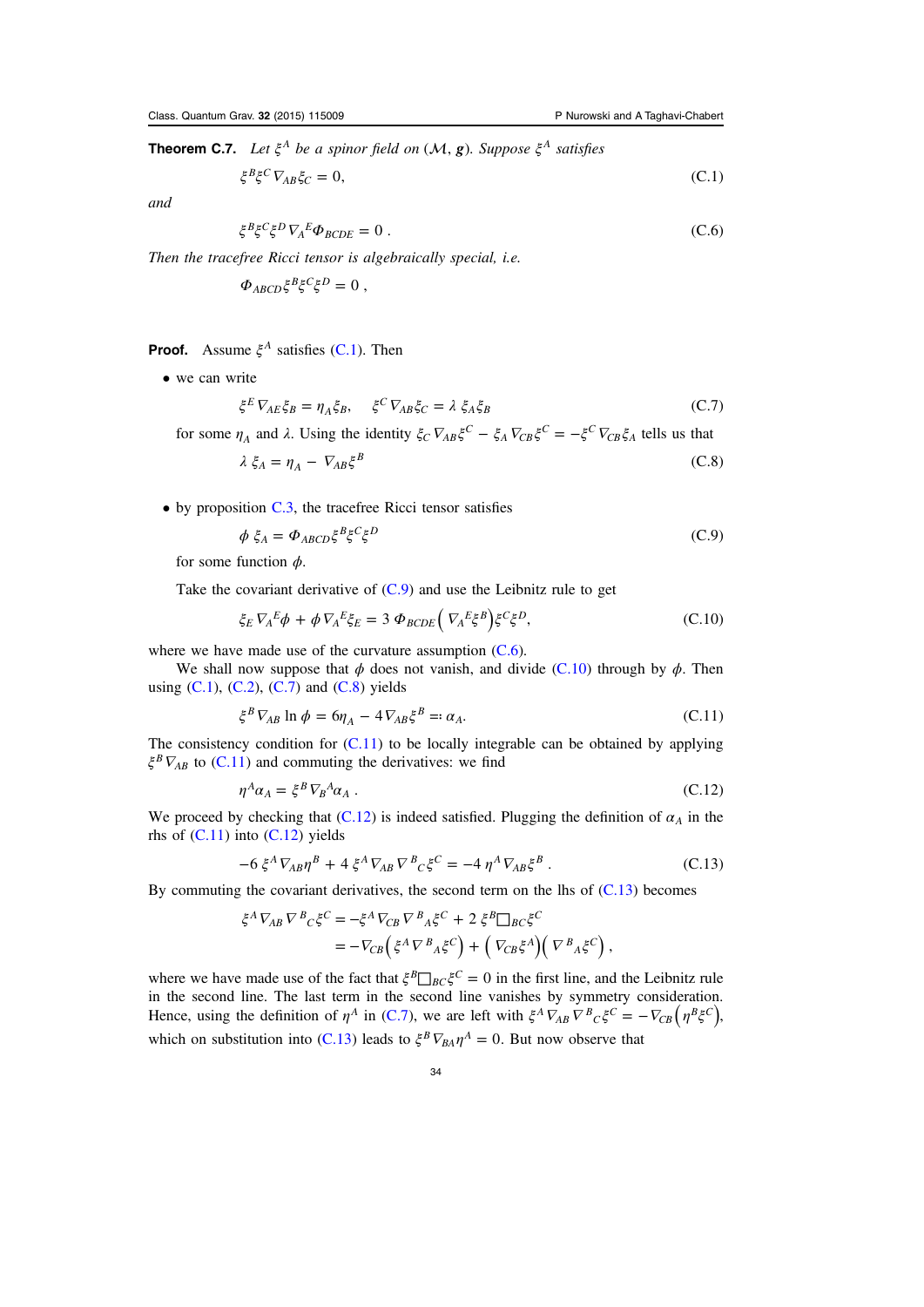$$
0 = \xi_A \xi^B \nabla_{BC} \eta^C = \xi^B \nabla_{BC} (\eta^C \xi_A)
$$
  
=  $\xi^B \nabla_{BC} (\xi^D \nabla_D^C \xi_A) = \xi^B \xi^D \nabla_{BC} \nabla_D^C \xi_A = \Phi_{ABCD} \xi^B \xi^C \xi^D,$ 

<span id="page-35-0"></span>which shows that  $\Phi_{ABCD}$  is algebraically special in contradiction to our assumption that  $\phi$  is non-vanishing. Hence the result. □

#### **References**

- [AG97] Apostolov V and Gauduchon P 1997 The Riemannian Goldberg–Sachs theorem Int. J. Math. [8](http://dx.doi.org/10.1142/S0129167X97000214) [421](http://dx.doi.org/10.1142/S0129167X97000214)–39
- [BW88] Baird P and Wood J C 1988 Bernstein theorems for harmonic morphisms from  $R<sup>3</sup>$  and  $S<sup>3</sup>$ Math. Ann. **[280](http://dx.doi.org/10.1007/BF01450078)** [579](http://dx.doi.org/10.1007/BF01450078)–603
- [BW95] Baird P and Wood J C 1995 Monopoles, harmonic morphisms and spinor fields Further Advances in Twistor Theory vol 2 L J Mason, L P Hughston and P Z Kobak eds (Harlow: Longman Scientific & Technical) pp 49–61
- [Cal11] Calvaruso G 2011 Contact Lorentzian manifolds Diff. Geom. Appl. [29](http://dx.doi.org/10.1016/j.difgeo.2011.04.006) 41-51
- [CG90] Chinea D and Gonzalez C 1990 A classification of almost contact metric manifolds Ann. Mat. Pura Appl. [156](http://dx.doi.org/10.1007/BF01766972) 15–36
- [CMPP04] Coley A, Milson R, Pravda V and Pravdová A 2004 Classification of the Weyl tensor in higher dimensions *Class. Quantum Grav.* [21](http://dx.doi.org/10.1088/0264-9381/21/7/L01) 35–41
- [CPS10a] Chow D D K, Pope C N and Sezgin E 2010 Classification of solutions in topologically massive gravity Class. Quantum Grav. 27 [105001](http://dx.doi.org/10.1088/0264-9381/27/10/105001)
- [CPS10b] Chow D D K, Pope C N and Sezgin E 2010 Kundt spacetimes as solutions of topologically massive gravity Class. Quantum Grav. 27 [105002](http://dx.doi.org/10.1088/0264-9381/27/10/105001)
- [DJT82] Deser S, Jackiw R and Templeton S 1982 Topologically massive gauge theories Ann. Phys. 140 [372](http://dx.doi.org/10.1016/0003-4916(82)90164-6)–411
- [DR09] Durkee M and Reall H S 2009 A higher dimensional generalization of the geodesic part of the Goldberg–Sachs theorem Class. Quantum Grav. 26 [245005](http://dx.doi.org/10.1088/0264-9381/26/24/245005)
- [GHN10] Gover A R, Hill C D and Nurowski P 2010 Sharp version of the Goldberg–Sachs theorem Ann. Mat. Pura Appl. 190 [295](http://dx.doi.org/10.1007/s10231-010-0151-4)–340
- [GS09] Goldberg J and Sachs R 2009 Republication of: a theorem on Petrov types Gen. Relativ. Gravit. 41 [433](http://dx.doi.org/10.1007/s10714-008-0722-5)–44
- [HLN08] Hill C D, Lewandowski J and Nurowski P 2008 Einstein's equations and the embedding of 3 dimensional CR manifolds Indiana Univ. Math. J. 57 [3131](http://dx.doi.org/10.1512/iumj.2008.57.3473)–76
- [HM88] Hughston L P and Mason L J 1988 A generalised Kerr–Robinson theorem Class. Quantum Grav. 5 [275](http://dx.doi.org/10.1088/0264-9381/5/2/007)–85
- [HN09] Hill C D and Nurowski P 2009 Intrinsic geometry of oriented congruences in three dimensions J. Geom. Phys. 59 [133](http://dx.doi.org/10.1016/j.geomphys.2008.10.001)–72
- [Jef95] Jeffryes B P 1995 A six-dimensional 'Penrose diagram' Further Advances in Twistor Theory vol 2 (Harlow: Longman Scientific & Technical) pp 85–87
- [Kop97] Kopczyński W 1997 Pure spinors in odd dimensions Class. Quantum Grav. 14 [227](http://dx.doi.org/10.1088/0264-9381/14/1A/018)–36
- [KT62] Kundt W and Thompson A 1962 Le tenseur de Weyl et une congruence associée de géodésiques isotropes sans distorsion C. R. Acad. Sci., Paris 254 4257–9
- [KT92] Kopczyński W and Trautman A 1992 Simple spinors and real structures J. Math. Phys. [33](http://dx.doi.org/10.1063/1.529789) [550](http://dx.doi.org/10.1063/1.529789)–9
- [MT10] Mason L and Taghavi-Chabert A 2010-06 Killing–Yano tensors and multi-Hermitian structures J. Geom. Phys. 60 [907](http://dx.doi.org/10.1016/j.geomphys.2010.02.008)–23
- [MW13] Milson R and Wylleman L 2013 Three-dimensional spacetimes of maximal order Class. Quantum Grav. 30 [095004](http://dx.doi.org/10.1088/0264-9381/30/9/095004)
- [NT02] Nurowski P and Trautman A 2002 Robinson manifolds as the Lorentzian analogs of Hermite manifolds Diff. Geom. Appl. 17 [175](http://dx.doi.org/10.1016/S0926-2245(02)00106-7)-95 (8th Int. Conf. on Differential Geometry and its Applications (Opava, 2001))
- [Nur93] Nurowski P 1993 Einstein equations and Cauchy–Riemann geometry PhD Thesis
- [Nur96] Nurowski P 1996 Optical geometries and related structures J. Geom. Phys. 18 [335](http://dx.doi.org/10.1016/0393-0440(95)00012-7)–48